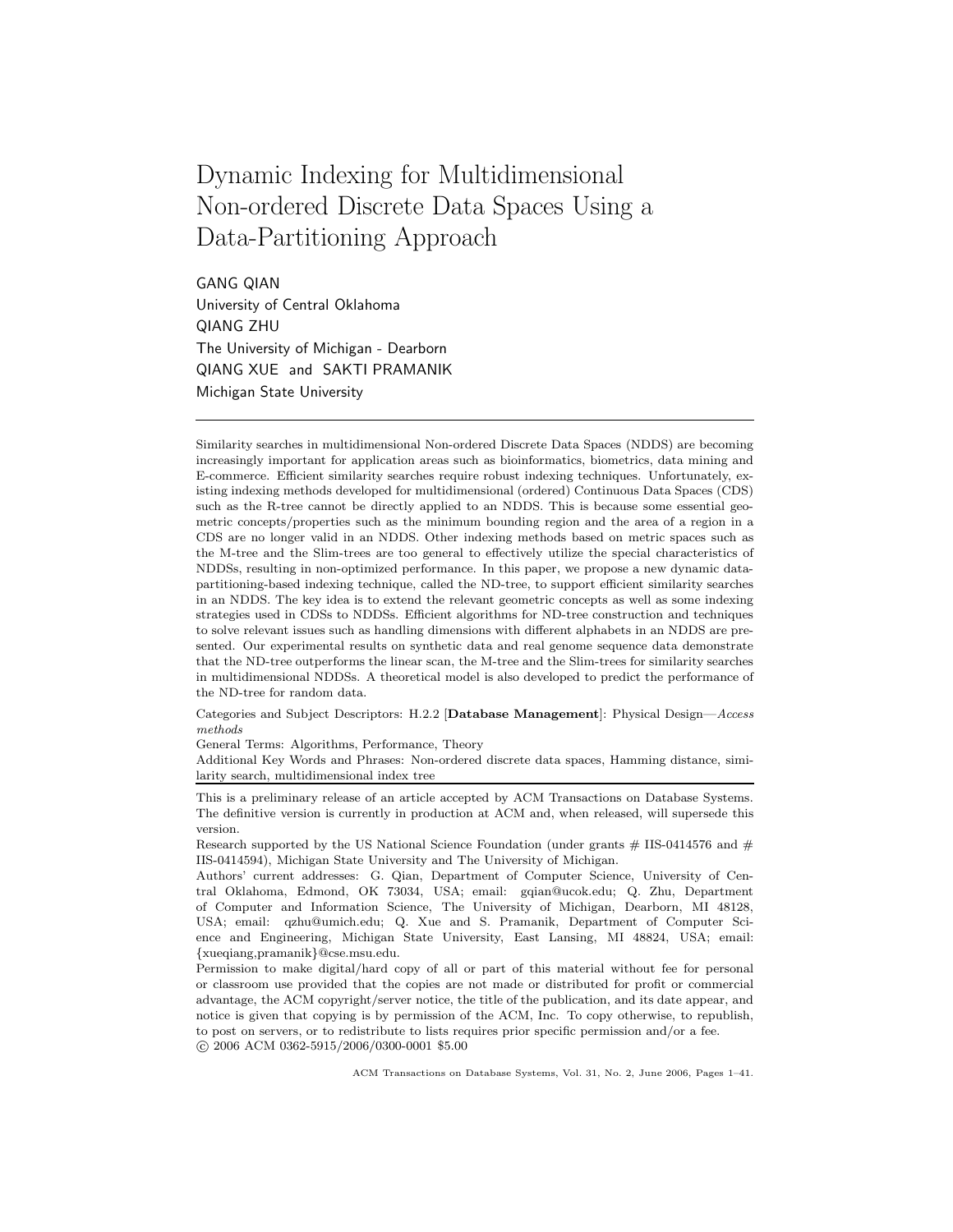## 1. INTRODUCTION

There is an increasing demand for similarity searches in multidimensional Nonordered Discrete Data Spaces (NDDS) from application areas such as bioinformatics, biometrics, data mining and E-commerce. For example, in genome sequence databases, sequences with alphabet  $A = \{a, q, t, c\}$  are broken into substrings (also called intervals) of some fixed-length d for similarity searches [Kent 2002; Xue et al. 2004]. Each interval can be considered as a vector in a d-dimensional data space. For example, interval "aggcggtgatctgggccaatactga" is a vector in the 25dimensional data space, where the  $i$ -th character is a letter chosen from alphabet A in the i-th dimension. The main characteristic of such a data space is that the data values in each dimension are discrete and have no ordering. Other examples of non-ordered discrete values in a dimension of an NDDS are discrete data types such as gender, complexion, profession and user-defined enumerated types. The databases that require searching information in an NDDS can be very large (e.g., the well-known genome sequence database, GenBank, contains over 80 GB genomic data). To support efficient similarity searches in such databases, robust indexing techniques are needed.

Many multidimensional indexing methods have been proposed for Continuous Data Spaces (CDS), where data values in each dimension are continuous and can be ordered along an axis. These techniques can be classified into two categories: data-partitioning-based and space-partitioning-based. The techniques in the first category such as the R-tree [Guttman 1984], the R\*-tree [Beckmann et al. 1990], the SS-tree [White and Jain 1996], the SR-tree [Katayama and Satoh 1997] and the X-tree [Berchtold et al. 1996] split an overflow node by partitioning the set of its indexed data objects (according to their distribution). The techniques in the second category such as the K-D-B tree [Robinson 1981] and the  $LSD<sup>h</sup>$ -tree [Henrich 1998], on the other hand, split an overflow node by partitioning its representing data space (typically via a splitting point in a dimension). The Hybrid-tree that incorporates the strengths of indexing methods in both categories was proposed in [Chakrabarti and Mehrotra 1999]. However, all the above techniques rely on a crucial property of a CDS; that is, the data values in each dimension can be ordered and labeled on an axis. Some essential geometric concepts such as rectangle, sphere, region area, and so on are no longer valid in an NDDS, where data values in each dimension cannot even be labeled on an (ordered) axis. Hence the above techniques cannot be directly applied to an NDDS.

If the alphabet for every dimension in an NDDS is the same, a vector in such a space can be considered as a string over the alphabet. In this case, traditional string indexing methods, such as the Tries [Knuth 1973; Clement et al. 2001], the Prefix B-tree [Bayer and Unterauer 1977] and the String B-tree [Ferragina and Grossi 1999], can be utilized. However, most of these string indexing methods like the Prefix B-trees and the String B-trees were designed for exact searches rather than similarity searches. The Tries does support similarity searches, but its memory-based feature makes it difficult to apply to large databases. Moreover, if the alphabets for different dimensions in an NDDS are different, vectors in such a space can no longer be considered as strings over an alphabet. The string indexing methods are inapplicable in this case.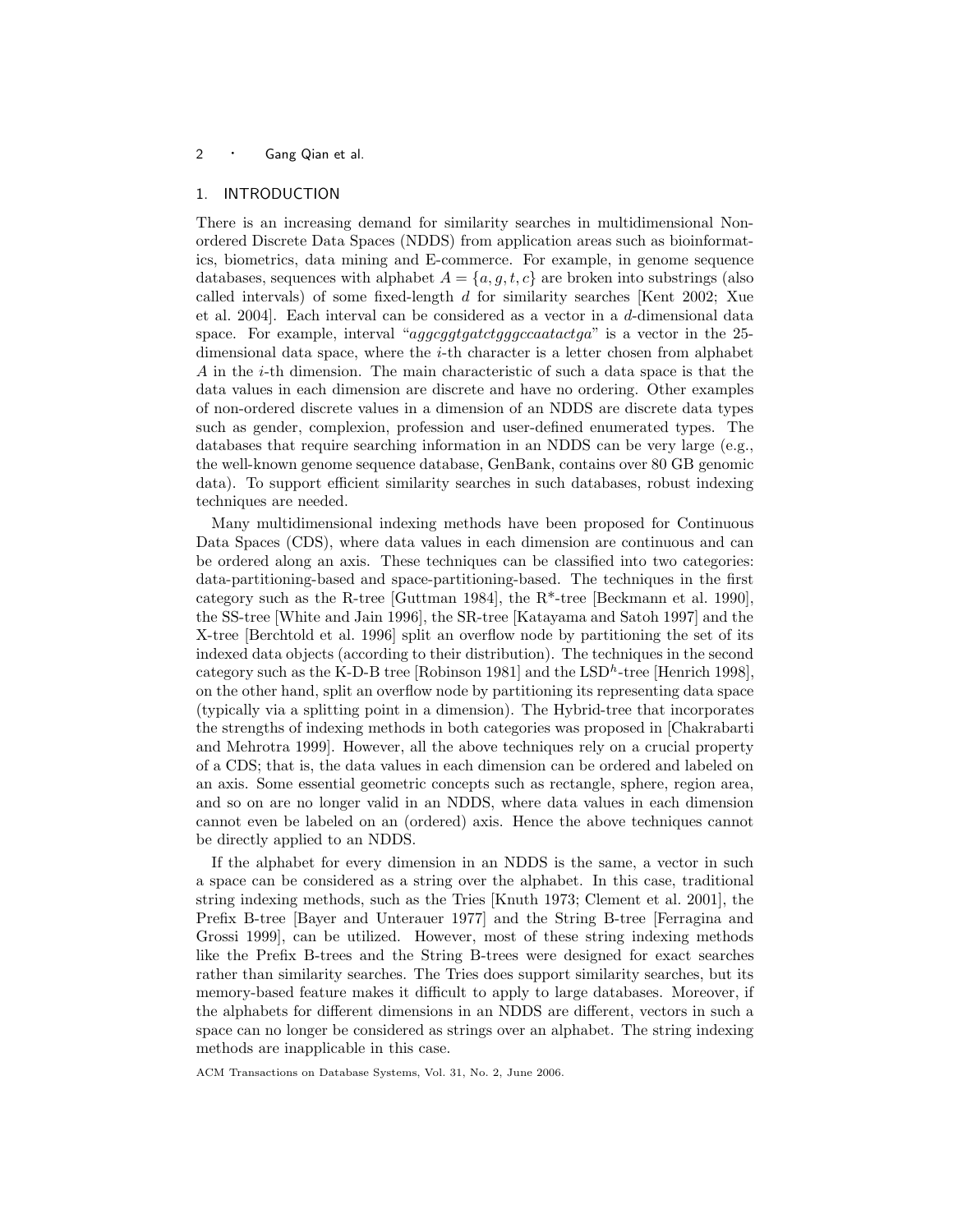A number of so-called metric trees have been introduced in recent years [Uhlmann 1991; Chiueh 1994; Brin 1995; Bozkaya and Ozsoyoglu 1997; Ciaccia et al. 1997; Chavez et al. 2001; Traina et al. 2002; Dohnal et al. 2003; Zhou et al. 2003; Skopal et al. 2004]. These trees only consider relative distances of data objects to organize and partition the search space and apply the triangle inequality property of distances to prune the search space. These techniques, in fact, could be applied to support similarity searches in an NDDS. However, most of such trees are static and require costly reorganizations to prevent performance degradation in case of insertions and deletions [Uhlmann 1991; Chiueh 1994; Brin 1995; Bozkaya and Ozsoyoglu 1997]. On the other hand, these techniques are very generic with respect to the underlying data spaces. They only assume the knowledge of relative distances of data objects and do not effectively utilize the special characteristics, such as occurrences and distributions of dimension values, of data objects in a specific data space. Hence, even for dynamic indexing techniques of this type, such as the M-tree [Ciaccia et al. 1997] and its variants [Traina et al. 2002; Zhou et al. 2003; Skopal et al. 2004], their retrieval performance is not optimized.

To support efficient similarity searches in an NDDS, we propose a new indexing technique, called the ND-tree. The key idea is to extend the essential geometric concepts (e.g., minimum bounding rectangle and area of a region) as well as some effective indexing strategies (e.g., node splitting heuristics in the  $R^*$ -tree) in CDSs to NDDSs. There are several technical challenges for developing an indexing method for an NDDS. They are due to: (1) no ordering of values on each dimension in an NDDS; (2) non-applicability of popular continuous distance measures such as Euclidean distance and Manhattan distance to an NDDS; (3) high probability of vectors to have the same value on a particular dimension in an NDDS; and (4) the limited choices of splitting points on each dimension. The ND-tree is developed in such a way that these difficulties are properly addressed. Our extensive experiments and theoretical analysis demonstrate that the ND-tree can support efficient searches in NDDSs.

The rest of this paper is organized as follows. Section 2 introduces the essential concepts and notation for the ND-tree. Section 3 discusses the details of the ND-tree including the tree structure, its associated algorithms and a performance estimation model. Section 4 presents our experimental results. Section 5 gives the conclusions and future work.

## 2. CONCEPTS AND NOTATION

As mentioned above, to develop the ND-tree, some essential geometric concepts in CDSs need to be extended to NDDSs. These extended concepts are introduced in this section.

Let  $A_i$  ( $1 \leq i \leq d$ ) be an *alphabet* consisting of a finite number of *letters/elements*. It is assumed that there is no ordering among letters in  $A_i$ . A d-dimensional nonordered discrete data space (NDDS)  $\Omega_d$  is defined as the Cartesian product of d alphabets:  $\Omega_d = A_1 \times A_2 \times ... \times A_d$ .  $A_i$  is called the *i-th dimension* alphabet of  $\Omega_d$ . The area (or size) of space  $\Omega_d$  is defined as:  $area(\Omega_d) = |A_1| * |A_2| * ... * |A_d|$ , which in fact indicates the number of vectors in the space. Note that, in general,  $A_i$ 's may be different for different dimensions. For simplicity, we assume that the alphabets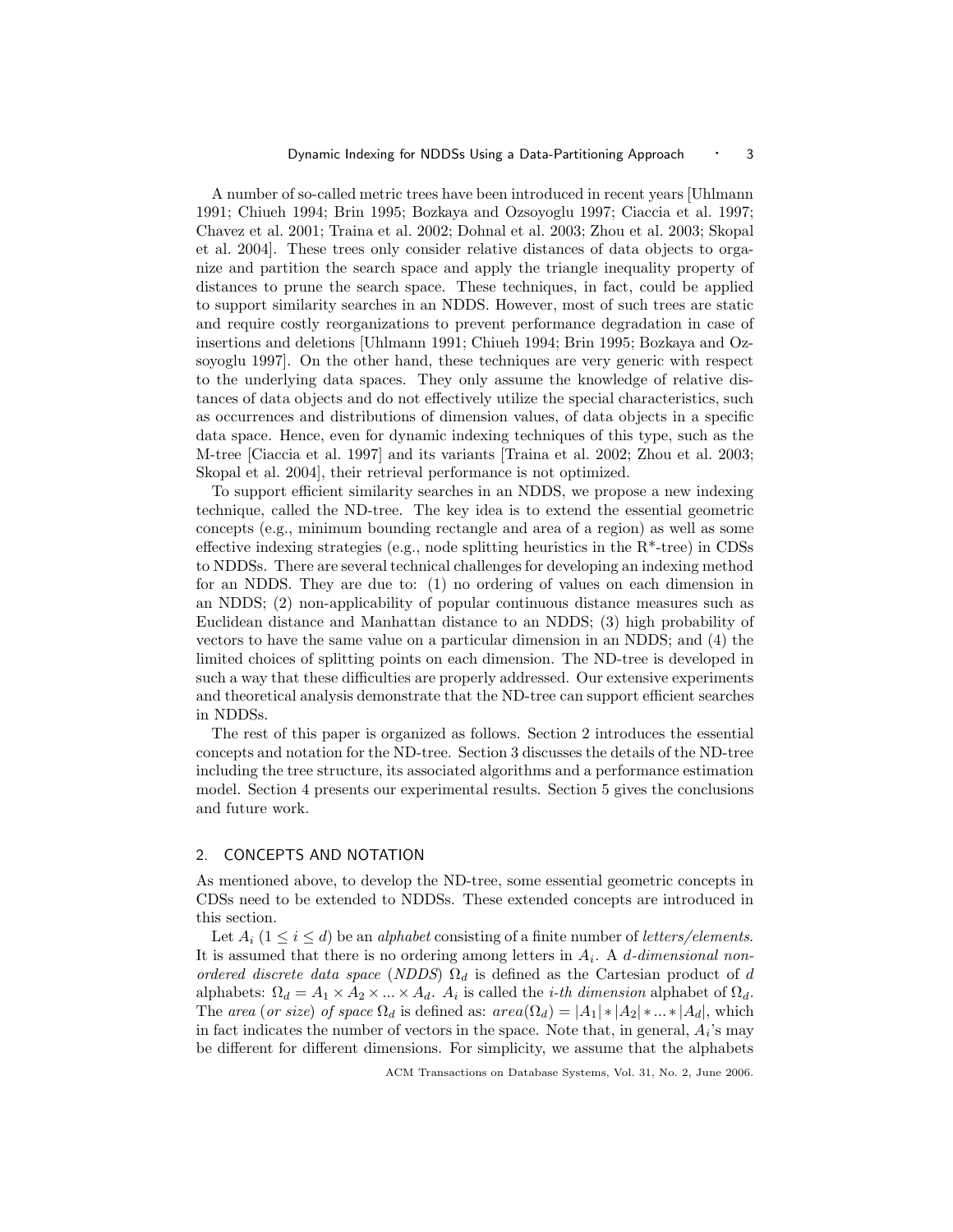for all the dimensions are the same unless stated otherwise. However, as we will see in Section 3.2.7, our discussion can be easily extended to handle the situation where alphabets of the dimensions in an NDDS are different. If all the dimensions of space  $\Omega_d$  have the same alphabet A, we simply term A as the alphabet of  $\Omega_d$ .

Let  $a_i \in A_i$   $(1 \le i \le d)$ . The tuple  $\alpha = (a_1, a_2, ..., a_d)$  (or simply " $a_1 a_2 ... a_d$ ") is called a vector in  $\Omega_d$ . Let  $S_i \subseteq A_i$  ( $1 \leq i \leq d$ ). A discrete rectangle R in  $\Omega_d$ is defined as the Cartesian product:  $R = S_1 \times S_2 \times ... \times S_d$ .  $S_i$  is called the *i*-th (dimension) component set of R. The length of the *i*-th dimension edge of R is  $length(R, i) = |S_i|$ . The area of R is defined as:  $area(R) = |S_1| * |S_2| * ... * |S_d|$ .

Let  $R = S_1 \times S_2 \times \ldots \times S_d$  and  $R' = S_1' \times S_2' \times \ldots \times S_d'$  be two discrete rectangles in  $\Omega_d$ . The *overlap*  $R \cap R'$  of R and R' is the Cartesian product:  $R \cap R' = (S_1 \cap S_1') \times$  $(S_2 \cap S'_2) \times ... \times (S_d \cap S'_d)$ . Clearly,  $area(R \cap R') = |S_1 \cap S'_1| * |S_2 \cap S'_2| * ... * |S_d \cap S'_d|$ . If  $R = R \cap R'$  (i.e.,  $S_i \subseteq S'_i$  for  $1 \leq i \leq d$ ), R is said to be contained in (or covered by)  $R'$ . Based on this containment relationship, the *discrete minimum bounding rectangle (DMBR)* of a set of given discrete rectangles  $G = \{R_1, R_2, ..., R_n\}$  can be defined as follows:

$$
DMBR(G) = min\{ R \mid R \text{ is a discrete rectangle containing}
$$
  
every  $R_i \in G \ (1 \le i \le n)$  } (1)

where

$$
min\{R', R''\} = \begin{cases} R' & if \ area(R') \leq area(R'')\\ R'' & otherwise \end{cases}
$$

for discrete rectangles R' and R''. In fact, if  $R_i = S_{i1} \times S_{i2} \times ... \times S_{id}$ , the DMBR of set G can be calculated as follows:

$$
DMBR(G) = (\cup_{i=1}^{n} S_{i1}) \times (\cup_{i=1}^{n} S_{i2}) \times ... \times (\cup_{i=1}^{n} S_{id}).
$$
\n(2)

The distance measure between two vectors in a data space is important for building a multidimensional index tree. Unfortunately, those widely-used continuous distance measures such as the Euclidean distance cannot be applied to an NDDS. One might think that a simple solution to this problem is to map the letters in the alphabet for each dimension to a set of (ordered) numerical values, and then apply the Euclidean distance. For example, one could map 'a', 'g', 't' and 'c' in the alphabet for a genome sequence database to numerical values 1, 2, 3 and 4, respectively. However, this approach would change the semantics of the elements in the alphabet. For example, the above mapping for the genomic bases (letters) would make the distance between 'a' and 'g' closer than that between 'a' and 'c', which is not the original semantics of the genomic bases. Hence, unless it is for exact match, such a transformation approach is not a proper solution.

One suitable distance measure for NDDSs is the Hamming distance. That is, the distance  $dist(\alpha_1, \alpha_2)$  between two vectors  $\alpha_1$  and  $\alpha_2$  in an NDDS is the number of dimensions on which the corresponding components of  $\alpha_1$  and  $\alpha_2$  are different. From the Hamming distance, the (minimum) distance between a vector  $\alpha = (a_1, a_2, ..., a_d)$ and a discrete rectangle  $R = S_1 \times S_2 \times ... \times S_d$  can be defined as:

$$
dist(\alpha, R) = \sum_{i=1}^{d} f(a_i, S_i)
$$
\n(3)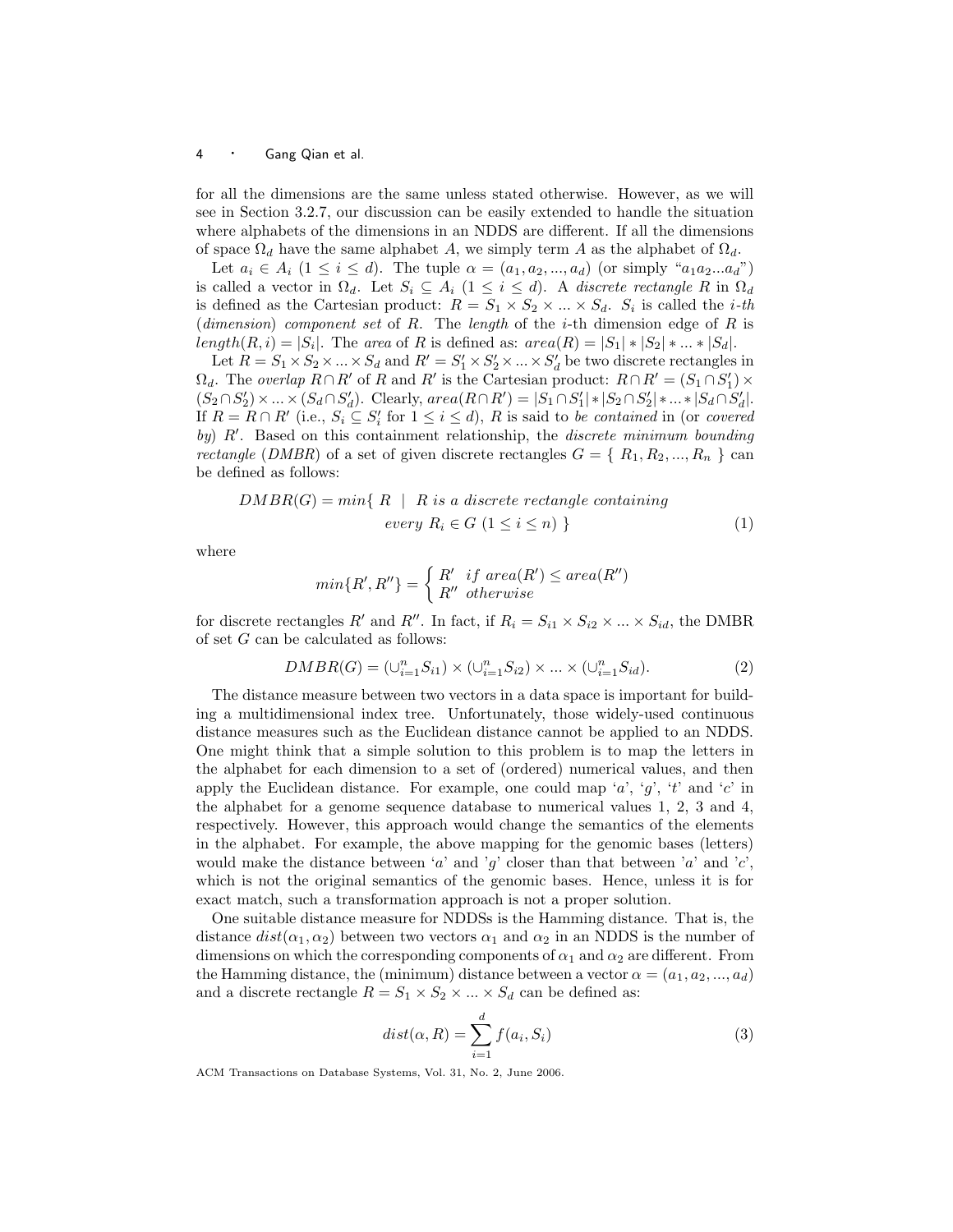where

$$
f(a_i, S_i) = \begin{cases} 0 & \text{if } a_i \in S_i \\ 1 & \text{otherwise.} \end{cases}
$$

This distance measures how many components of vector  $\alpha$  are not contained in the corresponding component sets of rectangle R.

Using the Hamming distance, a range query  $range(\alpha_q, r_q)$  can be defined as  $\{\alpha \mid \alpha \text{ is a vector in the underlying NDDS and } dist(\alpha_q, \alpha) \leq r_q \},$  where  $\alpha_q$ and  $r_q$  are the given query vector and search distance (range), respectively. An exact query is a special case of a range query when  $r_q = 0$ . A range query with  $r_q > 0$  gives a similarity search, i.e., retrieving the vectors with at most  $r_q$  different components from the query vector. Distance formula (3) is used to check if the DMBR of a tree node may contain vectors that are within the search range of a given query vector.

Example 1. Consider a genome sequence database. Assume that the sequences in the database are broken into intervals of length 25 for similarity searches. As we mentioned before, each interval can be considered as a vector in a 25-dimensional NDDS  $\Omega_{25}$ . The alphabets for all dimensions in  $\Omega_{25}$  are the same, i.e.,  $A_i$  $A = \{a, g, t, c\}$  ( $1 \le i \le 25$ ). The space size:  $area(\Omega_{25}) = 4^{25} \approx 1.126 \times 10^{15}$ .  $R = \{g, t, c\} \times \{g, t\} \times ... \times \{t, c\}$  and  $R' = \{a, t, c\} \times \{a, c\} \times ... \times \{c\}$  are two discrete rectangles in  $\Omega_{25}$ , with areas  $3 * 2 * ... * 2$  and  $3 * 2 * ... * 1$ , respectively. The overlap of R and R' is:  $R \cap R' = \{t, c\} \times \emptyset \times ... \times \{c\}$ , where  $\emptyset$  denotes the empty set. Given vector  $\alpha = \alpha$  "aggcggtgatctgggccaatactga" in  $\Omega_{25}$ , range query range( $\alpha$ , 2) retrieves all vectors that differ from  $\alpha$  on at most 2 dimensions from the database. The distance  $dist(\alpha, R)$  between  $\alpha$  and R is: 0+1+...+0.  $\Box$ 

Note that, although the editor distance has been used for searching genome sequence databases, lately the Hamming distance is also used for searching large genome sequence databases in a filtering step [Kent 2002; Xue et al. 2004].

# 3. THE ND-TREE

The ND-tree is designed for NDDSs. It is inspired by some popular multidimensional indexing techniques including the R-tree and its variants (the R\*-tree in particular). Hence it has some similarities to the R-tree and the R\*-tree. It is a data-partitioning-based indexing technique. The distinctive feature of the ND-tree is that it is based on the NDDS concepts such as discrete rectangles and their areas and overlaps defined in Section 2. Furthermore, its development takes some special characteristics of NDDSs into consideration as we will see.

## 3.1 The Tree Structure

Assume that the keys to be indexed for a database are the vectors in an NDDS  $\Omega_d$  over an alphabet A. A leaf node in an ND-tree contains an array of entries of the form  $(op, key)$ , where key is a vector in  $\Omega_d$  and op is a pointer to the object represented by  $key$  in the database. A non-leaf node N in an ND-tree contains an array of entries of the form  $(cp, DMBR)$ , where cp is a pointer to a child node  $N'$  of N in the tree and  $DMBR$  is the discrete minimum bounding rectangle of  $N'$ . The DMBR of a leaf node  $N''$  is the DMBR of vectors indexed in  $N''$ ; that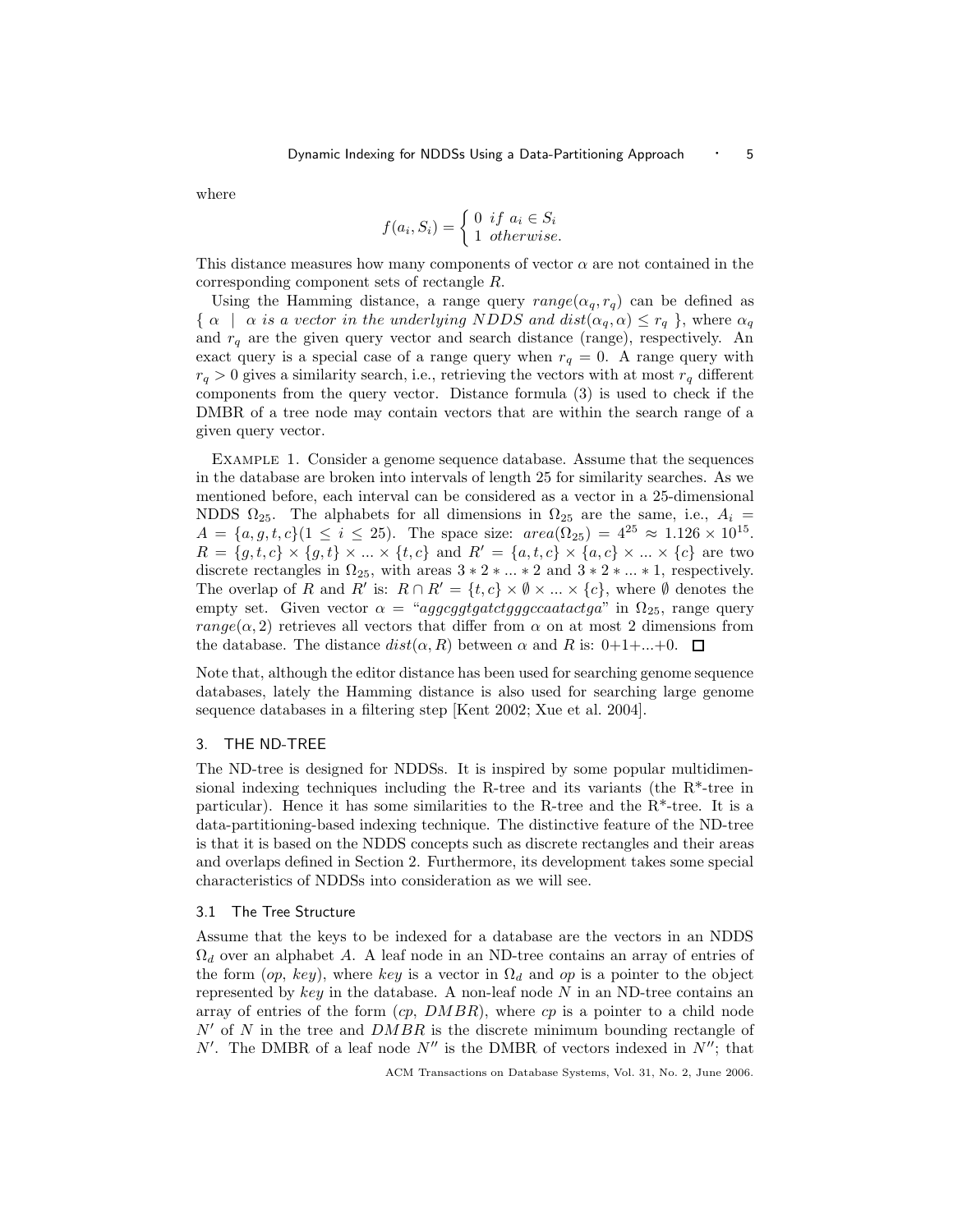is, each component set of the DMBR consists of all elements of the vectors on the corresponding dimension. The DMBR of a non-leaf node  $N'$  is the DMBR of the set of DMBRs of the child nodes of  $N'$ , following Formula  $(2)$ .

Let M and  $m (2 \le m \le [M/2])$  be the maximum number and the minimum number of entries allowed in each node of an ND-tree, respectively. Note that, since the spaces required for an entry in a leaf node and an entry in a non-leaf node are usually different while the space allocated to each node (i.e., block size) is assumed to be the same, in practice, the maximum number  $M_l$  (the minimum number  $m_l$ ) for a leaf node can be different from the maximum number  $M_n$  (the minimum number  $m_n$ ) for a non-leaf node. To simplify the description of the tree construction algorithms, we use the same  $M(m)$  for both leaf and non-leaf nodes. However, our discussions are still valid if M  $(m)$  is assumed to be  $M_l(m_l)$  when a leaf node is considered and  $M_n$   $(m_n)$  when a non-leaf node is considered.

An ND-tree is a balanced tree satisfying the following conditions: (1) the root has at least two children unless it is a leaf, and it has at most  $M$  children; (2) every non-leaf node has between m and M children unless it is the root; (3) every leaf node contains at least m entries unless it is the root, and it contains at most M entries; (4) all leaves appear at the same level. Figure 1 shows an example of the ND-tree for a genome sequence database.



Fig. 1. An example of the ND-tree

## 3.2 Building the ND-Tree

To build an ND-tree, algorithms to insert/delete/update a data object (vector in  $\Omega_d$ ) into/from/in the tree are needed. In this paper, our discussion is focused on the insertion issues and its related algorithms. However, for completeness, a deletion algorithm for the ND-tree is also described. The update operation can be implemented by a deletion followed by an insertion.

3.2.1 Insertion Procedure. The task of the insertion procedure is to insert a new vector  $\alpha$  into a given ND-tree. It determines the most suitable leaf node for accommodating  $\alpha$  by invoking Algorithm **ChooseLeaf.** If the chosen leaf node overflows after accommodating  $\alpha$ , Algorithm **SplitNode** is invoked to split it into two new nodes. The split propagates up the ND-tree if the splitting of the current node causes the parent node to overflow. If the root overflows, a new root is created to accommodate the two nodes resulting from the splitting of the old root. The DMBRs of all affected nodes are adjusted in a bottom-up fashion accordingly.

As a dynamic indexing method, the two algorithms ChooseLeaf and SplitNode invoked in the above insertion procedure are very important. The strategies used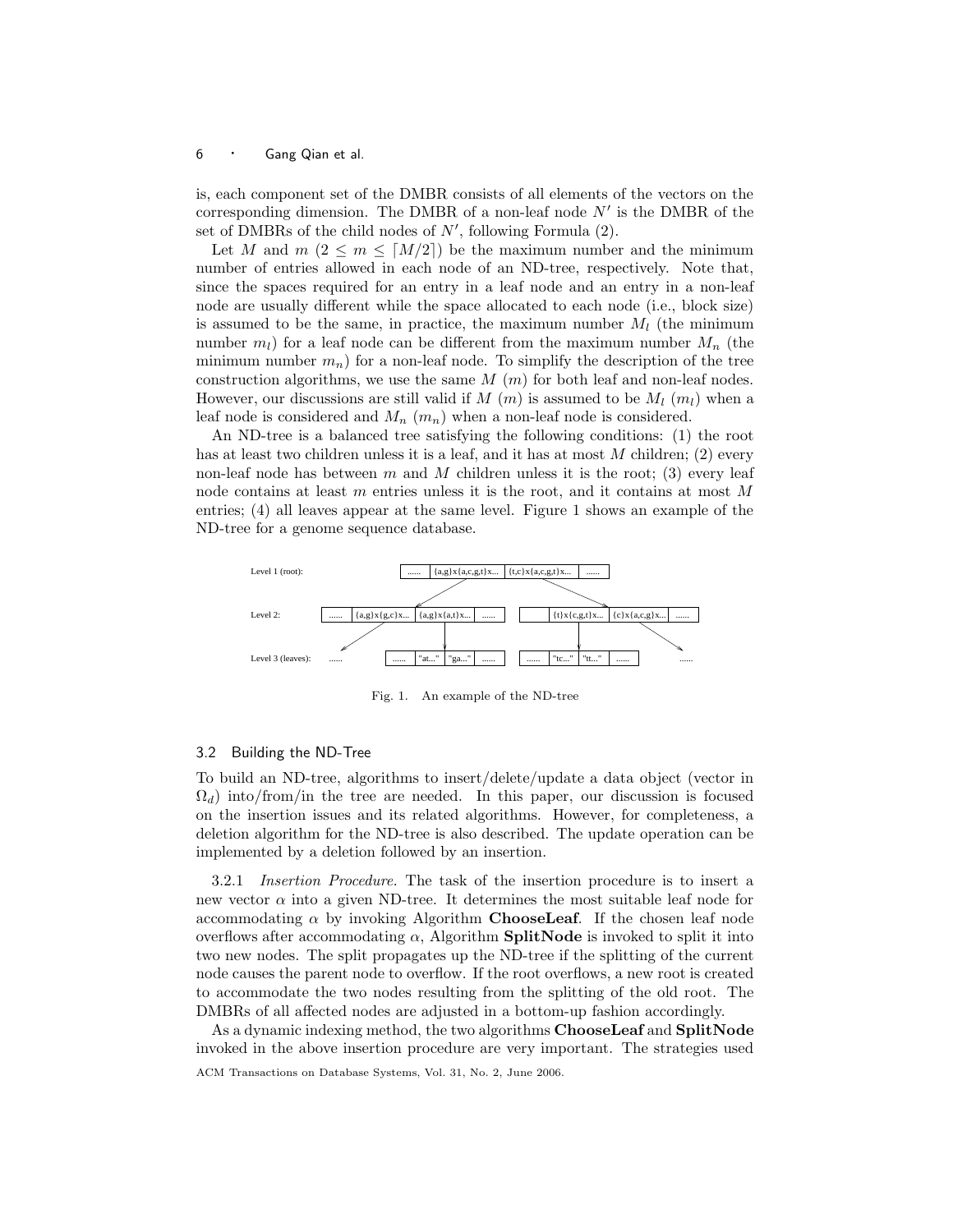in these algorithms determine the data organization in the tree and are crucial to the performance of the tree. The details of these algorithms will be discussed in the following subsections.

3.2.2 Choosing Leaf Node. The purpose of Algorithm ChooseLeaf is to find an appropriate leaf node to accommodate a new vector. It starts from the root node and follows a path to the identified leaf node. At each non-leaf node, it has to decide which child node to follow. We have applied several heuristics for choosing a child node in order to obtain a tree with good performance.

Let  $E_1, E_2, ..., E_p$  be the entries in the current non-leaf node N, where  $m \leq p \leq$ M. The overlap of an entry  $E_k$   $(1 \leq k \leq p)$  with other entries is defined as:

$$
overlap(E_k.DMBR) = \sum_{i=1, i \neq k}^{p} area(E_k.DMBR \cap E_i.DMBR).
$$

One major problem in high dimensional indexing methods for CDSs is that as the number of dimensions becomes larger, the amount of overlapping among the bounding regions in the tree structure increases significantly, leading to a dramatic degradation of the retrieval performance of the tree [Berchtold et al. 1996; Li 2001]. Our experiments (see Section 4) have shown that NDDSs also have a similar problem. Hence we give the highest priority to the following heuristic:

 $IH_1$ : Choose a child node corresponding to the entry with the least enlargement of *overlap* $(E_k.DMBR)$  after the insertion.

Unlike a multidimensional index tree in a CDS, possible values for the overlap of an entry in the ND-tree (for an NDDS) are limited, which implies that ties may occur frequently. Therefore, other heuristics should be applied to resolve ties. Based on our experiments (see Section 4), we have found that the following heuristics, which were used in some existing multidimensional indexing techniques [Beckmann et al. 1990], are also effective in improving the performance of an ND-tree:

- $IH_2$ : Choose a child node corresponding to the entry  $E_k$  with the least enlargement of  $area(E_k.DMBR)$  after the insertion.
- $IH_3$ : Choose a child node corresponding to the entry  $E_k$  with the minimum  $area(E_k.DMBR).$

Using the above heuristics, Algorithm ChooseLeaf is given as follows:

## ALGORITHM 3.1. : ChooseLeaf

**Input:** (1) vector  $\alpha$  to be inserted; (2) root node T of an ND-tree. **Output:** leaf node N chosen for accommodating  $\alpha$ . Method:

1. let  $N = T$ ;

- 2. while  $N$  is not a leaf node  $\bf{do}$
- 3. let  $S_1$  be the set of child nodes of N determined by  $IH_1$ ;
- 4. if  $|S_1| = 1$  then
- 5. let N be the unique child node in  $S_1$ ;
- 6. else if  $|S_2| = 1$  where  $S_2 \subseteq S_1$  determined by  $IH_2$  then
- 7. let N be the unique child node in  $S_2$ ;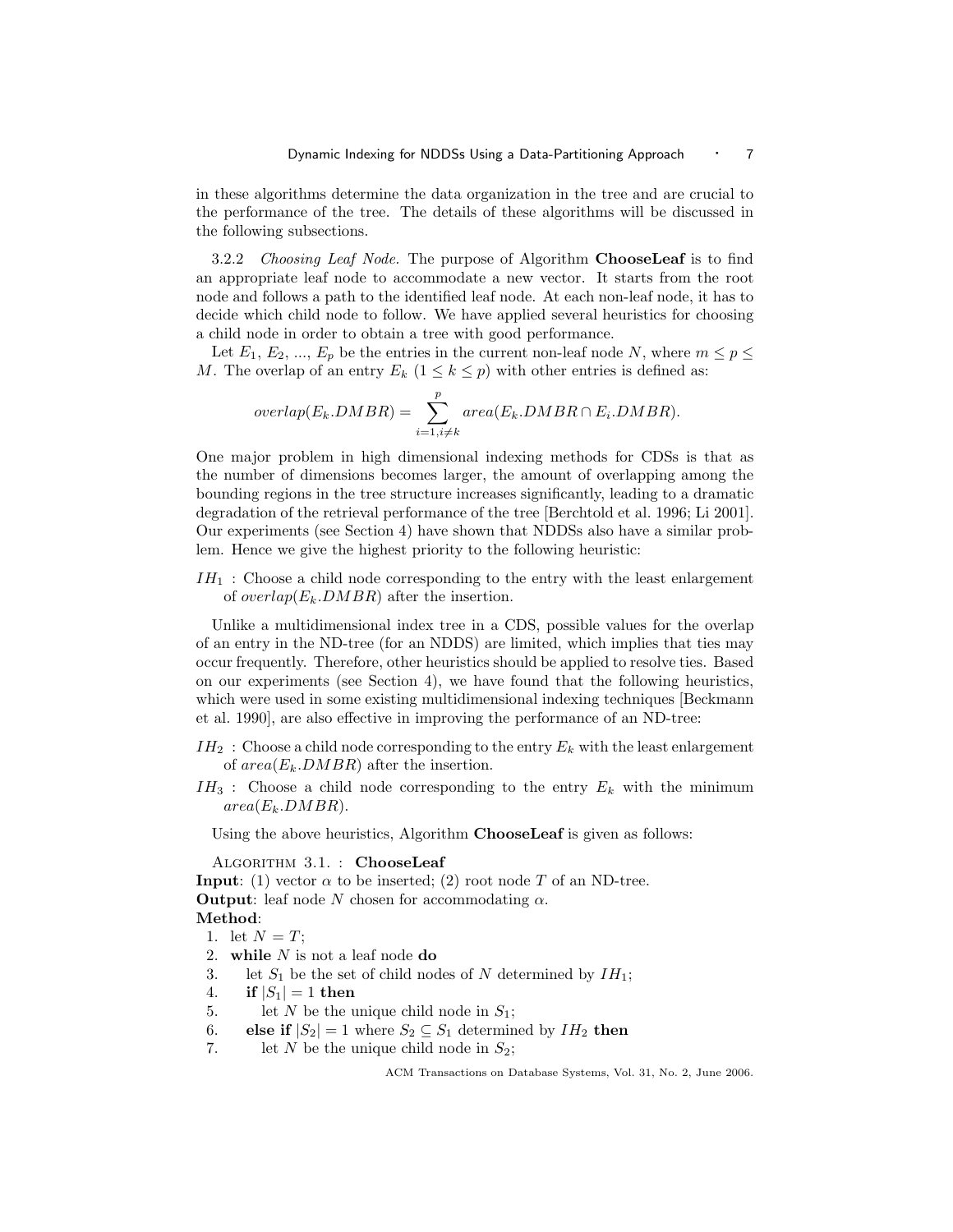- 8 · Gang Qian et al.
	- 8. else if  $|S_3| = 1$  where  $S_3 \subseteq S_2$  determined by  $IH_3$  then
	- 9. let N be the unique child node in  $S_3$ ;
	- 10. **else** let N be a child node randomly chosen from  $S_3$ ;
	- 11. end if;
	- 12. end while;
- 13. return N.

3.2.3 Splitting Overflow Node. Let N be an overflow node with a set of  $M +$ 1 entries  $ES = \{E_1, E_2, ..., E_{M+1}\}.$  A partition P of N is a pair of entry sets  $P = \{ES_1, ES_2\}$  such that: 1)  $ES_1 \cup ES_2 = ES$ ; 2)  $ES_1 \cap ES_2 = \emptyset$ ; and 3)  $m \leq |ES_1|, m \leq |ES_2|$ . Let  $ES_1.DMBR$  and  $ES_2.DMBR$  be the two DMBRs for the DMBRs of the entries in  $ES_1$  and  $ES_2$ , respectively. If  $area(overlap(P)) =$  $area(ES_1.DMBR \cap ES_2.DMBR) = 0, P$  is said to be overlap-free.

Algorithm SplitNode takes an overflow node  $N$  as the input and splits it into two new nodes  $N_1$  and  $N_2$  whose entry sets are from a partition defined above. Since there are usually many possible partitions for a given overflow node, a good partition that leads to an efficient ND-tree should be chosen for splitting the overflow node. The node splitting procedure is described as follows:

Algorithm 3.2. : SplitNode

**Input:** overflow node  $N$  of an ND-tree. **Output:** two new nodes  $N_1$  and  $N_2$ .

## Method:

- 1. invoke Algorithm ChoosePartitionSet on N to find a set  $\Delta$  of candidate partitions for N;
- 2. invoke Algorithm ChooseBestPartition to choose a best partition  $BP$ from  $\Delta$ ;
- 3. generate two new nodes  $N_1$  and  $N_2$  that contain the two entry sets of  $BP$ , respectively;
- 4. return  $N_1$  and  $N_2$ .

In the above procedure, Algorithm ChoosePartitionSet determines a set of candidate partitions to consider, while Algorithm ChooseBestPartition chooses the best partition from the candidates based on several heuristics. The details of these two algorithms are given below.

3.2.4 Choosing Candidate Partitions. To find a good partition for splitting an overflow node  $N$ , we need to consider a set of candidate partitions. It is worth noting that, in a CDS, some partitions can be easily ruled out as good candidates based on the ordering and continuous properties of the space. However, in an NDDS, a similar judgment cannot be made due to lack of the corresponding properties. For example, assume that we want to split a leaf node with 4 entries/vectors (the associated database object pointers are omitted here):  $\alpha_1 = (x_1, y_1), \alpha_2 = (x_2, y_2),$  $\alpha_3 = (x_3, y_3)$  and  $\alpha_4 = (x_4, y_4)$  in a 2-dimensional space  $H_2$  into two nodes with 2 entries in each (assuming the minimum space utilization is  $35\%$ ). If  $H_2$  is a CDS and  $x_1 < x_2 < x_3 < x_4$ ;  $y_1 < y_2 < y_3 < y_4$  (see Figure 2), one can easily determine that the only overlap-free (good) partition is  $P = \{\{\alpha_1, \alpha_2\}, \{\alpha_3, \alpha_4\}\}\$ and no other partition needs to be considered, based on the ordering of the given values in each dimension. However, if  $H_2$  is an NDDS and the component values (i.e.,  $x_i$ 's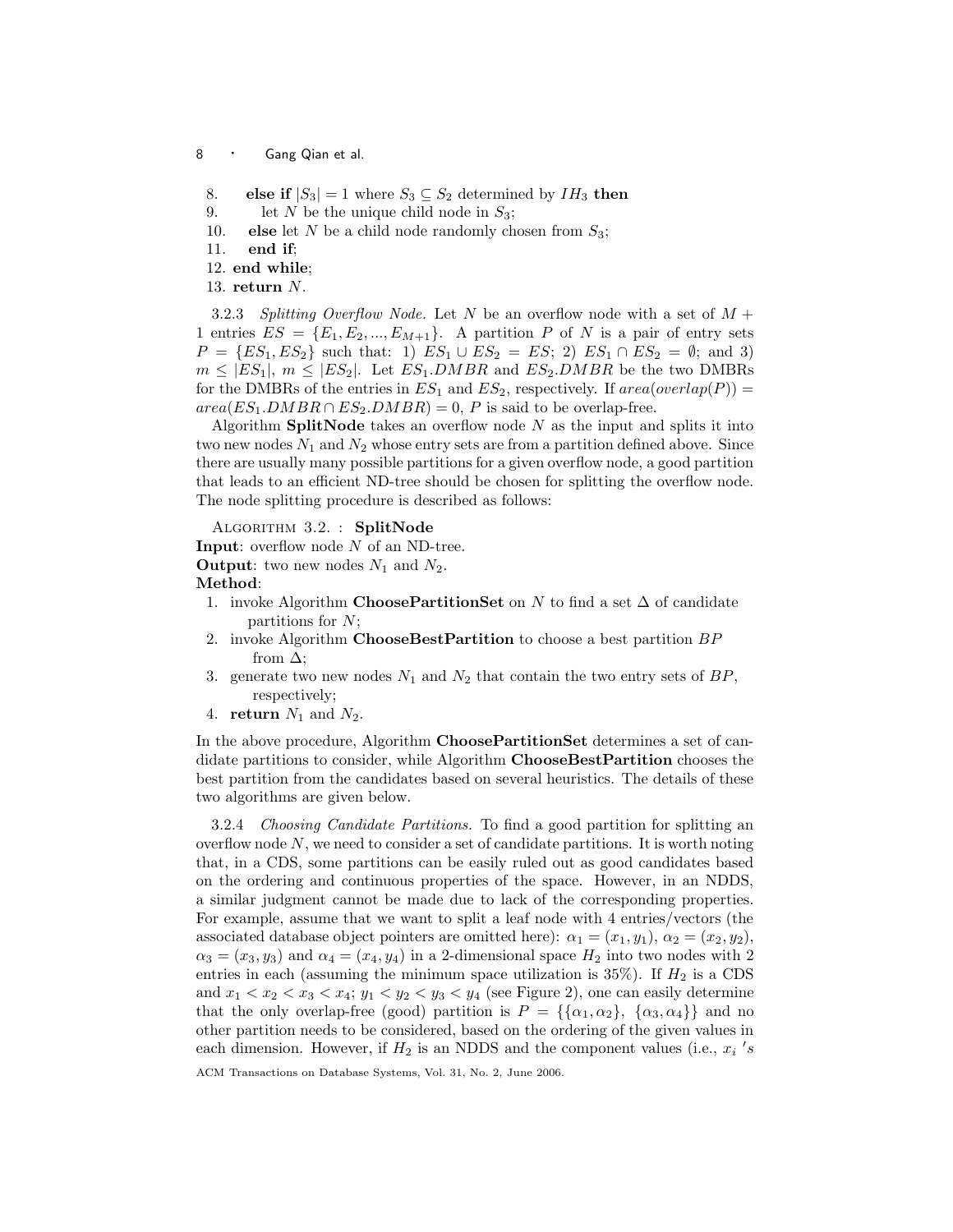#### Dynamic Indexing for NDDSs Using a Data-Partitioning Approach • 9



Fig. 2. Comparison of partitions in CDS and NDDS

and  $y_j$ 's) of the 4 given vectors are distinct in each dimension, any partition with 2 entries in each entry set is overlap-free. In other words, entries (vectors) can be grouped in any way without causing overlap in this case. Hence an NDDS provides less information to reduce the number of candidate partitions for consideration, leading to a harder splitting task in general.

One exhaustive way to generate all possible candidate partitions for an overflow node N is as follows. For each permutation of the  $M + 1$  entries in N, first j  $(m \leq j \leq M - m + 1)$  entries are put in the first entry set of a partition  $P_j$ , and the remaining entries are put in the second entry set of  $P_j$ . Even for a small M, say 50, this approach would have to consider  $51! \approx 1.6 \times 10^{66}$  permutations of the entries in N. Although this approach is guaranteed to find an optimal partition, it is not feasible in practice. A more efficient method to generate a (smaller) set of candidate partitions is required.

We notice that the size of alphabet A for an NDDS is usually small. For example,  $|A| = 4$  for a genome sequence database. Let  $l_1, l_2, ..., l_{|A|}$  be the letters of alphabet A. A permutation of A is a (ordered) list of letters in A:  $\langle l_{i_1}, l_{i_2},...,l_{i_{|A|}} \rangle$ where  $l_{i_k} \in A$  and  $1 \leq k \leq |A|$ . For example, for  $A = \{a, g, t, c\}$  for a genome sequence database,  $\lt g$ ,  $c, a, t >$  and  $\lt t, a, c, g >$  are two permutations of A. Since  $|A| = 4$ , there are only  $4! = 24$  permutations of A. Based on this observation, we have developed the following more efficient algorithm for generating candidate partitions.

ALGORITHM 3.3. : ChoosePartitionSet I **Input:** overflow node N of an ND-tree for an NDDS  $\Omega_d$  over alphabet A. **Output:** a set  $\Delta$  of candidate partitions. Method:

- 1. let  $\Delta = \emptyset$ ;
- 2. for dimension  $D = 1$  to d do
- 3. **for** each permutation  $\beta$ :  $\langle l_1, l_2, ..., l_{|A|} \rangle$  of A do
- 4. set up an array of buckets (lists):  $bucket[1..4 * |A|];$ 
	- // bucket[ $(i 1) * 4 + 1$ ], ..., bucket[ $(i 1) * 4 + 4$ ] are for letter  $l_i$ //  $(1 \leq i \leq |A|)$
- 5. for each entry  $E$  in  $N$  do
- 6. let  $l_i$  be the foremost letter in  $\beta$  that the D-th component set  $(S_D)$  of DMBR of E has;
- 7. if  $S_D$  contains only  $l_i$  then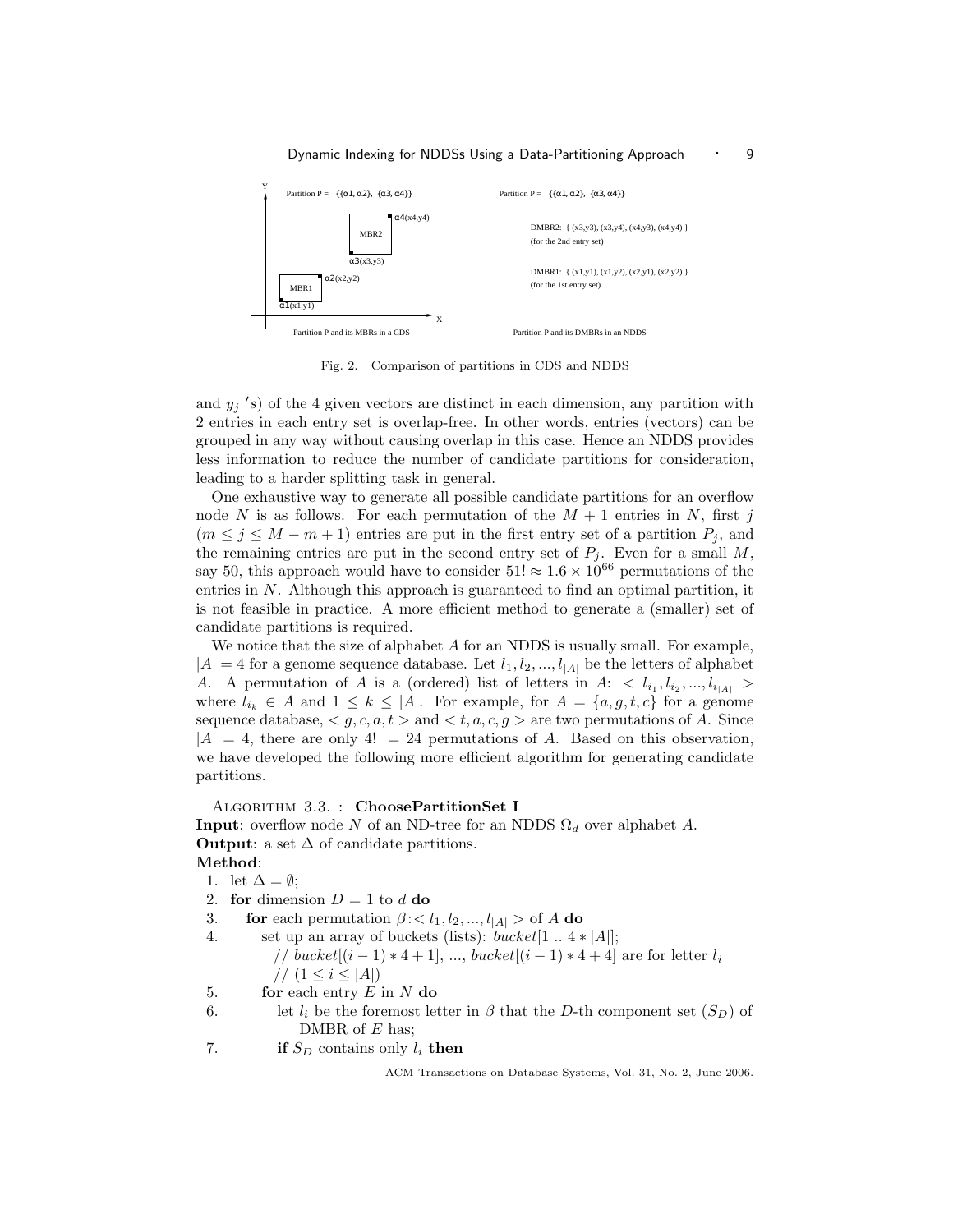| 10  | Gang Qian et al.                                                                        |
|-----|-----------------------------------------------------------------------------------------|
| 8.  | put E into bucket[ $(i-1)*4+1$ ];                                                       |
| 9.  | else if $S_D$ contains only $l_i$ and $l_{i+1}$ then                                    |
| 10. | put E into bucket[ $(i-1)*4+4$ ];                                                       |
| 11. | else if $S_D$ contains both $l_i$ and $l_{i+1}$ together with at least one other        |
|     | letter then                                                                             |
| 12. | put E into bucket[ $(i-1)*4+3$ ];                                                       |
| 13. | else put E into $bucket[(i-1)*4+2]$ ;                                                   |
|     | // $S_D$ has $l_i$ and at least one non- $l_{i+1}$ letter                               |
| 14. | end if;                                                                                 |
| 15. | end for;                                                                                |
| 16. | sort entries within each bucket alphabetically by $\beta$ based on their                |
|     | $D$ -th component sets;                                                                 |
| 17. | concatenate <i>bucket</i> [1], , <i>bucket</i> [4 $\ast$  A]] into one list <i>PN</i> : |
|     | $ >;$                                                                                   |
| 18. | for $j = m$ to $M - m + 1$ do                                                           |
| 19. | generate a partition P from PN with entry sets: $ES_1 = \{E_1, , E_j\}$                 |
|     | and $ES_2 = \{E_{i+1}, , E_{M+1}\};$                                                    |
| 20. | let $\Delta = \Delta \cup \{P\};$                                                       |
| 21. | end for;                                                                                |
| 22. | end for;                                                                                |
|     | $23.$ end for;                                                                          |
|     | 24. return $\Delta.$                                                                    |

For each dimension (Step 2), Algorithm 3.3 determines one ordering of entries in the overflow node (Steps  $4 - 17$ ) for each permutation of alphabet  $A$  (Step 3). Each ordering of entries generates  $M - 2m + 2$  candidate partitions (Steps 18 - 21). Hence a total number of  $d*(M-2m+2)*(|A|!)$  candidate partitions are considered by the algorithm. Since  $|A|$  is usually small, this algorithm is much more efficient than the previous exhaustive approach. For example, if  $d = 25$ ,  $M = 50$ ,  $m = 10$ and  $|A| = 4$ , Algorithm 3.3 considers only  $1.92 \times 10^4$  partitions. In fact, only half of all permutations of A need to be considered since a permutation and its reverse will yield the same set of candidate partitions by the algorithm. Using this fact, the efficiency of the algorithm can be further improved.

Given a dimension  $D$ , to determine the ordering of entries in the overflow node based on a permutation  $\beta$ :  $\langle l_1, l_2, ..., l_{|A|} \rangle$  of A, Algorithm 3.3 employs a bucket ordering technique (Steps 4 - 17). The goal is to choose an ordering of entries that has a better chance to generate good partitions (i.e., small overlap). Greedy strategies are adopted here to achieve this goal. Essentially, the algorithm groups the entries according to their foremost (based on  $\beta$ ) letters in their D-th component sets. The entries in a group sharing a foremost letter  $l_i$  are placed before the entries in a group sharing a foremost letter  $l_j$  if  $i < j$ . In this way, if the splitting point of a partition is at the boundary between two groups, it is guaranteed that the D-th component sets of entries in the second entry set  $ES<sub>2</sub>$  of the partition do not have the foremost letters in the D-th component sets of entries in the first entry set  $ES_1$ . Furthermore, each group is divided into four subgroups (buckets) according to the rules implemented by Steps 7 - 14. The greedy strategy used here is to (1) put entries from the current group that contain the foremost letter of the next group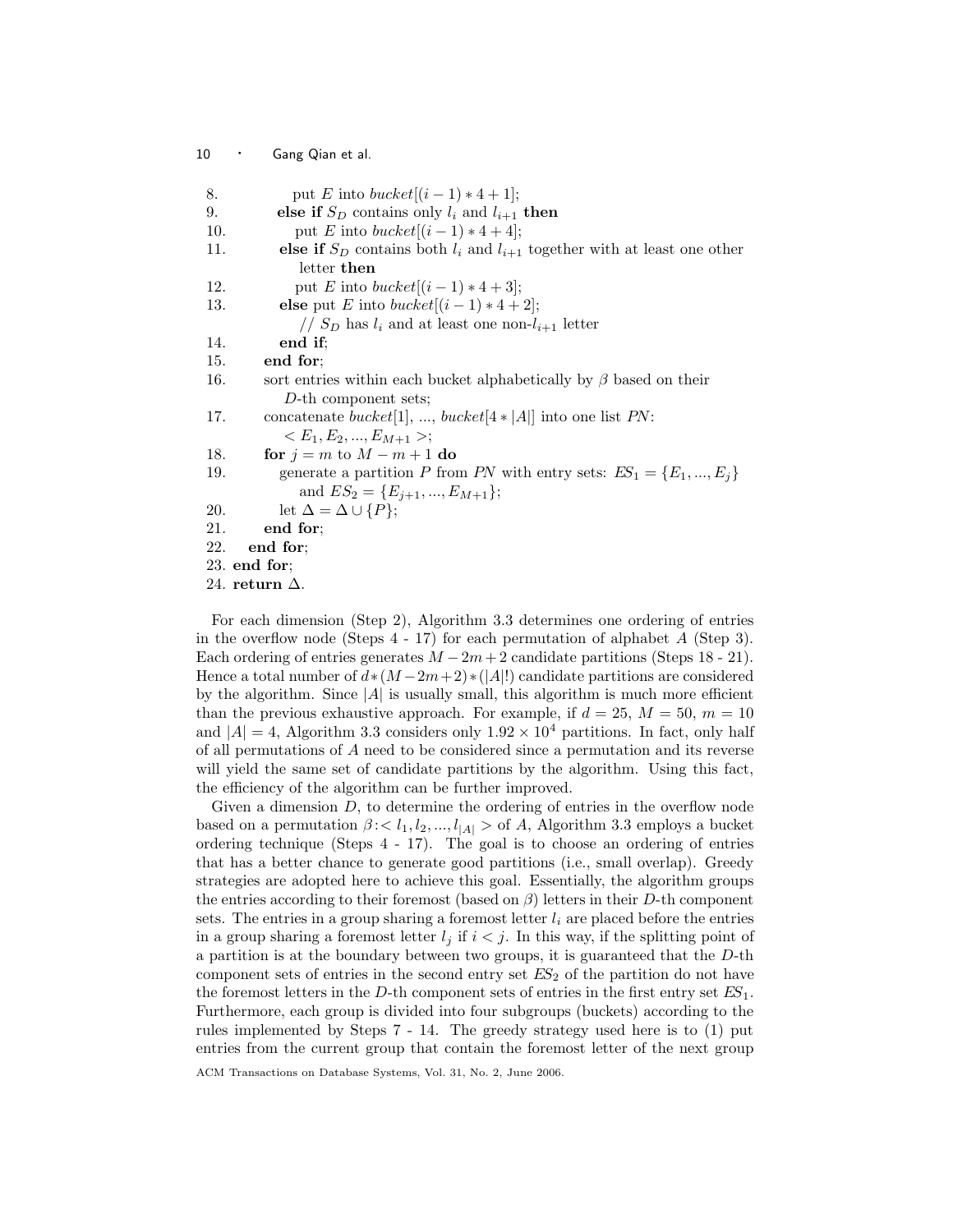as close to the next group as possible, and (2) put entries from the current group that contain only its foremost letter close to the previous group. In this way, a partition with the splitting point at the boundary between two buckets in a group is locally optimized with respect to the current as well as its neighboring groups. The alphabetical ordering (based on the given permutation) is then used to sort entries in each bucket based on their D-th component sets. Note that the last and the second last groups have at most one and two non-empty subgroups (buckets), respectively. Considering all permutations for a dimension increases the chance to obtain a good partition of entries based on that dimension, while examining all dimensions increases the chance to obtain a good partition of entries across multiple dimensions.

For the comparison purpose, we also tested the approach to use the alphabetical ordering to sort all entries directly and found that it usually also yields a satisfactory performance. However, there are cases in which the bucket ordering is more effective.

Example 2. Consider an ND-tree for a genomic data set in the 25-dimensional NDDS with alphabet  $A = \{a, g, t, c\}$ . The maximum and minimum numbers of entries allowed in a tree node are 10 and 3, respectively. Assume that, for a given overflow node N with 11 entries  $E_1, E_2, ..., E_{11}$ , Algorithm 3.3 is checking the 5th dimension (Step 2) at the current time. The 5th component sets of the DMBRs of the 11 entries are listed as follows, respectively:

 $\{t\}, \{gc\}, \{c\}, \{ac\}, \{c\}, \{age\}, \{t\}, \{at\}, \{a\}, \{c\}, \{a\}$ 

The total number of permutations of alphabet A is  $|A|!=24$ . As mentioned before, only half of all the permutations need to be considered. Assume that the algorithm is checking one of the 12 permutations, say  $\langle c, a, t, g \rangle$  (Step 3). The non-empty buckets obtained from Steps 4 - 15 are:

$$
bucket[1] = \{E_3, E_5, E_{10}\}, \text{ bucket}[2] = \{E_2\}, \text{ bucket}[3] = \{E_6\},
$$
  

$$
bucket[4] = \{E_4\}, \text{ bucket}[5] = \{E_9, E_{11}\}, \text{ bucket}[8] = \{E_8\},
$$
  

$$
bucket[9] = \{E_1, E_7\}, \text{ unitsted buckets = \emptyset}.
$$

Thus the entry list obtained at Step 17 is shown in Figure 3. Based on the en-

$$
\langle E_3 \tE_5 \tE_{10} \tE_2 \tE_6 \tE_4 \tE_9 \tE_{11} \tE_8 \tE_1 \tE_7 \rangle
$$
  
\n $P_1 \tP_2 \tP_3 \tP_4 \tP_5 \tP_6$ 

Fig. 3. Entry list and partitions

try list, Steps 18 - 21 generate candidate partitions  $P_1 \sim P_6$  whose splitting points are also illustrated in Figure 3. For example, partition  $P_2$  consists of  $ES_1 = \{E_3, E_5, E_{10}, E_2\}$  and  $ES_2 = \{E_6, E_4, E_9, E_{11}, E_8, E_1, E_7\}$ . These partitions comprise part of result set  $\Delta$  returned by Algorithm 3.3. Note that if we replace the 5th component set  $\{at\}$  of  $E_8$  with  $\{t\}$ ,  $P_6$  would be an overlap-free partition.

One may notice that the sorting of entries based on a particular permutation of the alphabet may not treat all entries symmetrically. For example, if we have two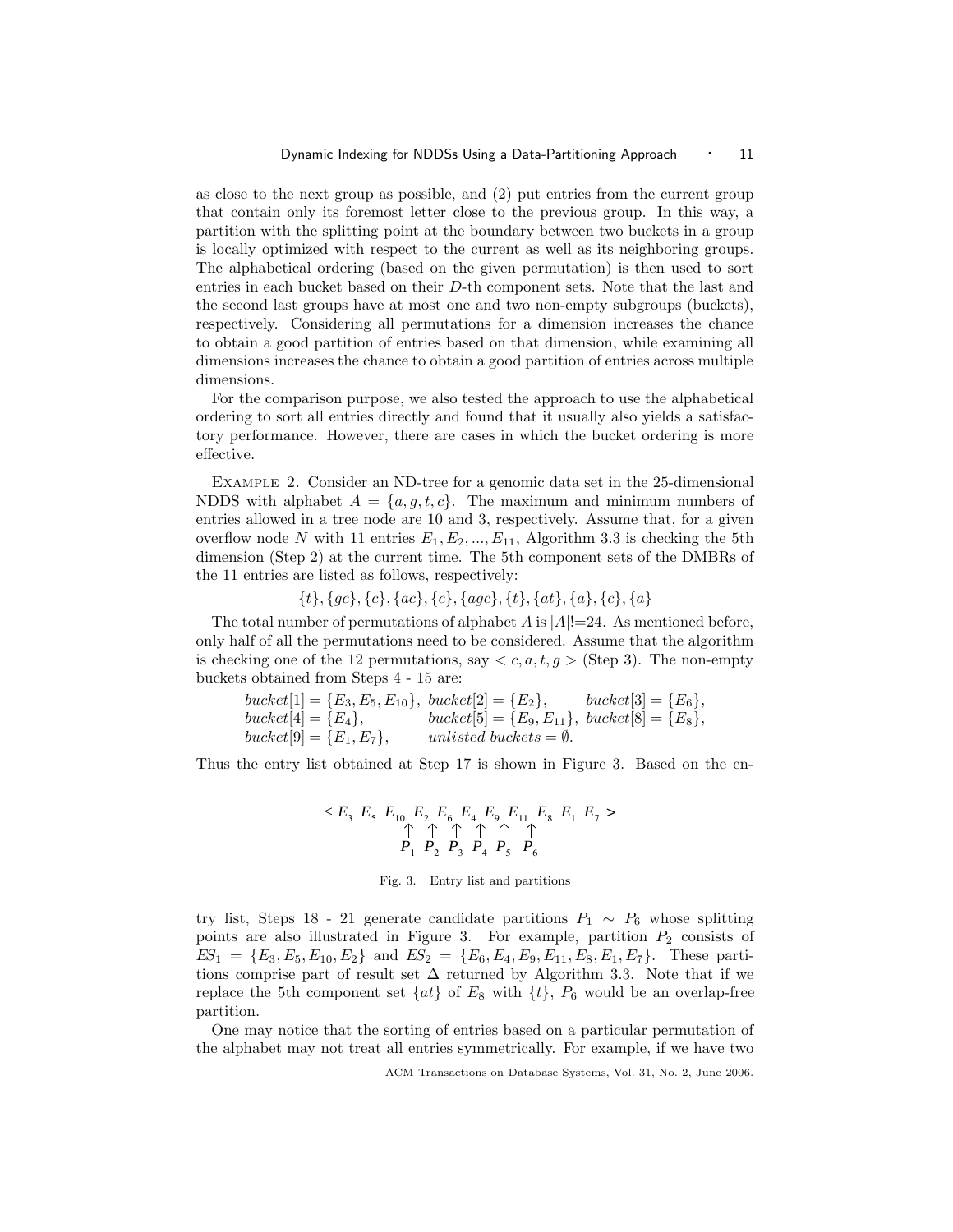more entries with the 5th component sets  $\{ct\}$  and  $\{aq\}$  in the given tree node, we can see that entries with  $\{ct\}$  and  $\{cq\}$  would be put into the same bucket (i.e., bucket[2]); while entries with  $\{at\}$  and  $\{aq\}$  would be put into two different buckets (i.e., bucket[8] and bucket[6], respectively). Intuitively, one would think that the degree of difference ("distance") between  $\{ct\}$  and  $\{cg\}$  is similar to that between  $\{at\}$  and  $\{aq\}$ . The reason why the above two pairs are treated differently is that a local greedy strategy to minimize overlapping is applied in our sorting, which separates groups of component sets with different degrees of involvement of two neighboring letters. For the given permutation  $\langle c, a, t, g \rangle$ , neither 't' nor 'g' is next to 'c'. On the other hand, 't' is next to 'a', while 'g' is not. Hence  $\{ct\}$  and  ${c}$  are considered to be more similar to each other than  ${at}$  and  ${ag}$  when this permutation is considered. To mitigate the bias, Algorithm 3.3 considers all permutations (Step 3). When permutation  $\langle a, c, t, g \rangle$  is considered, the case in which  $\{at\}$  and  $\{ag\}$  are put into the same bucket is considered.  $\Box$ 

Note that Algorithm 3.3 not only is efficient but also possesses a desirable property, which is stated as follows:

PROPOSITION 3.1. If there exists at least one overlap-free partition for the overflow node, Algorithm 3.3 will find such a partition.

PROOF. Based on the assumption, there exists an overlap-free partition  $PN =$  ${ES_1, ES_2}$ . Let  $ES_1.DMBR = S_{11} \times S_{12} \times ... \times S_{1d}$  and  $ES_2.DMBR = S_{21} \times$  $S_{22} \times ... \times S_{2d}$ . Since  $area(ES_1.DMBR \cap ES_2.DMBR) = 0$ , there exists a dimension  $D$  (1 ≤  $D$  ≤ d) such that  $S_{1D} \cap S_{2D} = \emptyset$ . Since Algorithm 3.3 examines every dimension, dimension  $D$  will be checked. Without loss of generality, assume  $S_{1D} \cup S_{2D} = A$ , where A is the alphabet for the underlying NDDS.

Consider the following permutation of A:  $PA = \langle l_{11},...,l_{1s},l_{21},...,l_{2t}\rangle$  where  $l_{1i} \in S_{1D}$   $(1 \leq i \leq s), l_{2j} \in S_{2D}$   $(1 \leq j \leq t),$  and  $s + t = |A|$ . Enumerate all entries of the overflow node based on PA in the way described in Steps 4 - 17 of Algorithm 3.3. We have the entry list  $EL = \langle E_1, E_2, ..., E_{M+1} \rangle$  shown in Figure 4. Since  $S_{1D} \cap S_{2D} = \emptyset$ , all entries in Part 1 do not contain letters in  $S_{2D}$  on the



Fig. 4. A permutation of entries  $(1 \le j \le M + 1)$ 

D-th dimension, and all entries in Part 2 do not contain letters in  $S_{1D}$  on the D-th dimension. In fact,  $Part1 = ES_1$  and  $Part2 = ES_2$ , which yields the partition  $PN$ . Since the algorithm examines all permutations of  $A$ , such a partition will be put into the set of candidate partitions.  $\Box$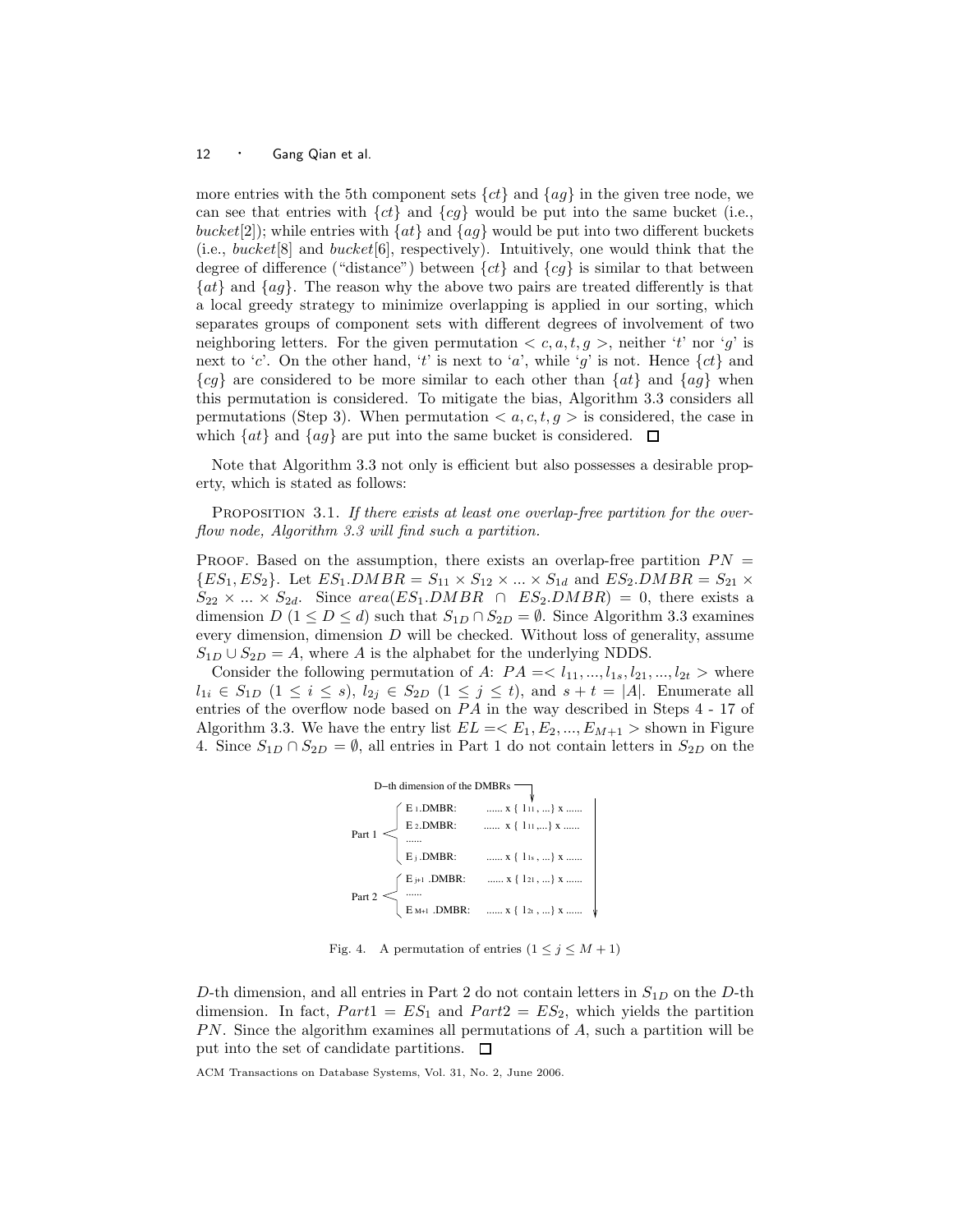The time complexity of Algorithm 3.3 can be obtained from the following analysis. In the worst case, Steps 5 - 15 require a time complexity of  $O((M+1) * |A|)$ ; Step 16 requires a time complexity of  $O((M + 1) * log(M + 1))$ ; Step 17 requires a time complexity of  $O(4 * |A|)$ ; and Steps 18 - 21 require a time complexity of  $O(M - 2m + 2)$ . Hence the worst-case time complexity of Algorithm 3.3 is:  $O(d^*)$  $(|A|!) * [(M + 1) * |A| + (M + 1) * log(M + 1) + 4 * |A| + (M - 2m + 2))$ , namely,

$$
Time(ChoosePartitionSet I) = O(d * (|A|!) * M * (|A| + log M)).
$$
\n(4)

The main space required by Algorithm 3.3 is the array of buckets. Note that, although finding a set of candidate partitions and choosing a best partition from the candidate set are presented as two steps in Algorithm 3.2 for conceptual simplicity, they can be implemented in a pipelining fashion. Thus we need only one array of buckets (i.e., the space for one candidate partition) in Algorithm 3.3. The array has  $4 * |A|$  items (bucket heads). Each bucket (list) can have up to  $M + 1$  entries. However, the total number of entries in all the buckets remains  $M + 1$ . Besides, the buckets only need to store the current dimension  $D$  and the relevant entry number  $Eid$  for each entry. Using D and  $Eid$ , the corresponding DMBR and its D-th component set can be found in the given overflow node of the ND-tree (outside the algorithm). Therefore, the space complexity of Algorithm 3.3 is:  $O(4 * |A| + 2 *$  $(M + 1)$ , namely,

$$
Space(ChoosePartitionSet I) = O(|A| + M). \tag{5}
$$

It is possible that alphabet A for some NDDS is large. In this case, the number of possible permutations of A may be too large to be efficiently used in Algorithm 3.3. We have, therefore, developed another algorithm to efficiently generate candidate partitions in such a case. The key idea is to use some strategies to intelligently determine one ordering of entries in the overflow node for each dimension rather than consider  $|A|$ ! orderings determined by all permutations of A for each dimension. This algorithm is described as follows:

Algorithm 3.4. : ChoosePartitionSet II **Input:** overflow node N of an ND-tree for an NDDS  $\Omega_d$  over alphabet A. **Output:** a set  $\Delta$  of candidate partitions Method:

- 1. let  $\Delta = \emptyset$ :
- 2. for dimension  $D = 1$  to d do
- 3. auxiliary tree  $T = build_aux_t tree(N, D);$
- 4. D-th component sets list  $CS = sort \; csets(T);$
- 5. replace each component set in CS with its associated entries to get entry list PN;
- 6. **for**  $j = m$  to  $M m + 1$  do
- 7. generate a partition P from PN with entry sets:  $ES_1 = \{E_1, ..., E_j\}$  and  $ES_2 = \{E_{j+1}, ..., E_{M+1}\};$
- 8. let  $\Delta = \Delta \cup \{P\};$
- 9. end for;
- 10. end for;
- 11. return  $\Delta$ .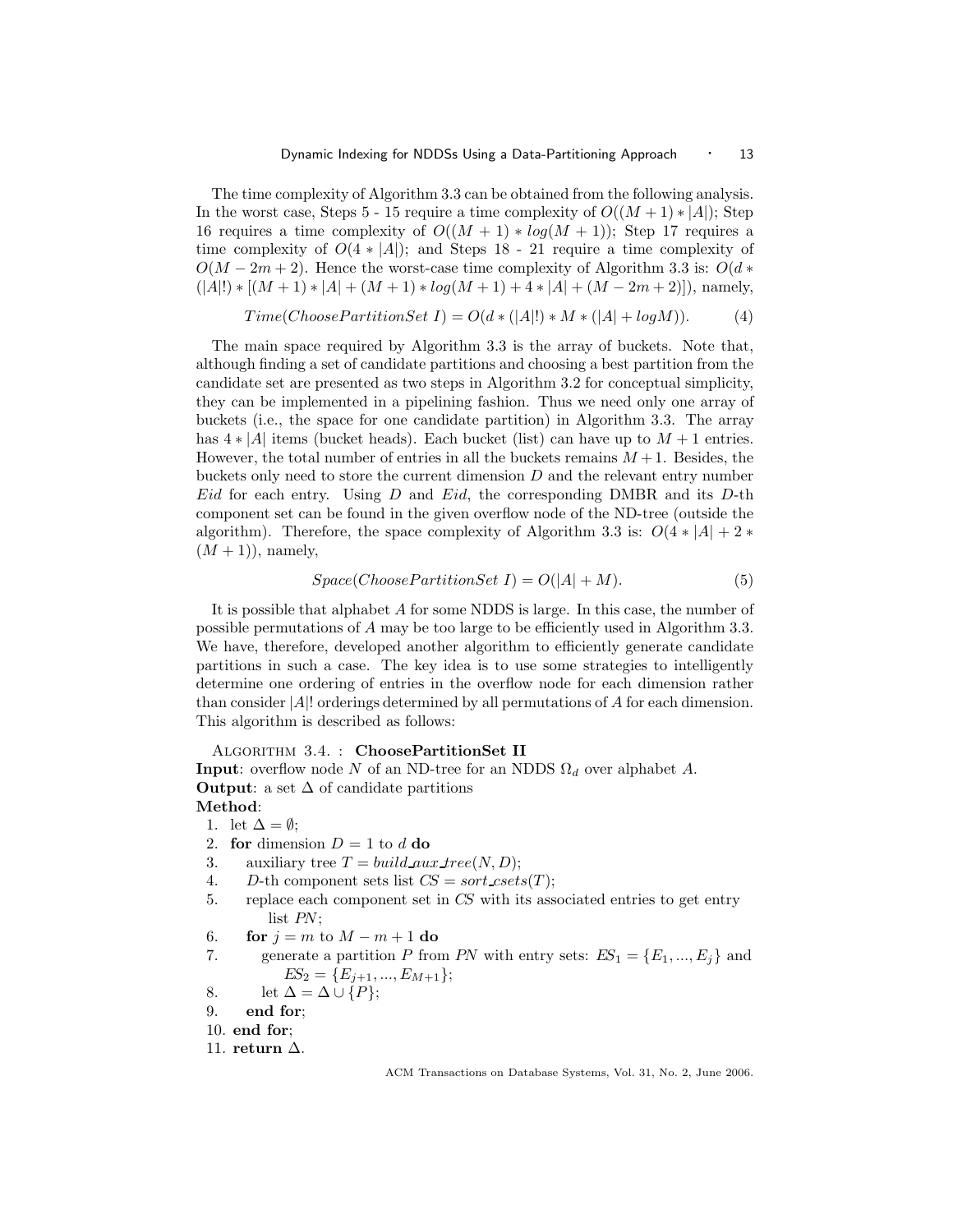For each dimension (Step 2), Algorithm 3.4 first builds an auxiliary tree by invoking Function build aux tree (Step 3) and then uses the tree to sort the Dth component sets of the entries by invoking Function sort csets (Step 4). The position of each entry in the ordering is determined by its D-th component set in the sorted list  $CS$  (Step 5). Note that, if multiple entries have the same  $D$ -th component set, a random order is chosen among them. Using the resulting entry list, the algorithm generates  $M - 2m + 2$  candidate partitions. Hence the total number of candidate partitions considered by the algorithm is  $d * (M - 2m + 2)$ .

The algorithm also possesses a desirable property; that is, it generates an overlapfree partition if there exists one. This property is achieved by building an auxiliary tree in Function *build\_aux\_tree*. Each node  $T$  in the auxiliary tree has three data fields:

- $-T. sets$  the group (set) of the D-th component sets represented by the subtree rooted at  $T$ ,
- $-T.$  freq the total frequency of sets in T.sets, where the frequency of a (D-th component) set is defined as the number of entries having the set,
- $-Tleters$  the set of letters appearing in any set in T.sets.

The D-th component set groups represented by the subtrees at the same level are disjoint in the sense that a component set in one group does not share any letter with any component set in another group. Hence, if a root T has subtrees  $T_1, ..., T_n$  $(n > 1)$  and  $T.sets = T_1.sets\cup...\cup T_n.sets$ , then we find the disjoint groups  $T_1.sets$ ,  $..., T_n. sets$  of all D-th component sets. By placing the entries with the component sets in the same group together, an overlap-free partition can be obtained by using a splitting point at the boundary between two groups. The auxiliary tree is obtained by repeatedly merging the component sets that directly or indirectly intersect with each other, as described as follows:

FUNCTION 1. auxiliary tree = build aux tree(N, D)

- 1. find set  $L$  of letters appearing in at least one  $D$ -th component set;
- 2. initialize forest F with single-node trees, one tree T for each  $l \in L$  and set T.letters =  $\{l\}$ , T.sets =  $\emptyset$ , T.freq = 0;
- 3. sort all D-th component sets by size in ascending order and break ties by frequency in descending order into set list SL;
- 4. for each set  $S$  in  $SL$  do
- 5. if there is only one tree T in F such that  $T. letters \cap S \neq \emptyset$  then
- 6. let  $T. letters = T. letters \cup S, T.sets = T.sets \cup \{S\},\$  $T.freq = T.freq + frequency of S;$
- 7. else let  $T_1, ..., T_n$   $(n > 1)$  be trees in F whose  $T_i.lefters \cap S \neq \emptyset$   $(1 \leq i \leq n);$

8. create a new root T with each 
$$
T_i
$$
 as a subtree;

9. let  $T. letters = (\bigcup_{i=1}^{n} T_i. letters) \cup S, T.sets = (\bigcup_{i=1}^{n} T_i.sets) \cup \{S\},\$ 

$$
T.\,freq = (\sum_{i=1}^{n} T_i \, freq) + frequency \, of \, S;
$$

- 10. replace  $T_1, ..., T_n$  by T in F;
- 11. end if;
- 12. end for;
- 13. if F has 2 or more trees  $T_1, ..., T_n$   $(n > 1)$  then
- 14. create a new root T with each  $T_i$  as a subtree;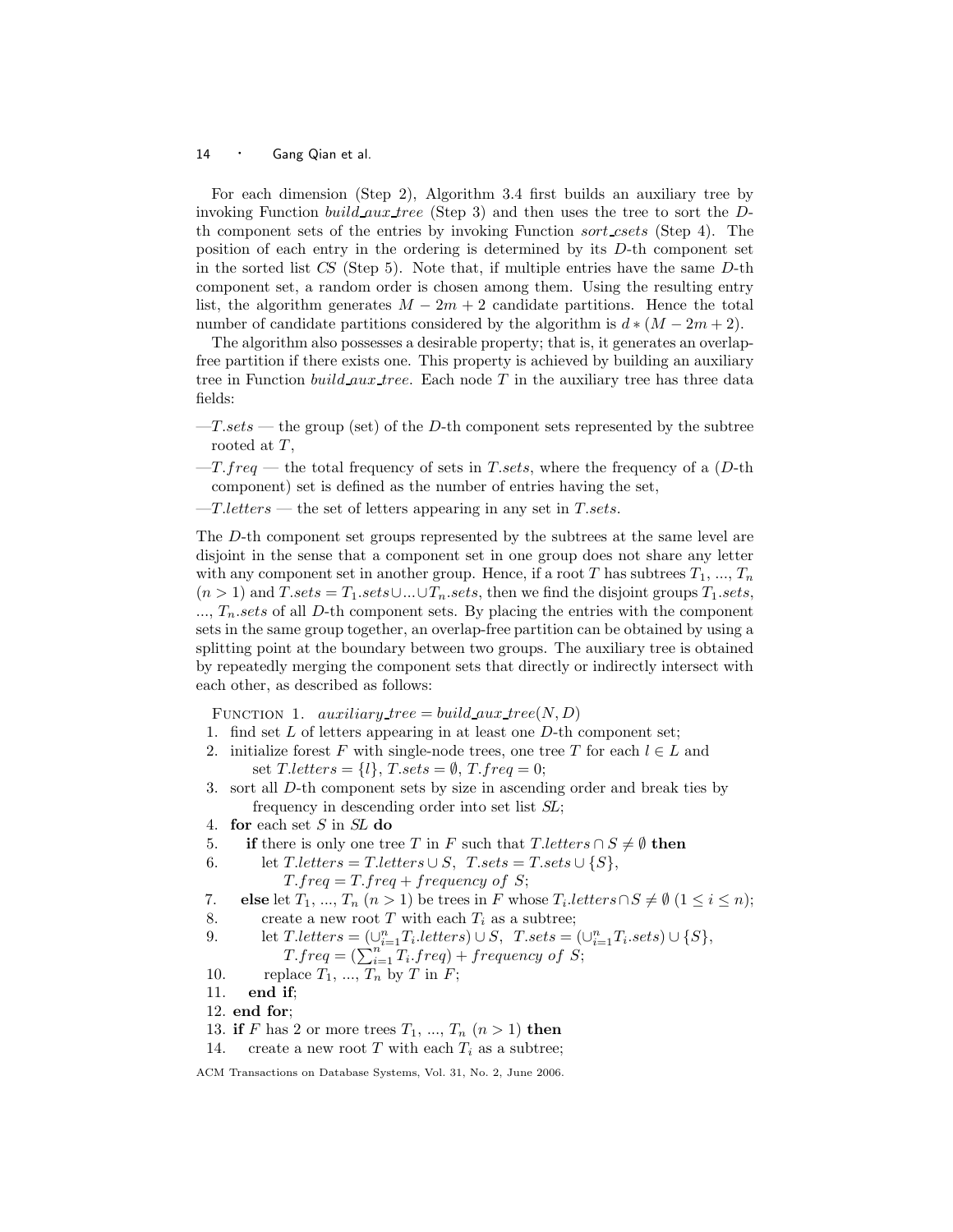Dynamic Indexing for NDDSs Using a Data-Partitioning Approach • 15

- 15. let  $T. letters = \bigcup_{i=1}^{n} T_i. letters, T.sets = \bigcup_{i=1}^{n} T_i.sets,$  $T.Freq = \sum_{i=1}^{n} T_i.Freq;$ 16. else let  $T$  be the unique tree in  $F$ ; 17. end if;
- 18. return T.

The time complexity of Function build aux tree can be obtained from the following analysis. In the worst case, Step 1 requires a time complexity of  $O((M+1) * |A|);$ Step 2 requires a time complexity of  $O(|A|)$ ; Step 3 requires a time complexity of  $O((M+1)*log(M+1))$ ; Steps 5 and 7 require a time complexity of  $O(|A|^2)$ ; Step 6 requires a time complexity of  $O(|A|+(M+1)+1)$ ; Step 8 requires a time complexity of  $O(|A|)$ ; Step 9 requires a time complexity of  $O(|A| * (|A| + 1) + (M + 1) * (|A| +$  $1) + (|A| + 1)$ ; Step 10 requires a time complexity of  $O(|A|)$ ; Steps 4 - 12 require a time complexity of  $O((M+1) * ||A||^2 + |A| * (|A|+1) + (M+1) * (|A|+1)]$ ; Step 13 requires a time complexity of  $O(|A|)$ ; Step 14 requires a time complexity of  $O(|A|)$ ; Step 15 requires a time complexity of  $O(|A| * (|A| + M + 2))$ ; Step 16 requires a time complexity of  $O(1)$ . Hence the worst-case time complexity of Function *build\_aux\_tree* is  $O((M+1) * [|A|^2 + |A| * (|A|+1) + (M+1) * (|A|+1)]),$ namely,

$$
Time(build\_aux\_tree) = O(M * |A| * (|A| + M)).
$$
\n<sup>(6)</sup>

The main space required by Function *build aux tree* is for the auxiliary tree that it builds. For each auxiliary tree node  $N$ , in the worst case,  $N. letters$  requires a space complexity of  $O(|A|)$ ; N.freq requires a space complexity of  $O(1)$ ; N.sets requires a space complexity of  $O(M + 1)$  assuming every D-th component set is represented by the current dimension  $D$  and the corresponding entry number  $Eid$ as in Algorithm 3.3. Hence the worst-case space required for each auxiliary tree node is  $O(|A| + M)$ . From Step 2, the maximum number  $Max \neq Len(T)$  of leaf nodes in an auxiliary tree  $T$  is:

$$
Max_{+} \neq leaf(T) = O(|A|). \tag{7}
$$

From Steps 4, 8 and 14, the maximum number  $Max_{\pm}$  nonleaf(T) of non-leaf nodes in an auxiliary tree T is  $O(M+2)$ , namely,

$$
Max \# \text{ nonleaf}(T) = O(M). \tag{8}
$$

Therefore, the worst-case space complexity of Function build aux tree is

$$
Space(build\_aux\_tree) = O((|A| + M)^{2}).
$$
\n(9)

Using the auxiliary tree generated by Function build aux tree, Algorithm 3.4 invokes Function *sort\_csets* to determine the ordering of all D-th component sets. To do that, starting from the root node  $T$ , sort csets first determines the ordering of the component set groups represented by all subtrees of  $T$  and put them into a list  $ml$  with each group as an element. The ordering decision is based on the frequencies of the groups/subtrees. The principle is to put the groups with smaller frequencies in the middle of  $ml$  to increase the chance to obtain more diverse candidate partitions. For example, assume that the auxiliary tree identifies 4 disjoint groups  $G_1, \ldots, G_4$  of all component sets with frequencies 2, 6, 6, 2, respectively, and the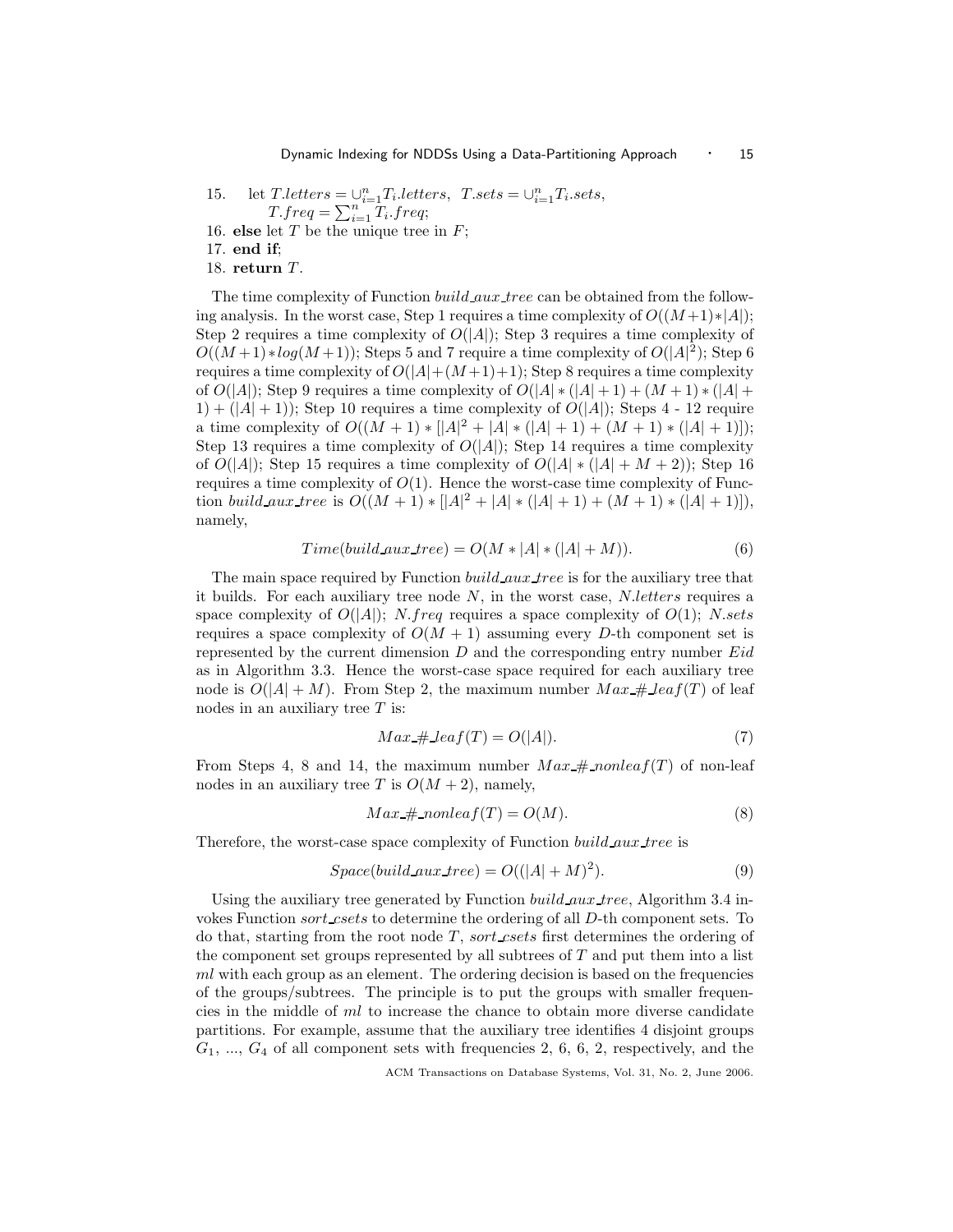minimum space requirement for the ND-tree is  $m = 3$ . If list  $\langle G_1, G_2, G_3, G_4 \rangle$ is used, we can obtain only one overlap-free partition (with the splitting point at the boundary between  $G_2$  and  $G_3$ ). If list  $\langle G_2, G_1, G_4, G_3 \rangle$  is used, we can have three overlap-free partitions (with splitting points at the boundaries between  $G_2$ and  $G_1$ ,  $G_1$  and  $G_4$ , and  $G_4$  and  $G_3$ , respectively).

There may be some component sets in T, sets that are not represented by any of its subtrees (since they may contain letters in more than one subtree). Such a component set is called a crossing set. If current list  $ml$  has n elements (after removing empty group elements if any), there are  $n + 1$  possible positions for a crossing set e. After e is put at one of the positions, there are  $n+2$  gaps/boundaries between two consecutive elements in the list. However, the leftmost and rightmost boundaries have all the elements on one of their two sides. For the remaining  $n$ boundaries, placing a splitting point at such a boundary will result in a non-trivial partition. For each of these n partitions, we can calculate the number of common letters (i.e., intersection on the D-th dimension) shared between the left component sets and the right component sets. We place e at a position with the minimal sum of the sizes of above  $D$ -th intersections at the n boundaries.

Each group element in  $ml$  is represented by a subtree. To determine the ordering among the component sets in the group, the above procedure is recursively applied to the subtree until the height of a subtree is 1. In that case, the corresponding (component set) group element in  $ml$  is directly replaced by the component set (if any) in the group. Once the component sets within every group element in  $ml$  are determined, the ordering among all component sets is obtained.

FUNCTION 2.  $setList = sort\_csets(T)$ 

- 1. if height of tree  $T = 1$  then
- 2. if  $T. sets \neq \emptyset$  then
- 3. put the sets in T.sets into list set list;
- 4. else set *set list* to null;
- 5. end if;
- 6. else set lists  $L_1 = L_2 = \emptyset$ ;
- 7. let  $weight_1 = weight_2 = 0;$
- 8. while there is an unconsidered subtree of  $T$  do
- 9. get such subtree  $T'$  with highest frequency;
- 10. if  $weight_1 \leq weight_2$  then
- 11. let  $weight_1 = weight_1 + T'.freq;$
- 12. add  $T'.sets$  to the end of  $L_1$ ;
- 13. **else** let  $weight_2 = weight_2 + T'.freq;$
- 14. add  $T'.sets$  to the beginning of  $L_2$ ;
- 15. end if;
- 16. end while;
- 17. concatenate  $L_1$  and  $L_2$  into ml;
- 18. let  $S$  be the set of crossing sets in  $T.sets;$
- 19. **for** each set  $e$  in  $S$  do
- 20. insert  $e$  into a position in ml with the minimal sum of the sizes of all D-th intersections;
- 21. end for;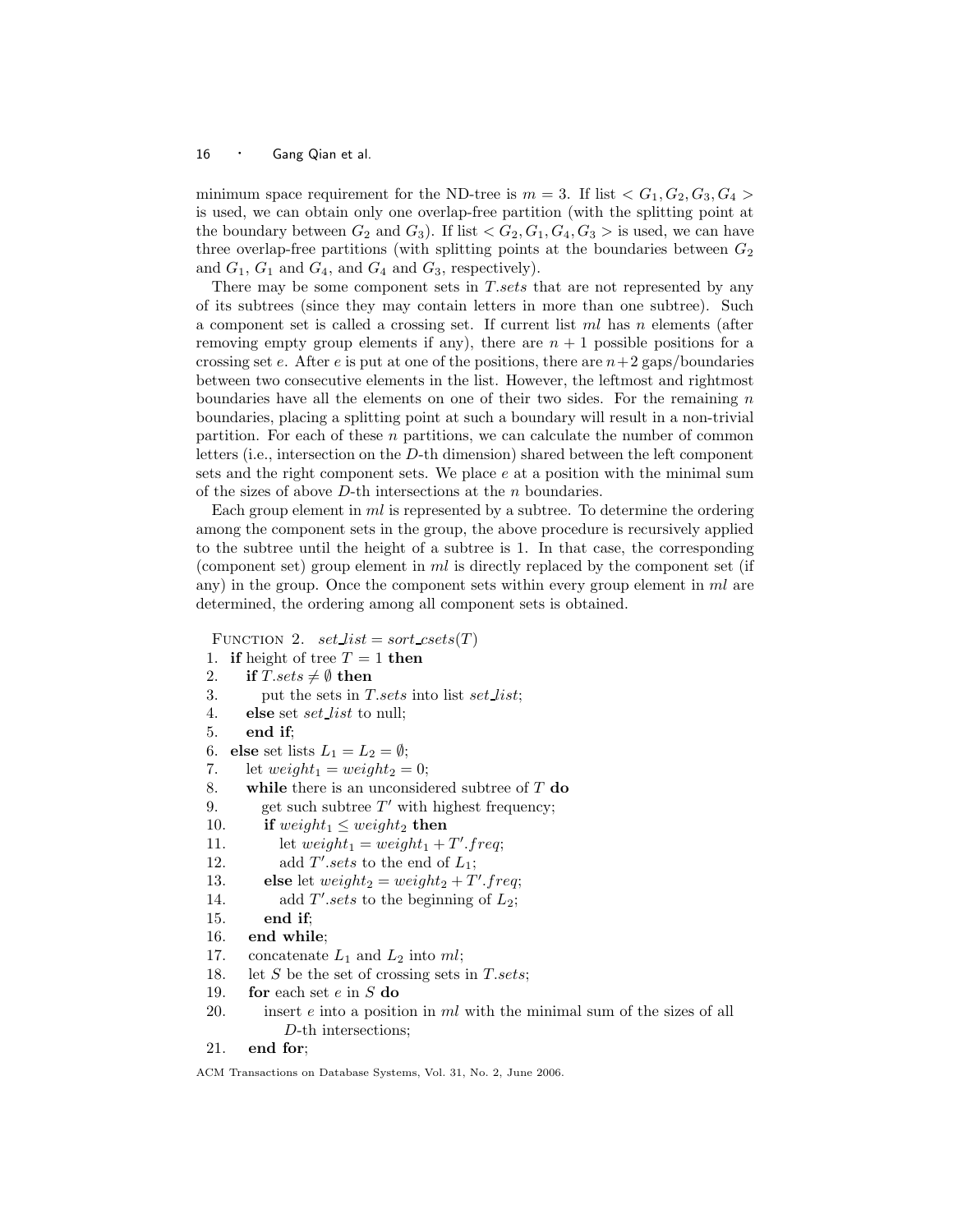- 22. for each subtree  $T'$  of T, do
- 23.  $setList' = sort\_csets(T');$
- 24. replace group  $T'.sets$  in ml with  $setList';$
- 25. end for;
- 26.  $set\_list = ml;$
- 27. end if;
- 28. return set list.

Since the above merge-and-sort procedure allows Algorithm 3.4 to make an intelligent choice of candidate partitions, our experiments demonstrate that the performance of an ND-tree obtained from this algorithm is comparable to that of an ND-tree obtained from Algorithm 3.3 (see Section 4).

The time complexity of Function sort\_csets can be obtained from the following analysis. We notice that the algorithm segment Steps 1 - 5 is applied to each leaf node of the input auxiliary tree. In the worst case, Steps 1 - 2 require a time complexity of  $O(1)$ ; Step 3 requires a time complexity of  $O(M + 1)$ ; Steps 4 - 5 require a time complexity of  $O(1)$ . Hence, Steps 1 - 5 require a time complexity of  $O(M + 1)$ , which is the worst-case time needed for each leaf node. From Formula (7), the worst-case time needed for all leaf nodes of the input auxiliary tree is:

$$
Time\_for\_all\ leaves = O(|A| * M). \tag{10}
$$

On the other hand, the algorithm segment Steps 6 - 27 (except 23) is applied to each non-leaf node of the given auxiliary tree. In the worst case, Steps 6 - 7 require a time complexity of  $O(1)$ ; Step 9 requires a time complexity of  $O(|A|)$ ; Steps 10 - 15 require a time complexity of  $O(1)$ ; Steps 8 - 16 require a time complexity of  $O(|A|^2)$ ; Step 17 requires a time complexity of  $O(1)$ ; Step 18 requires a time complexity of  $O((M + 1)^2 * |A|)$ ; Step 20 requires a time complexity of  $O((|A| +$  $(M + 2) * [(|A| + M + 1)^2 * |A| + (|A| + M + 1) + 1])$  because there are no more than  $O(|A| + M + 1)$  elements in list ml; Steps 19 - 21 require a time complexity of  $O((M+1)*(|A|+M+2)*|(|A|+M+1)^2*|A|+(|A|+M+1)+1);$  Step 24 requires a time complexity of  $O(|A| * (|A| + M + 1))$ ; Steps 22 - 25 (except 23) require a time complexity of  $O(|A|^2 * (|A| + M + 1))$ ; Step 26 requires a time complexity of  $O(1)$ . Note that Step 23 is the place where the function extends its computation to the child nodes of the current non-leaf node. Hence the worst-case time needed for each non-leaf node (excluding its children) is  $O(((M + 1) * (|A| + M + 2) * [(|A| +$  $(M+1)^2 * |A| + (|A|+M+1)+1]$ , namely,  $O(M * (|A|+M)^3 * |A|)$ . From Formula (8), the worst-case time needed for all non-leaf nodes of the input auxiliary tree is:

$$
Time-for-all\_nonleaves = O(M^2 * (|A| + M)^3 * |A|)
$$
\n<sup>(11)</sup>

From Formulas (10) and (11), the worst-case time complexity of Function sort\_csets is

$$
Time(sort \; csets) = O(M^2 * (|A| + M)^3 * |A|). \tag{12}
$$

The main space required by Function *sort csets* is the list ml, which has no more than  $O(|A| + M + 1)$  elements. Each element has no more than  $O(M + 1)$ component sets. As before, assume that each component set is represented by the current dimension  $D$  and the corresponding entry number  $Eid$ . Hence the worst-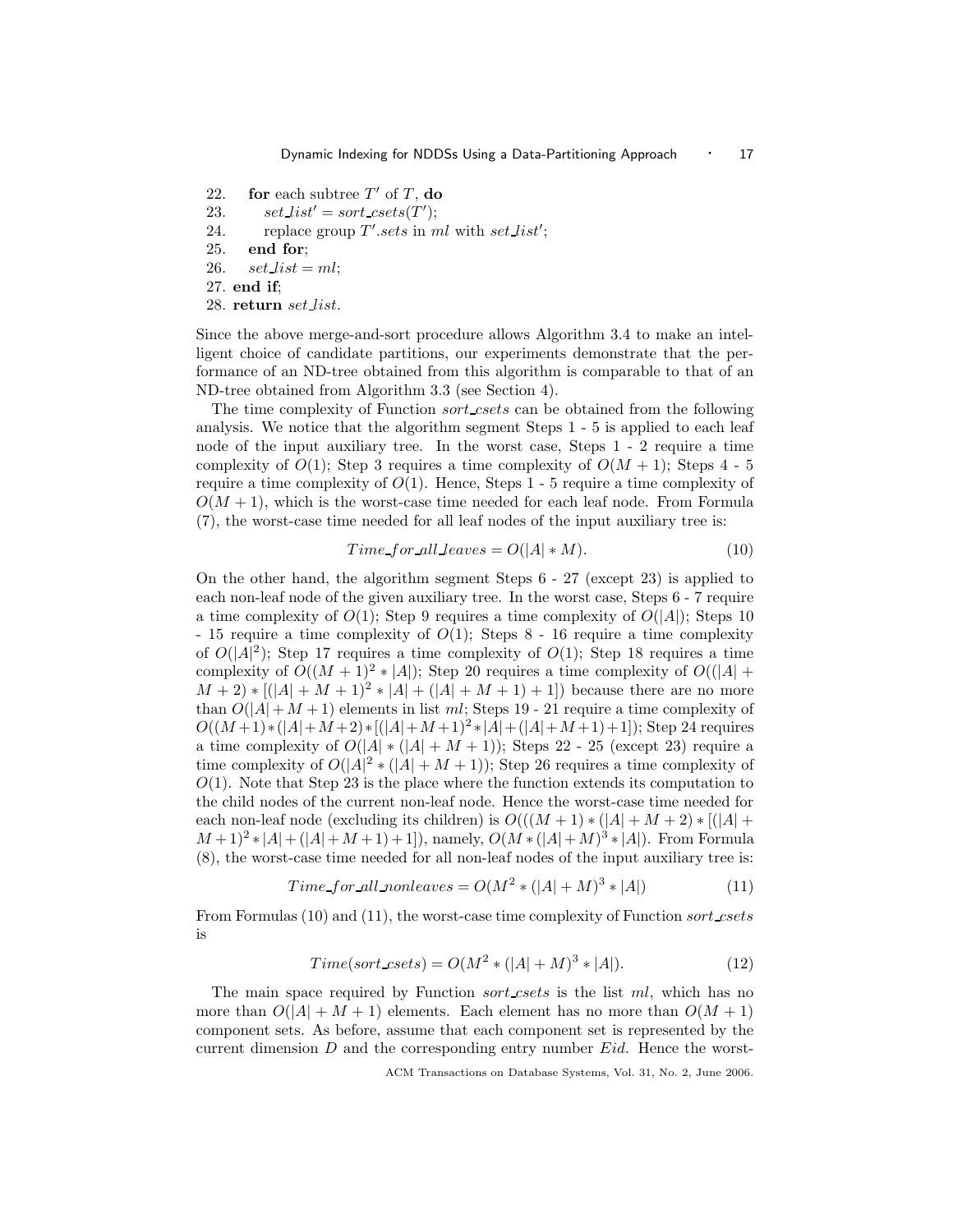

case space complexity of Function sort csets is:

$$
Space(sort\_csets) = O(M * (|A| + M)).
$$
\n<sup>(13)</sup>

EXAMPLE 3. Consider an ND-tree with alphabet  $A = \{a, b, c, d, e, f\}$  for a 20dimensional NDDS. The maximum and minimum numbers of entries allowed in a tree node are 10 and 3, respectively. Assume that, for a given overflow node N with 11 entries  $E_1, E_2, ..., E_{11}$ , Algorithm 3.4 is checking the 3rd dimension (Step 2) at the current time. The 3rd component sets of the DMBRs of the 11 entries are listed as follows, respectively:

$$
\{c\}, \{ade\}, \{b\}, \{ae\}, \{f\}, \{e\}, \{cf\}, \{de\}, \{e\}, \{cf\}, \{af\}
$$

The initial forest  $F$  generated at Step 2 of Function *build aux tree* is illustrated in Figure 5. The auxiliary tree  $T$  obtained by the function is illustrated in Figure 6. Note that non-leaf node of  $T$  is numbered according to its order of merging.

Using auxiliary tree  $T$ , recursive Function *sort\_csets* is invoked to sort the component sets. List ml in Function sort csets evolves as follows:

 $\langle \{ \{a\}, \{e\}, \{ae\}, \{de\}, \{ade\} \}, \{ \{b\} \}, \{ \{c\}, \{f\}, \{cf\} \} \rangle$ ;

 $<$  {de}, {ade}, {e}, {ae}, {a}, {{b}}, {{c}, {f}, {cf}} >;

 $\langle \{de\}, \{ade\}, \{e\}, \{ae\}, \{a\}, \{b\}, \{c\}, \{f\}, \{cf\} \} \rangle;$ 

 $\langle \{de\}, \{ade\}, \{de\}, \{ae\}, \{ae\}, \{a\}, \{b\}, \{c\}, \{cf\}, \{f\} \rangle.$ 

Based on the set list returned by Function sort csets, Step 5 in Algorithm 3.4 produces the following sorted entry list  $PN: \langle E_8, E_2, E_6, E_9, E_4, E_{11}, E_3, E_1, E_7,$  $E_{10}$ ,  $E_5$  >.

Based on PN, Algorithm 3.4 generates candidate partitions in the same way as Example 2, which comprise part of result set  $\Delta$  returned by Algorithm 3.4. Note that the two partitions with splitting points at the boundary between  $E_{11}$  and  $E_3$ and the boundary between  $E_3$  and  $E_1$  are overlap-free partitions.  $\Box$ 

The time complexity of Algorithm 3.4 can be obtained from the following analysis. In the worst case, Step 5 requires  $O(M + 1)$ ; Steps 6 - 9 require  $O(M - 2m + 2)$ .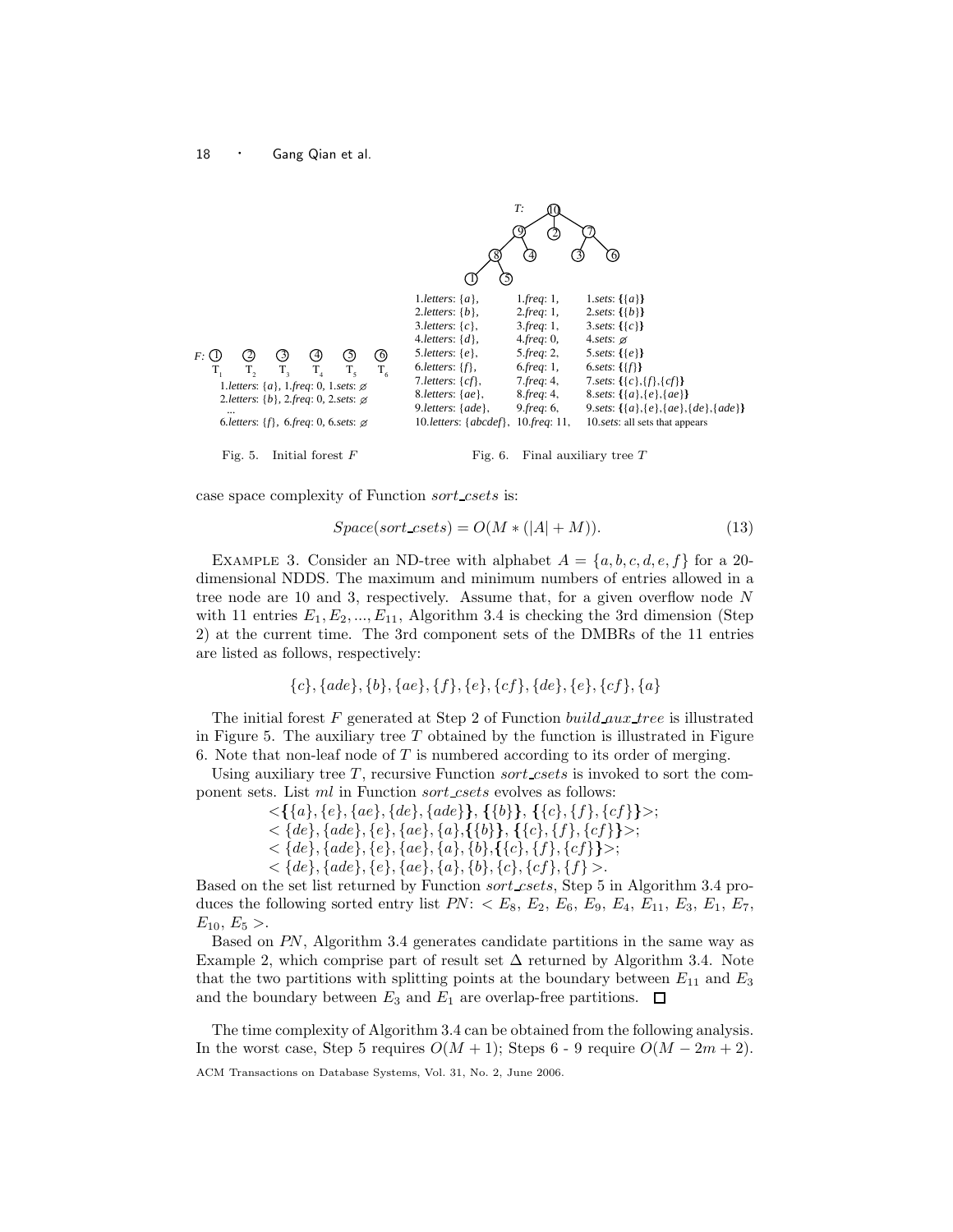From Formulas (6) and (12), the worst-case time complexity of Algorithm 3.4 is:

$$
Time(ChoosePartitionSet~II) = O(d * M2 * |A| * (|A| + M)3).
$$
 (14)

Unlike Formula  $(4)$ , the above time complexity does not contain the factor  $(|A|!)$ . Algorithm 3.4 is more efficient for a large alphabet.

The main space required by Algorithm 3.4 is for the auxiliary tree generated by Function *build\_aux\_tree*, the component sets list returned by Function *sort\_csets* and a entry list (of length  $O(M + 1)$ ) used in the main body of the algorithm. Therefore, the worst-case space complexity of the algorithm is:

$$
Space(ChoosePartitionSet~II) = O((|A| + M)^{2}).
$$
\n(15)

Comparing to Formula (5), the space requirement of Algorithm 3.4 is higher than that of Algorithm 3.3.

3.2.5 Choosing the Best Partition. Once a set of candidate partitions are generated, we need to select the best one from them based on some heuristics. As mentioned before, due to the limited size of an NDDS, many ties may occur for one heuristic. Hence multiple heuristics are required. After evaluating heuristics in some popular indexing methods (such as the  $R^*$ -tree, the X-tree and the Hybridtree), we have identified the following effective heuristics for choosing a partition (i.e., a split) of an overflow node of an ND-tree in an NDDS:

- $SH<sub>1</sub>$ : Choose a partition that generates a minimum overlap of the DMBRs of the two new nodes after splitting ("minimize overlap").
- $SH<sub>2</sub>$ : Choose a partition that splits on the dimension where the edge length of the DMBR of the overflow node is the largest ("maximize span").
- $SH<sub>3</sub>$ : Choose a partition that has the closest edge lengths of the DMBRs of the two new nodes on the splitting dimension after splitting ("center split").
- $SH<sub>4</sub>$ : Choose a partition that minimizes the total area of the DMBRs of the two new nodes after splitting ("minimize area").

From our experiments (see Section 4), we observed that heuristic  $SH_1$  is the most effective one in an NDDS, but many ties may occur as expected. Heuristics  $SH_2$ and  $SH_3$  can effectively resolve ties in such cases. Heuristic  $SH_4$  is also effective. However, it is expensive to use since it has to examine all dimensions of a DMBR. In contrast, heuristics  $SH_1$  -  $SH_3$  can be met without examining all dimensions. For example,  $SH_1$  is met as long as one dimension is found to have no overlap between the corresponding component sets of the new DMBRs; and  $SH_2$  is met as long as the splitting dimension is found to have the maximum edge length  $|A|$ for the current DMBR. Hence the first three heuristics are suggested to be used in choosing the best partition for an ND-tree as follows:

ALGORITHM 3.5. : ChooseBestPartition

**Input:** set  $\Delta$  of candidate partitions for overflow node N of an ND-tree in an NDDS over alphabet A.

**Output:** chosen partition  $BP$  of overflow node  $N$ . Method:

1. let  $BP = \{ES_1, ES_2\}$  be any partition in  $\Delta$  with splitting dimension D;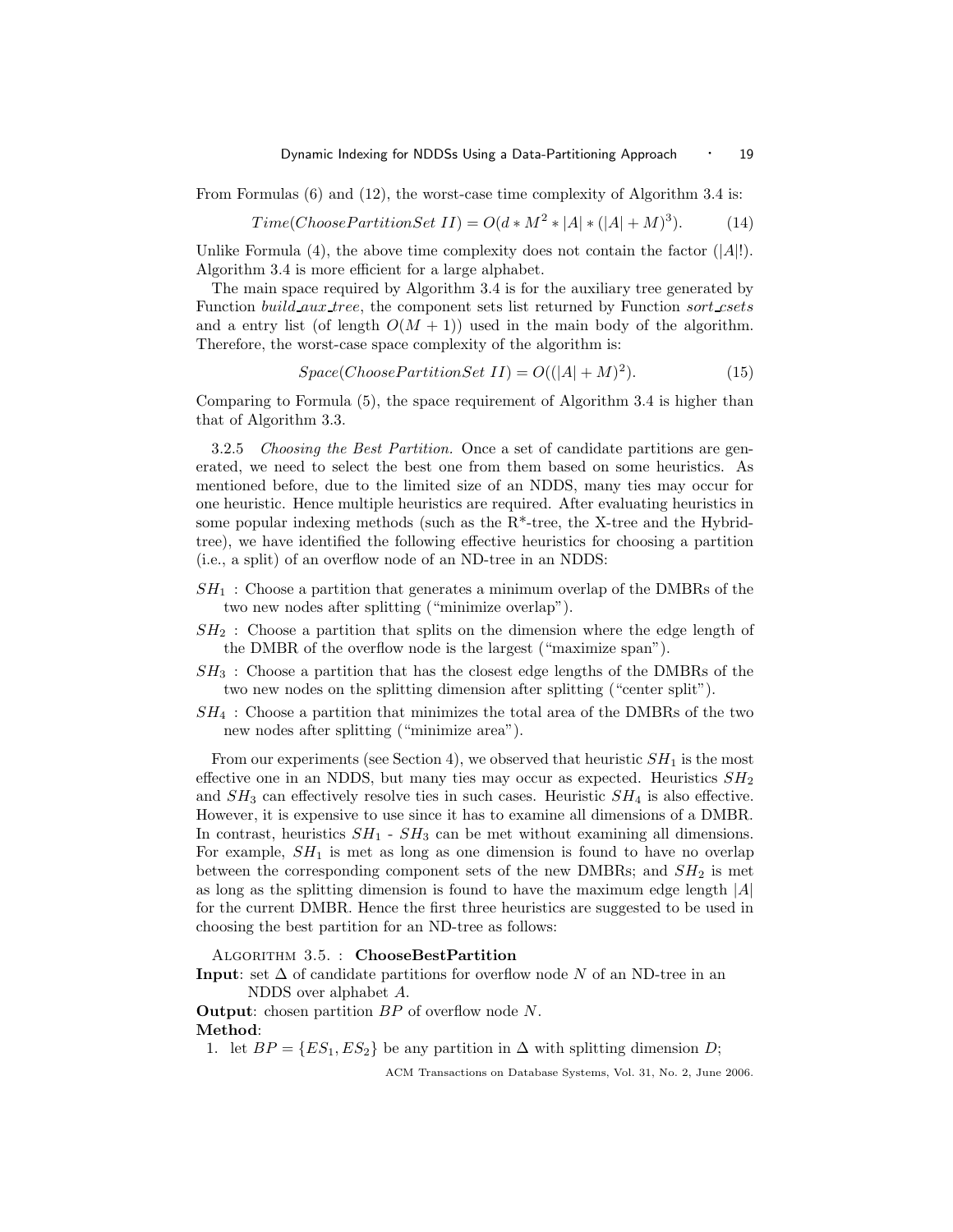- 20 · Gang Qian et al.
- 2. let  $BP\_{overlap} = area(ES_1.DMBR \cap ES_2.DMBR);$
- 3. let  $BP_span = length(BP.DMBR, D);$
- 4. let  $BP$  balance = abs(length( $ES_1.DMBR, D$ ) length( $ES_2.DMBR, D$ ));
- 5. let  $\Delta = \Delta \{BP\};$
- 6. while  $\Delta$  is not empty and not(*BP\_overlap* = 0 and *BP\_span* = |A| and  $BP\_balance = 0$  do
- 7. let  $CP = \{ES_1, ES_2\}$  be any partition in  $\Delta$  with splitting dimension D;
- 8. let  $CP$  overlap = area( $ES_1.DMBR \cap ES_2.DMBR$ );
- 9. let  $CP\_span = length(BP.DMBR, D);$
- 10. let  $CP\_balance = abs(lenqth(ES_1.DMBR, D) length(ES_2.DMBR, D));$
- 11. let  $\Delta = \Delta \{CP\};$
- 12. if  $CP$  overlap  $\langle BP$  overlap then
- 13. let  $BP = CP$ ;
- 14. let  $BP\_{overlap} = CP\_{overlap}$ ;
- 15. let  $BP \, span = CP \, span;$
- 16. let  $BP$  balance =  $CP$  balance;
- 17. else if  $CP$  overlap = BP overlap then
- 18. if  $CP$  span  $\lt BP$  span then
- 19. let  $BP = CP$ ;
- 20. let  $BP_span = CP_span;$
- 21. let  $BP$  balance =  $CP$  balance;
- 22. else if  $CP \, span = BP \, span \, then$
- 23. **if**  $CP$  balance  $\lt$  BP balance then
- 24. let  $BP = CP$ ;
- 25. let  $BP$  balance =  $CP$  balance;
- 26. end if;
- 27. end if;
- 28. end if;
- 29. end while;
- 30. return BP.

As mentioned before, the computation of  $area(ES_1.DMBR \cap ES_2.DMBR)$  at Steps 2 and 8 ends once the overlap on one dimension is found to be zero. The second condition at Step 6 is also used to improve the algorithm performance; that is, if the current best partition meet all three heuristics, no need to check other partitions.

3.2.6 Deletion Procedure. The deletion algorithm for the ND-tree adopts a reinsertion strategy similar to that of the R-tree [Guttman 1984]. If the removal of an entry does not cause any underflow of its corresponding node, the entry is simply removed from the tree. Otherwise, the underflow node will be removed from the tree and all its remaining entries (subtrees) are reinserted. Like the insertion procedure, the deletion operation may propagate up to the root of the tree. The affected DMBRs of the deletion operation are adjusted accordingly. The deletion algorithm is described as follows:

ALGORITHM 3.6. : Deletion

**Input:** (1) vector  $\alpha$  to be deleted; (2) an ND-tree with root node N for the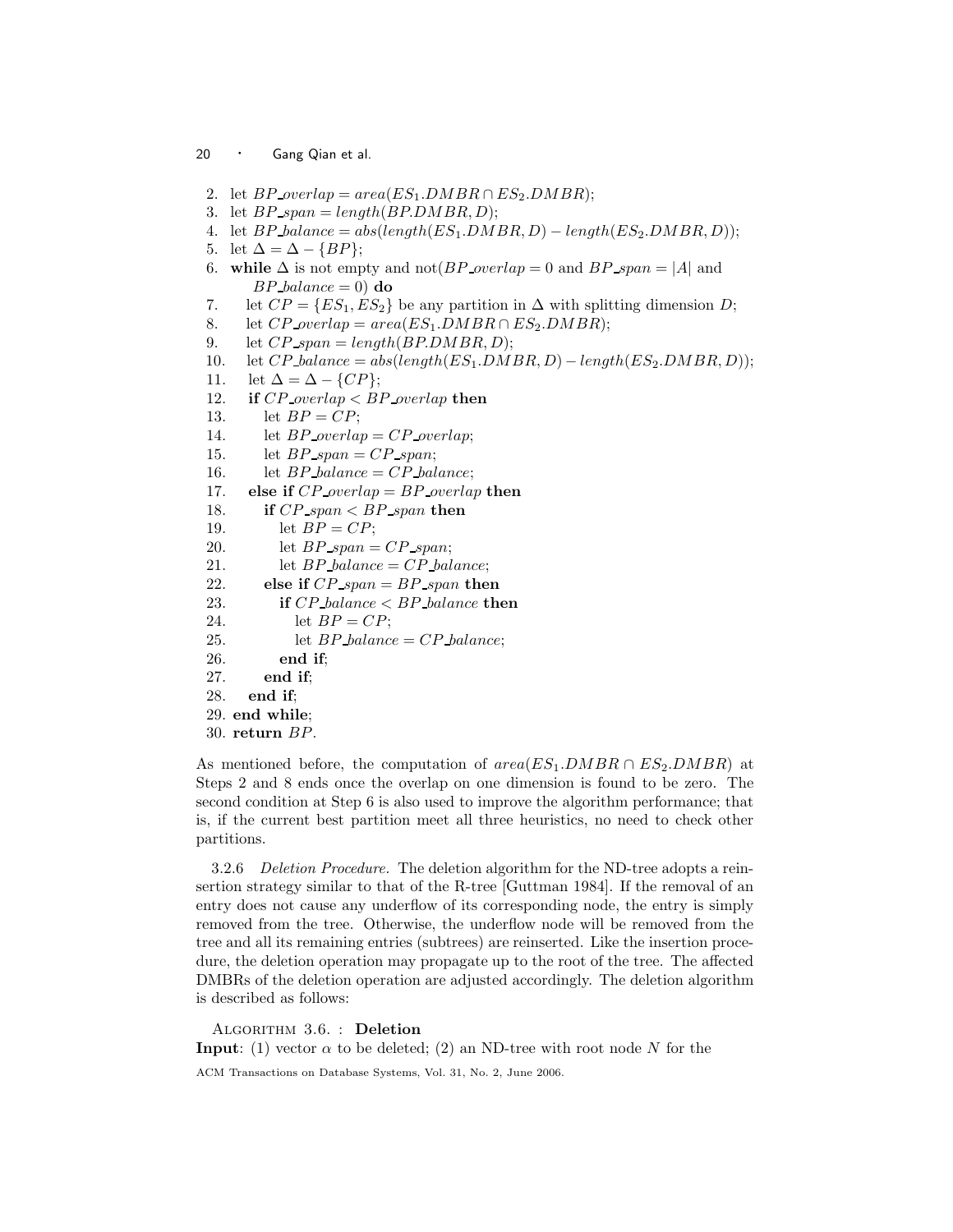underlying database.

**Output:** modified ND-tree (may be empty) with  $\alpha$  deleted. Method:

- 1. starting from the root N, locate the leaf CN containing  $\alpha$ ;
- 2. if CN does not exist then
- 3. return;
- 4. end if;
- 5. remove the entry of  $\alpha$  from  $CN$ ;
- 6. initialize set *reinst buf* to hold entries to be reinserted;

7. while CN underflows and CN is not the root do

- 8. put remaining entries in CN into reinst buf;
- 9. let  $P$  be the parent of  $CN$ ;
- 10. remove the entry for  $CN$  from  $P$ ;
- 11.  $CN = P$ ;
- 12. end while;
- 13. if CN is not the root then
- 14. adjust the DMBRs up to the root as necessary;

15. end if;

- 16. if reinst buf is not empty then
- 17. reinsert all entries from reinst buf into the ND-tree at their proper levels; 18. end if;
- 19. if the root of the adjusted tree has only a single child SN then
- 20. let SN be the new root of the tree;
- 21. end if;
- 22. return.

In the worst case, the removal of entries in Algorithm 3.6 can involve all levels of the tree. The reinserted entries that are collected in  $reinst\_buf$  may be either leaf node entries or non-leaf node entries, which must be inserted at the appropriate levels in the tree. With some minor modifications, the insertion procedure discussed previously can directly insert a non-leaf node entry (subtree) into an ND-tree at an appropriate level. Specifically, using the same set of heuristics, Algorithm Choose-Leaf can be revised to locate a non-leaf node for accommodating a given non-leaf node entry. Directly inserting non-leaf entries into a tree improves the performance of the deletion procedure, comparing to the way inserting leaf node entries (vectors) all the time. The reinsertion strategy allows the ND-tree to have an opportunity to improve its performance through reconstruction.

Note that the deletion procedure is not unique. An alternative way to handle underflow is to merge sibling nodes. Unlike a CDS, the non-ordering property of an NDDS makes it possible to merge nodes that are at the same level but not necessary to be directly next to each other, which increase the chance for performance improvement. However, the tree reorganization through merging is relatively local, comparing to the reconstruction through reinsertion. The performance of the tree obtained by the merging strategy is usually not as good as the reinsertion strategy. On the other hand, the deletion procedure adopting the merging strategy is more efficient since it requires less efforts.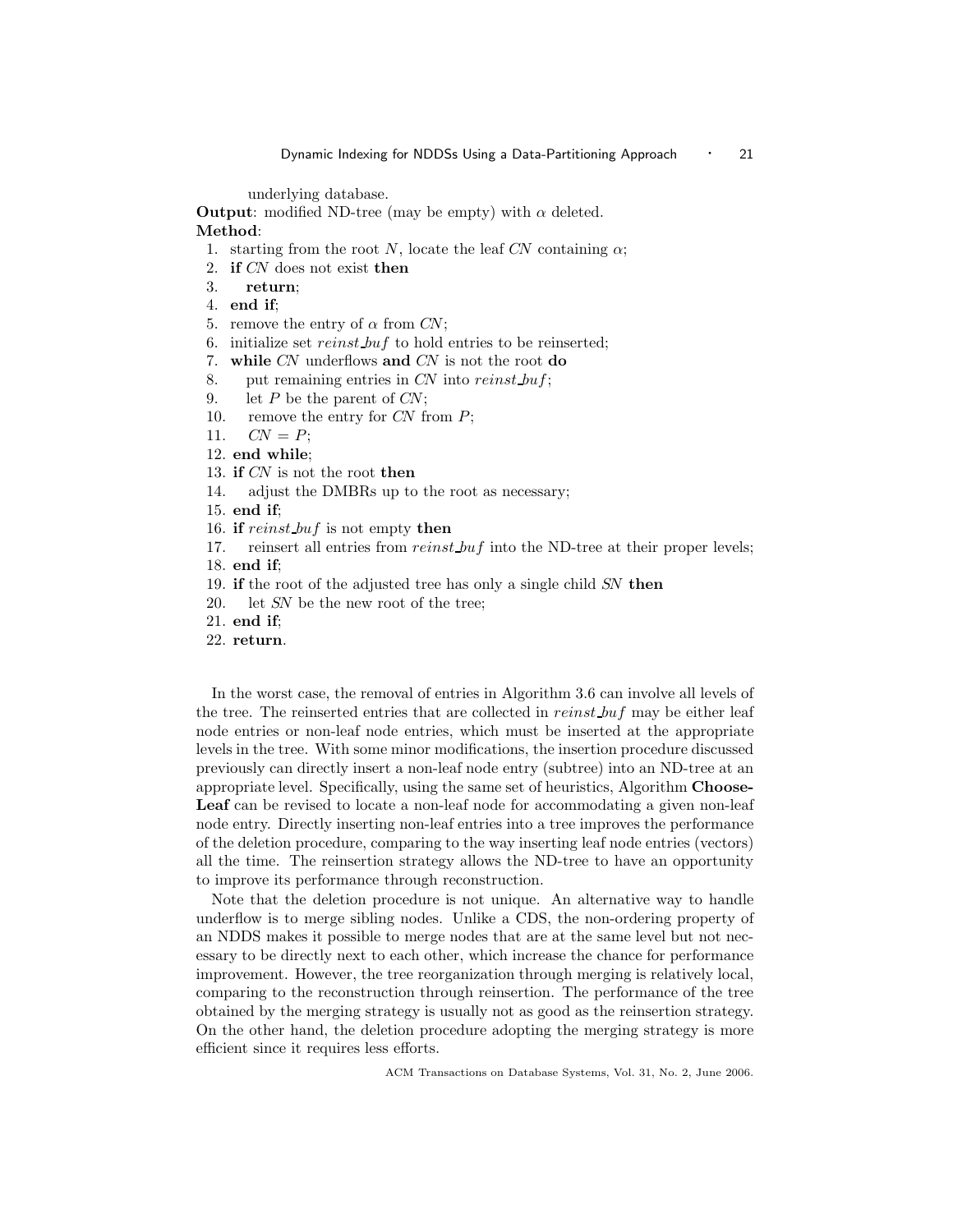Similar to many indexing techniques in CDSs, choosing effective and efficient deletion strategies for an index tree in NDDSs deserves further studies.

3.2.7 Handling NDDSs with Different Alphabets on Dimensions. In the previous discussion, the alphabets for all dimensions in an NDDS are assumed to be the same. In this subsection, we discuss how to generalize the ND-tree to handle an NDDS with various alphabets on different dimensions.

Let  $\Omega_d = A_1 \times A_2 \times ... \times A_d$  be an NDDS, where alphabets  $A_i$ 's  $(1 \leq i \leq d)$ may be different from each other. If alphabet sizes  $|A_1| = |A_2| = ... = |A_d|$ , no change is needed for the ND-tree building algorithms except that the corresponding alphabet  $A_i$  should be considered when we process the *i*-th component element/set of a vector/DMBR. However, if  $|A_i| \neq |A_j|$  for some  $i \neq j$ , a new issue arises – that is, how to properly calculate the corresponding discrete geometrical measures such as the length (therefore, the area and the overlap).

A straightforward way to handle this case is to still apply the concepts defined in Section 2 directly in the ND-tree. For example, for a discrete rectangle  $R =$  $S_1 \times S_2 \times \ldots \times S_d$  in  $\Omega_d$ , where  $S_i \subseteq A_i$   $(1 \leq i \leq d)$ , the length of the *i*-th dimension edge of R is defined as  $length(R, i) = |S_i|$  and, hence, the area of R is defined as  $area(R) = |S_1| * |S_2| * ... * |S_d|$ , as discussed in Section 2.

However, as the alphabet sizes are different, the above edge length definition may be improper. For example, assume  $|A_1| = 50$ ,  $|A_2| = 4$  and  $d = 2$ . Let discrete rectangle  $R' = S_1 \times S_2$  be the DMBR for an overflow node in an ND-tree, where  $S_1 = \{a, b, c, d, e\} \subseteq A_1$  and  $S_2 = \{1, 2, 3, 4\} = A_2$ . From the above edge length definition,  $length(R', 1) = 5 > length(R', 2) = 4$ . Using the "maximize span" heuristic for splitting the DMBR of an overflow node (i.e.,  $SH_2$ ), we need to choose the 1st dimension to split  $R'$ , i.e., splitting its 1st component set  $S_1$  into two smaller component sets  $S_{11}$  and  $S_{12}$ , resulting in two smaller DMBRs  $R_{11} = S_{11} \times S_2$  and  $R_{12} = S_{12} \times S_2$ . Notice that  $S_1$  contains only 10% of the elements in  $A_1$  (i.e., already having a strong pruning power), while  $S_2$  contains 100% of the elements in  $A_2$  (i.e., having no pruning power at all). To gain a better overall pruning power, the ND-tree would prefer to split the DMBR on the 2nd dimension. For instance, if we split  $S_2$  into two smaller component sets  $S_{21} = \{1,2\}$  and  $S_{22} = \{3,4\}$ , we would achieve a 50% pruning power (instead of none) on the 2nd dimension for resulting DMBRs  $R_{21} = S_1 \times S_{21}$  and  $R_{22} = S_1 \times S_{22}$ . If we want to search vectors within Hamming distance 1 from a query vector  $(g, 2)$ , for example, we can prune the subtree with DMBR  $R_{22}$  obtained from the 2nd split, while we cannot prune any subtree with DMBR  $R_{11}$  or  $R_{12}$  obtained from the 1st split. This example shows that an element from  $A_1$  should not receive the same weight as that for an element in  $A_2$  for the length measure due to the various alphabet sizes for the different dimensions. Hence the above edge length definition may not allow us to make a fair comparison during constructing an index tree. In general, this direct approach has the problem to create an unsolicited bias among different dimensions when their alphabet sizes are different.

One way to solve the problem is to normalize the length measure of a discrete rectangle for each dimension with the corresponding alphabet size. In other words, we define the length of the *i*-th dimension edge of discrete rectangle R as  $length(R, i) = |S_i|/|A_i|$ . The area and overlap are then calculated based on ACM Transactions on Database Systems, Vol. 31, No. 2, June 2006.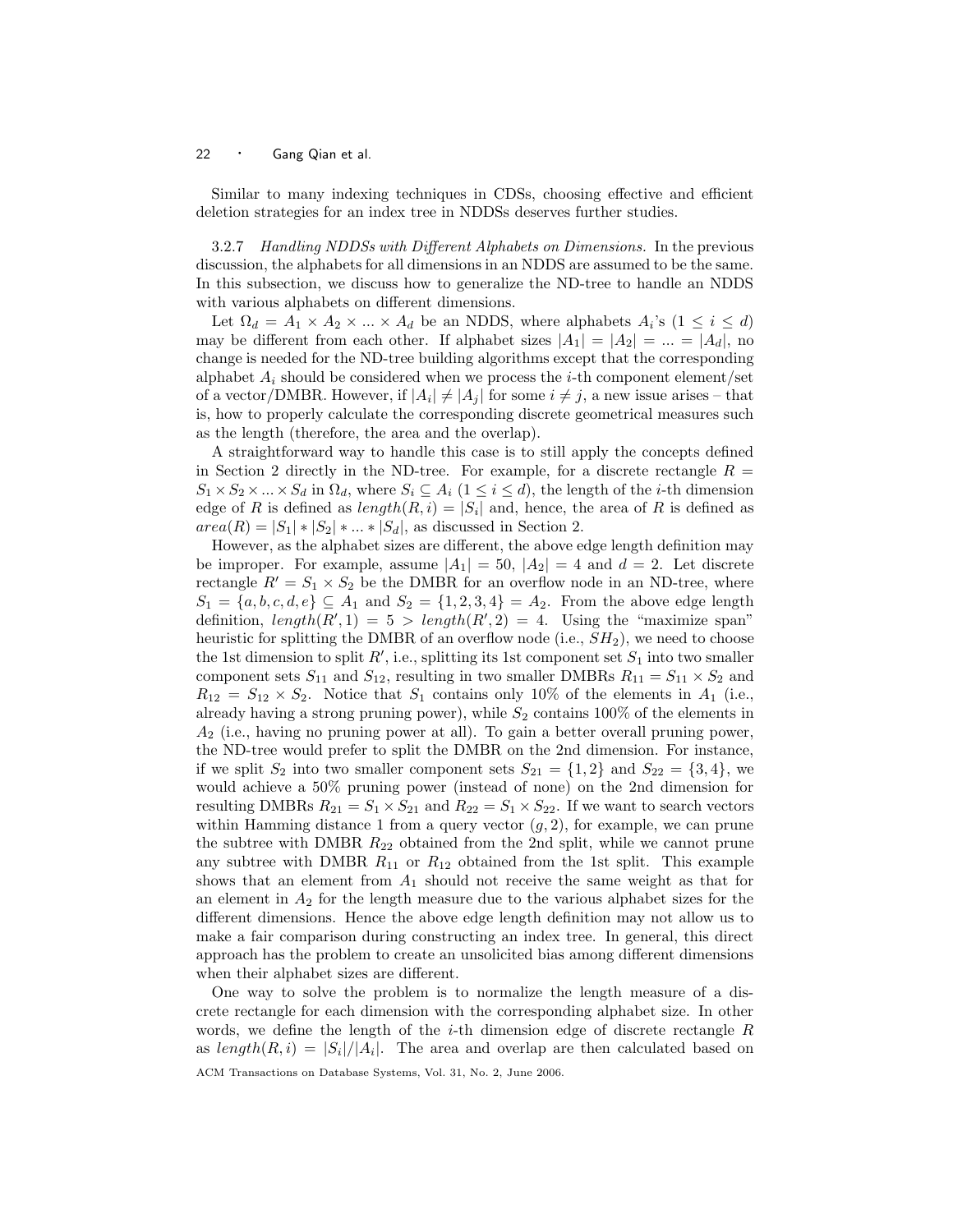the normalized length values. For example, the area of  $R$  can be defined as  $area(R) = (|S_1|/|A_1|) * (|S_2|/|A_2|) * ... * (|S_d|/|A_d|).$  Using the normalization approach, length measures for different dimensions are comparable – leading to a fair comparison during the tree construction. For example, for the aforementioned DMBR R', since  $length(R', 1) = 5/50 < length(R', 2) = 4/4$  based on the new length measure, the ND-tree will split  $R'$  on the 2nd dimension as desired. In fact, as we will see from experimental results in Section 4, the normalization approach is generally better than the direct one. The degree of improvement depends on the difference among the alphabet sizes. It is observed that the more the difference (variance of alphabet sizes), the better is the normalization approach.

A more general way to solve the problem is as follows. Assume that the distribution of data elements in each dimension for a given application is known. In other words, each element a in alphabet  $A_i$  for the *i*-th dimension has a probability  $p(a)$ to occur as the i-th component of a vector in the application. For each dimension i,

$$
\sum_{a\in A_i} p(a) = 1.
$$

For a given discrete rectangle  $R = S_1 \times S_2 \times ... \times S_d$  in  $\Omega_d$ , where  $S_i \subseteq A_i$   $(1 \leq i \leq d)$ , the length of the  $i$ -th dimension edge of  $R$  can be defined as:

$$
length(R, i) = \sum_{a \in S_i} p(a)
$$

and the area of R is defined as  $|R| = length(R, 1) * length(R, 2) * ... * length(R, d)$ . The advantage of this approach is that it takes the data distributions into consideration. A component set containing elements with higher occurring probabilities should have a larger length and, therefore, contribute more to the area measure of the corresponding discrete rectangle. This approach is especially suitable for those NDDSs with large alphabets of skewed element distributions. In such a case, this new length definition should be used even for an NDDS with alphabets of the same size for all dimensions.

One disadvantage of this approach is that the distribution of data elements on each dimension may not be known in practice. In this case, the frequencies of sample data may be employed in the above formulas as the estimates of their probabilities.

In fact, the previous normalization approach is a special case of this probabilitybased approach, in which the distribution of data elements is uniform, i.e., assuming a probability of  $1/|A_i|$  for each element in alphabet  $A_i$   $(1 \leq i \leq d)$ . This simple approach can be applied when the distribution of data elements is uniform or unknown.

## 3.3 Range Query Processing

After an ND-tree is created for a database in an NDDS, a range query  $range(\alpha_q, r_q)$ can be efficiently evaluated using the tree. The main idea is to start from the root node and prune away the nodes whose DMBRs are out of the query/search range until the leaf nodes containing the desired vectors are found. The search algorithm is given as follows: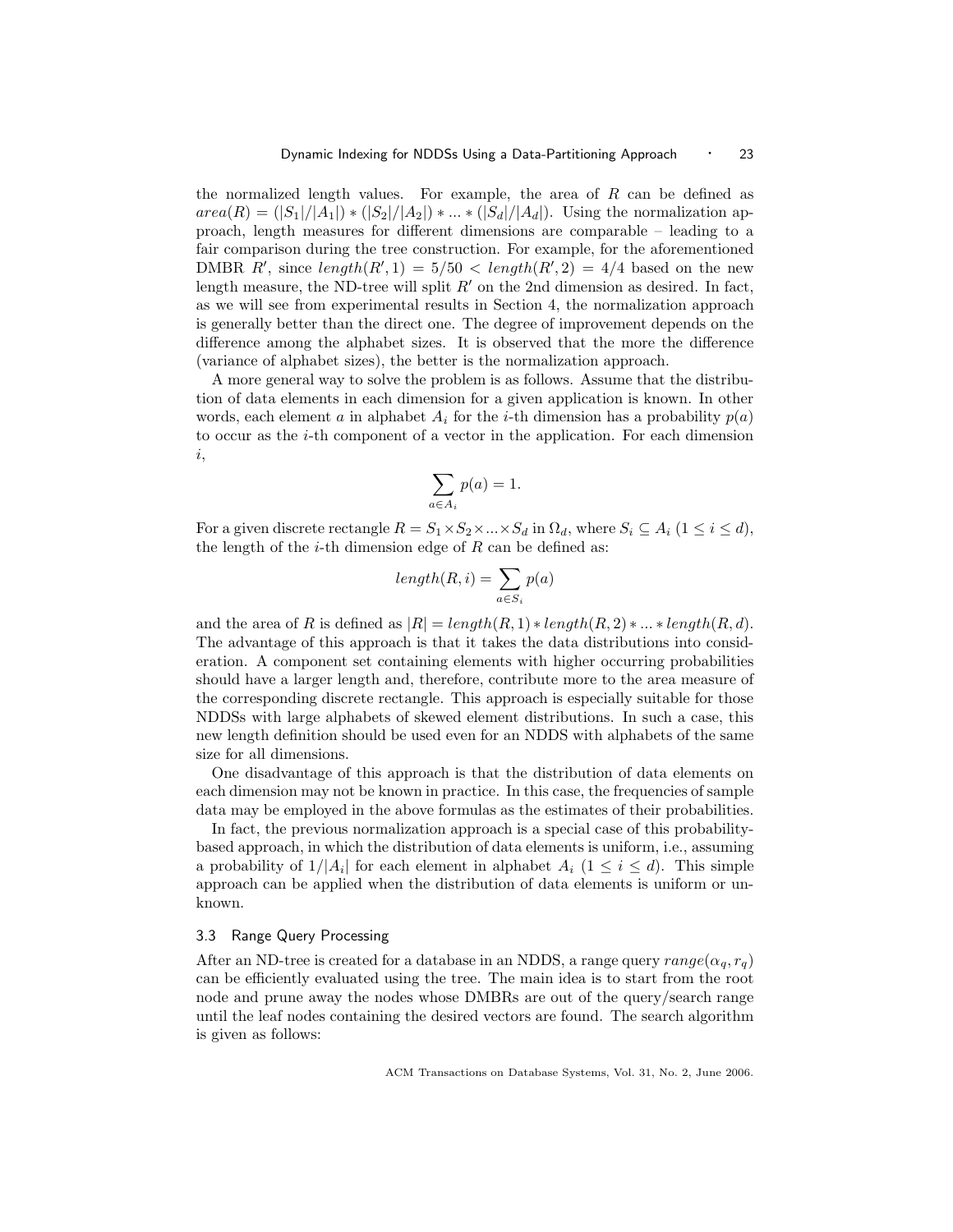ALGORITHM 3.7. : RangeQuery

**Input**: (1) range query  $range(\alpha_q, r_q)$ ; (2) an ND-tree with root node N for the underlying database.

**Output:** set  $VS$  of vectors within the query range.

Method:

- 1. let  $VS = \emptyset$ ;
- 2. push N into a stack NStack of nodes;
- 3. while  $NStack \neq \emptyset$  do
- 4. let  $CN = pop(NStack);$
- 5. **if** CN is a leaf node then
- 6. **for** each vector  $v$  in  $CN$  do
- 7. if  $dist(\alpha_q, v) \le r_q$  then let  $VS = VS \cup \{v\};$
- 8. end for;

9. else

- 10. **for** each entry  $E$  in  $CN$  do
- 11. if  $dist(\alpha_q, E.DMBR) \le r_q$  then push each child node pointed to by  $E$  into  $NStrack;$ 12. end if; 13. end for;
- 14. end if;
- 15. end while;

16. return  $VS$ .

#### 3.4 Performance Model

To analyze the performance of the ND-tree, we conducted both empirical and theoretical studies. The results of the empirical study will be reported in Section 4. In this subsection, we present a theoretical model for estimating the performance of the ND-tree. With this model, we can predict the performance behavior of the ND-tree for different input parameter values.

Let  $\Omega_d$  be a given NDDS, T be an ND-tree built for a set V of vectors in  $\Omega_d$ , and  $Q$  be a similarity (range) query to search for qualified vectors from  $V$ . For simplicity, we assume that: (1) vectors in V are uniformly distributed in  $\Omega_d$  (i.e., random data); (2) there is no correlation among different dimensions for vectors in V; and (3) the same alphabet A is assumed for all the dimensions of  $\Omega_d$ . The input parameters for our performance estimation model are given in Table I.

|        | rable 1. Thiput I arameters of a Ferformance Estimation modernor in Figure |  |  |  |  |  |
|--------|----------------------------------------------------------------------------|--|--|--|--|--|
| Symbol | Description                                                                |  |  |  |  |  |
| Al     | the size of alphabet $A$                                                   |  |  |  |  |  |
| d.     | the number of dimensions of $\Omega_d$                                     |  |  |  |  |  |
| V      | the total number of vectors indexed in ND-tree $T$                         |  |  |  |  |  |
| $M_l$  | the maximum number of vectors allowed in a leaf node of T                  |  |  |  |  |  |
| $M_n$  | the maximum number of non-leaf entries allowed in a non-leaf node of $T$   |  |  |  |  |  |
| h      | the Hamming distance used for query Q                                      |  |  |  |  |  |
|        |                                                                            |  |  |  |  |  |

Table I. Input Parameters of a Performance Estimation Model for ND-tree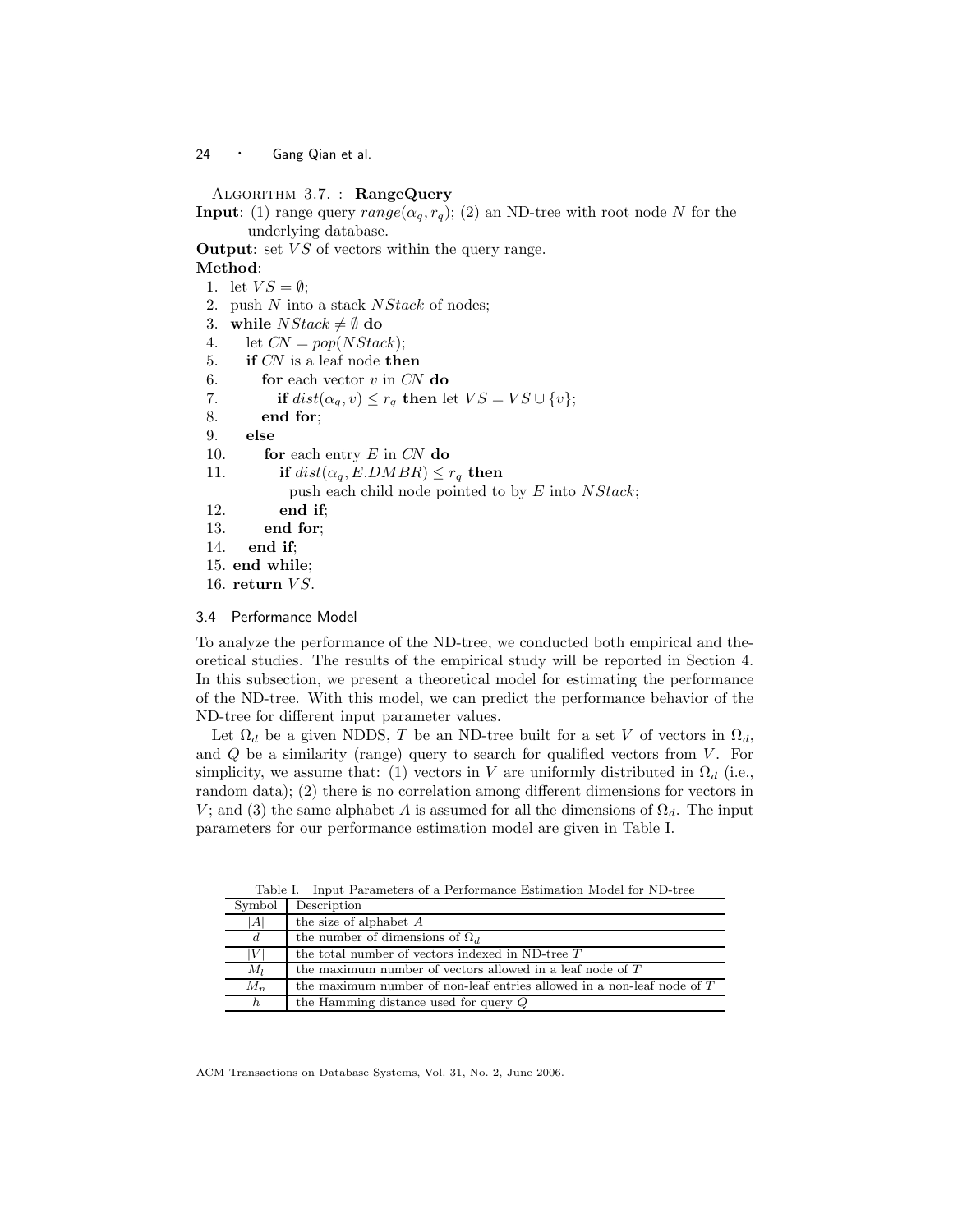PROPOSITION 3.2. For given parameters  $|A|$ , d,  $|V|$ ,  $M_l$ ,  $M_n$  and h listed in Table I, the expected total number of disk  $I/O's$  for using ND-tree T to perform similarity query Q on a set V of vectors in space  $\Omega_d$  can be estimated as:

$$
IO = 1 + \sum_{i=0}^{H-1} (n_i \cdot P_{i,h}),
$$
\n(16)

where

$$
\begin{aligned} &n_i = \left\{ \begin{aligned} &2^{\lceil log_2\lceil \frac{|V|}{M_t}\rceil \rceil} \quad for \quad i = 0, \\ &2^{\lceil log_2\lceil \frac{|V|}{M_n}\rceil \rceil} \quad for \quad 1 \leq i \leq H, \end{aligned} \right. \\ &B = \left\{ \begin{aligned} &D_i \left( B_i^{\prime} \right)^{d_i^{\prime}} \cdot \left( B_i^{\prime \prime} \right)^{d_i^{\prime \prime}} \quad for \quad 1 \leq i \leq H, \\ &P_{i,h} = \left\{ \begin{aligned} &D_i^{\prime} \right\}^{d_i^{\prime}} \cdot \left( B_i^{\prime \prime} \right)^{d_i^{\prime \prime}} \quad for \quad h = 0, \\ &\qquad \qquad \ddots \quad (1-B_i^{\prime \prime})^{h-k} \rceil + P_{i,h-1} \quad &for \quad h = 0, \\ &\qquad \qquad \ddots \quad (1-B_i^{\prime \prime})^{h-k} \rceil + P_{i,h-1} \quad &for \quad h \geq 1, \end{aligned} \right. \\ &d_i^{\prime} = d - d_i^{\prime \prime}, \\ &d_i^{\prime \prime} = \left\{ \begin{aligned} &\frac{s_i}{d_i^{\prime}} \cdot \frac{s_i}{s_{i-1}} \quad &\qquad \qquad if \quad (log_2 n_i) / d &< 1, \\ &\qquad s_i^{\prime} = \left\{ \begin{aligned} &s_i \cdot \frac{s_i}{s_{i-1}} \quad &\qquad \qquad if \quad (log_2 n_i) / d &< 1, \\ &\qquad s_i^{\prime \prime} = s_i^{\prime \prime} / |A|, \\ &\qquad s_i^{\prime \prime} = \frac{s_{i} / |A|}{2^{\frac{\log_2 n_i}{d}}}, \quad &\qquad \qquad otherwise, \end{aligned} \right. \\ &S_i^{\prime} = \sum_{j=1}^{|A|} j \cdot T_{i,j}, \\ &S_i = \sum_{j=1}^{|A|} j \cdot T_{i,j}, \\ &T_{i,j} = \left\{ \begin{aligned} &1/(|A|)^{w_i-1} \quad &\qquad \qquad for \quad j = 1, \\ &C(|A|,j) \cdot [j^{w_i} - \sum_{k=1}^{j-1} (C(j,k) \cdot \frac{(|A|)^{w_i}}{C(|A|,k)} \cdot T_{
$$

$$
w_i = \lceil |V|/n_i \rceil.
$$

Here  $C(m, n)$  denotes the number of n-combinations of a set of m distinct elements.

PROOF. See Appendix.  $\Box$ 

As we will see in Section 4, experimental results agree well with theoretical estimates obtained from this model.

# 3.5 Nearest Neighbor Query Processing

Nearest neighbor (NN) queries are another type of similarity queries. Given a query vector  $\alpha_q$ , an NN query returns the vector(s) that is closest to  $\alpha_q$  in the data set. For an NDDS, due to its discrete nature, a query vector is very likely to have more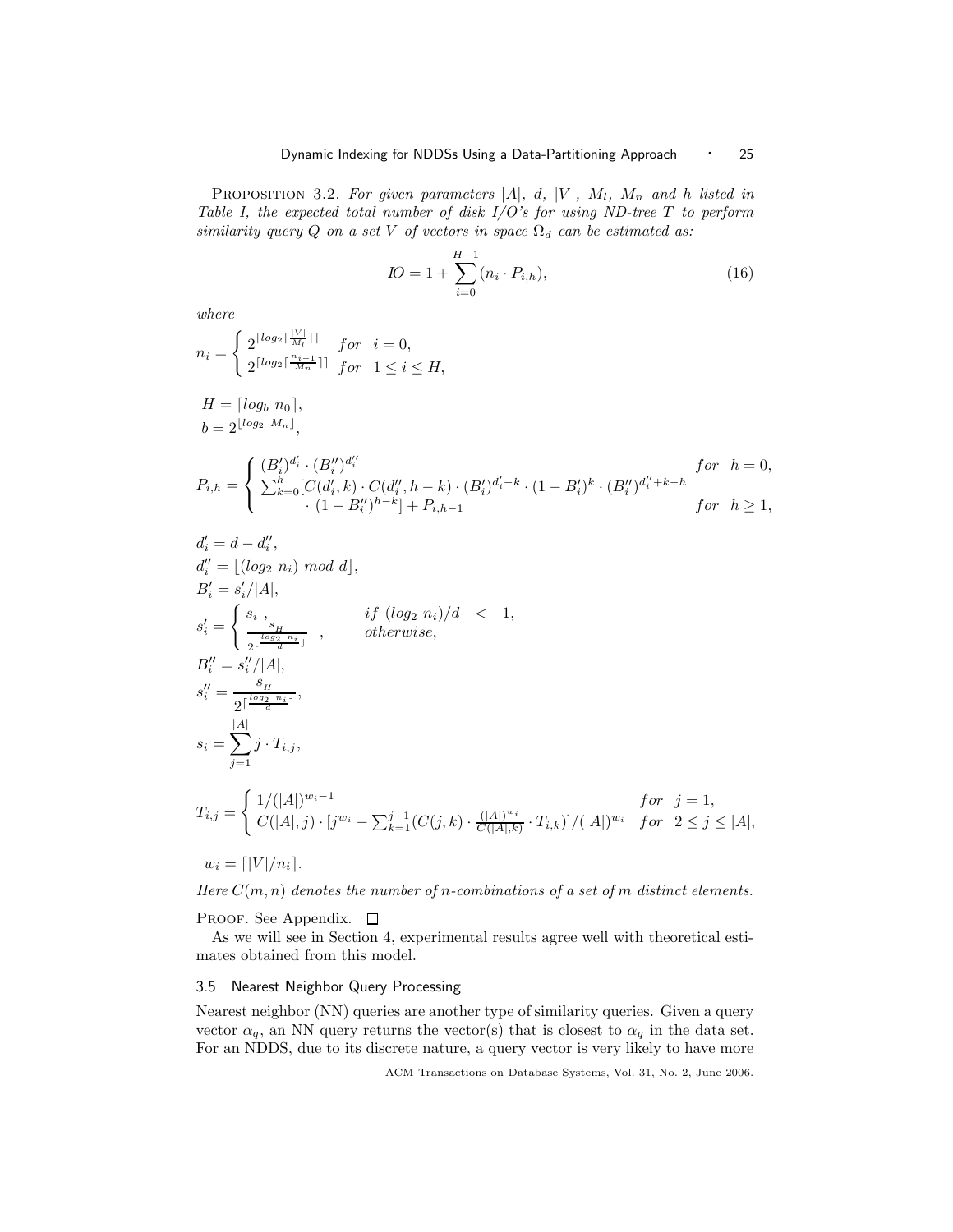than one NN in a database. Although the focus of this paper is to use the ND-tree for range queries, the ND-tree also supports NN queries. For completeness, an NN query algorithm is described in this section.

Our NN query algorithm is based on a similar idea found in the branch-andbound algorithm proposed for the R-tree in [Roussopoulos et al. 1995]. The two distance metrics, namely, MINDIST and MINMAXDIST, in [Roussopoulos et al. 1995] are extended from a CDS to an NDDS. MINDIST provides the minimum possible distance between a query vector  $\alpha_q$  and a vector in a DMBR R, which has been defined as  $dist(\alpha_q, R)$  by Formula (3) in Section 2. MINMAXDIST, on the other hand, gives the minimum value of all the maximum distances between a query vector  $\alpha_q$  and vectors on each of the dimensions of a DMBR R respectively. For a d-dimensional NDDS, we define MINMAXDIST (*mmdist*) between a vector  $\alpha = a_1 a_2 ... a_d$  and a DMBR  $R = S_1 \times S_2 \times ... \times S_d$  as:

$$
mmdist(\alpha, R) = \min_{1 \le k \le d} \{ f_m(a_k, S_k) + \sum_{i=1, i \ne k}^{d} f_M(a_i, S_i) \}
$$
(17)

where

$$
f_m(a_k, S_k) = \begin{cases} 0 & \text{if } a_k \in S_k \\ 1 & \text{otherwise} \end{cases} \quad and
$$

$$
f_M(a_i, S_i) = \begin{cases} 0 & \text{if } \{a_i\} = S_i \\ 1 & \text{otherwise.} \end{cases}
$$

Similar to its counterpart for a CDS in [Roussopoulos et al. 1995], MINDIST  $dist(\alpha_q, R)$  between  $\alpha_q$  and R has the following property:  $\forall \alpha \in R$ ,  $dist(\alpha_q, R) \leq$  $dist(\alpha_q, \alpha)$ . We also have the property that MINMAXDIST  $mmdist(\alpha_q, R)$  between  $\alpha_q$  and R is the minimum guaranteed distance such that:  $\exists \alpha \in R$ ,  $dist(\alpha_q, \alpha) \leq$  $nmdist(\alpha_q, R)$ . This property can be proven in a similar way to that in [Roussopoulos et al. 1995]. The above two properties of MINDIST and MINMAXDIST are exploited in our NN query algorithm to prune unnecessary branches in the underlying tree as follows:

## ALGORITHM 3.8. : NNQuery

**Input**: (1) query vector  $\alpha_q$ ; (2) an ND-tree with root node N for the underlying database.

**Output:** set VS of vectors that are the NN of  $\alpha_q$ . Method:

- 1. let  $VS = \emptyset$ ;
- 2. let  $NQueue$  be a priority queue of tree nodes, which is sorted first by node level number in the descending order and then by  $dist(\alpha_q, R)$  in the ascending order, where  $R$  denotes the DMBR of the corresponding node in NQueue;
- 3. put root  $N$  into  $NQueue;$
- 4. let NN  $dist = \infty$ ;
- 5. while  $NQueue \neq \emptyset$  do
- 6. dequeue the first node  $CN$  in  $NQueue$ ;
- 7. let  $R_{CN}$  be the DMBR of  $CN$ ;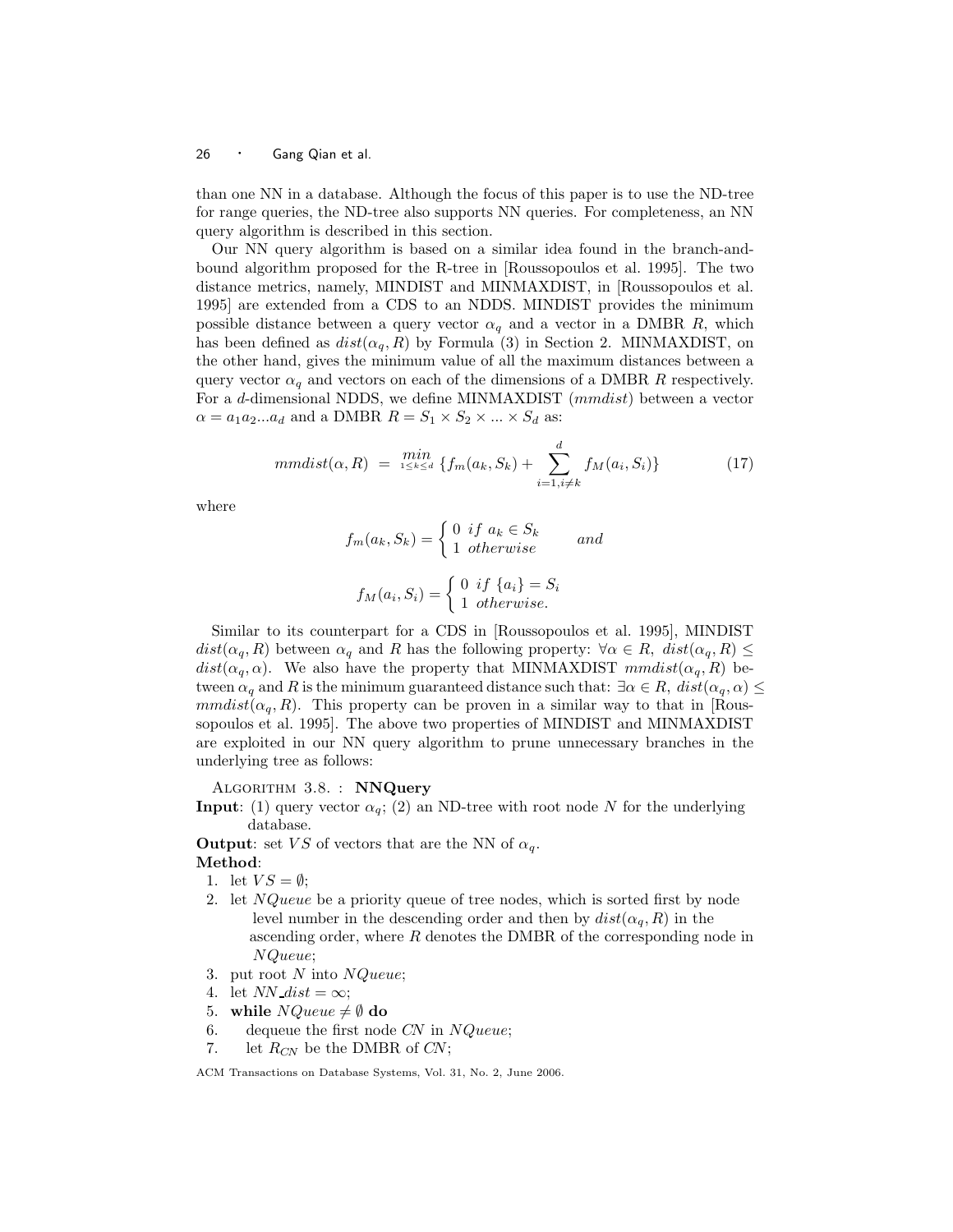```
8. if dist(\alpha_q, R_{CN}) > NN\_dist then // current node should be pruned
9. continue; // try next node in the queue
10. end if;
11. if CN is a leaf node then
12. for each vector v in CN do
13. if dist(\alpha_q, v) < NN\_dist then
14. let VS = \{v\};15. let NN\_dist = dist(\alpha_q, v);16. else if dist(\alpha_q, v) = N N\_dist then
17. let VS = VS \cup \{v\};18. end if;
19. end for;
20. else
21. for each entry E in CN do
22. if dist(\alpha_q, E.DMBR) \leq NN\_dist then put the corresponding child
            into NQueue;
23. if mmdist(\alpha_q, E.DMBR) < NN\_dist then
24. let VS = \emptyset;
25. let NN\_dist = mmdist(\alpha_q, E.DMBR);26. end if;
27. end for;
28. end if;
29. end while;
30. return VS.
```
Algorithm 3.8 utilizes a priority queue to determine the access order of the tree nodes (Step 2). A node at a lower tree level is given a higher priority. Among those nodes at the same tree level, the one with a smaller MINDIST  $dist(\alpha_q, DMBR)$ is given a higher priority. The search starts from the root node; i.e., the priority queue has the root node first (Step 3). For each node dequeued from the priority queue, its children are added into the queue (Steps 21 and 22). Based on the property of MINDIST, any node N with  $dist(\alpha_q, DMBR \triangle f_N)$  greater than the current NN distance NN dist is pruned (Steps 8 and 22). Based on the property of MINMAXDIST, NN dist is updated if a smaller  $mmdist(\alpha_q, DMBR)$  is found (Step 23). NN dist is also updated if a smaller distance between query vector  $\alpha_q$ and an indexed vector in a leaf node is found (Steps 13 - 15). The reason why a higher priority is given to a node at a lower tree level is to use the indexed vectors in a leaf node to reduce  $NN$  dist as early as possible. The resulting NN vector(s) for  $\alpha_q$  is found at Steps 14 and 17. The algorithm terminates when the priority queue is empty.

Algorithm 3.8 represents one approach for NN queries in an NDDS. Our studies on NN query processing in NDDSs are ongoing. The related issues that are under investigation are alternative strategies for NN queries, k-nearest neighbor (k-NN) query processing, approximate k-NN query processing, and alternative distance measures for NDDSs.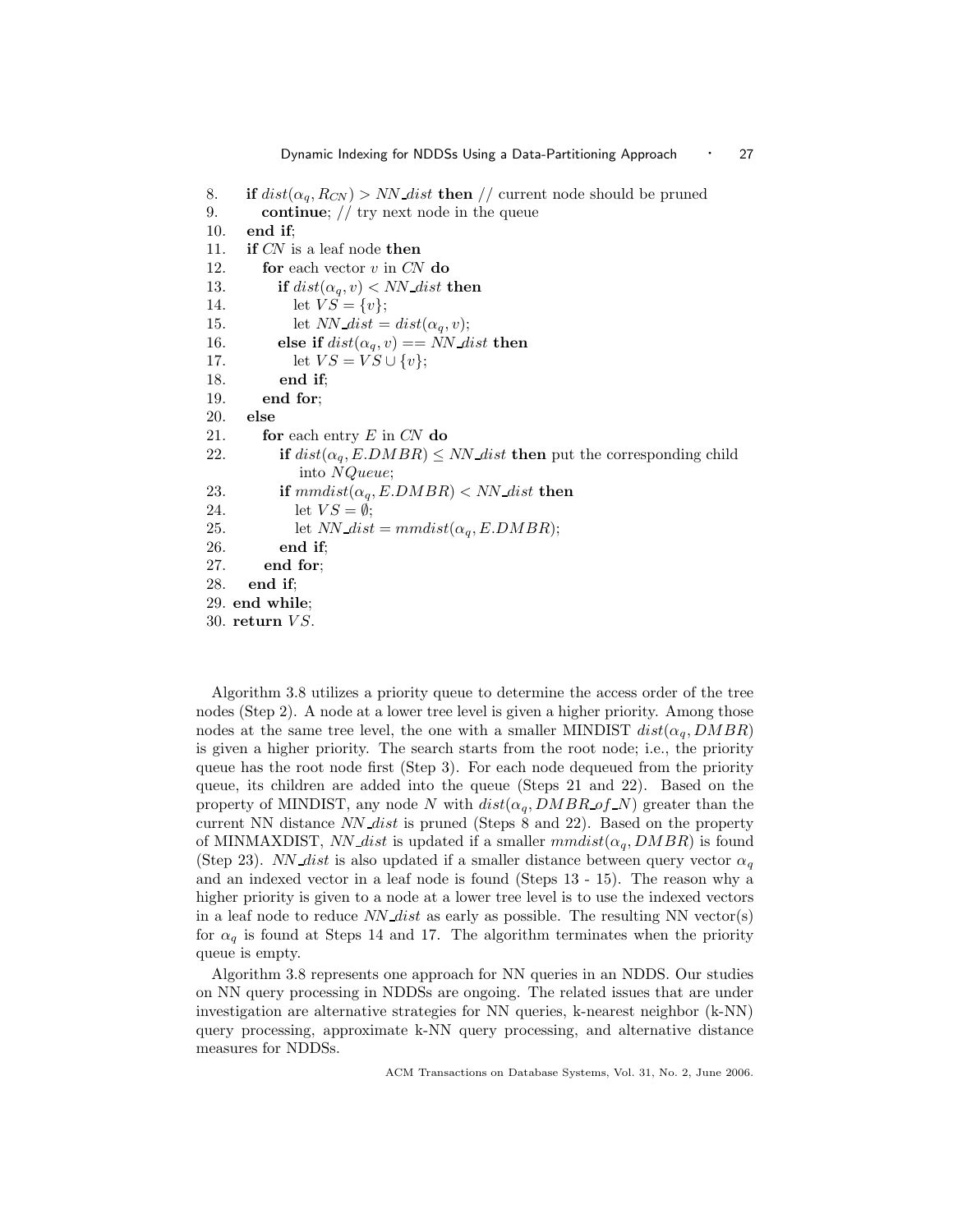## 4. EXPERIMENTAL RESULTS

To determine effective heuristics for building an ND-tree and evaluate its performance for various NDDSs, we conducted extensive experiments using both real data (bacteria genome sequences extracted from the GenBank of National Center for Biotechnology Information) and synthetic data (generated with the uniform distribution). The experimental programs were implemented in C++ on a PC with a Pentium 4 (2.26 GHz) CPU and 256 MB memory under operating system (OS) Linux Kernel 2.4.20. To save space for an ND-tree, we employed a bitmap compression scheme to compress DMBRs in non-leaf nodes. No separate buffering strategy was employed in the experimental programs besides the buffering mechanism provided by the underlying OS. Each node of an index tree is saved in one disk block/page.

## 4.1 Evaluation of Strategies for Tree Construction Algorithms

One set of experiments were conducted to determine effective strategies for building an efficient ND-tree. Typical experimental results are reported in Tables II  $\sim$  V. The performance data shown in the tables is based on the average number (io) of disk I/O's (blocks) for executing 100 random test queries.  $r_q$  denotes the Hamming distance range for the test queries.  $key\#$  indicates the number of database vectors indexed by the ND-tree. The maximum number  $M$  of entries allowed for each node in a tree was set to 50. The minimum number  $m$  of entries required for each node was set to 15 (i.e., the minimum space utilization was set to 30%). A 25-dimensional genome sequence data set was used in Tables II ∼ IV. 10-dimensional random data sets were used in Table V.

Table II shows the performance comparison among the following three versions

|       | $r_q=1$   |         | $r_q=2$ |           |         | $r_q=3$ |       |       |           |
|-------|-----------|---------|---------|-----------|---------|---------|-------|-------|-----------|
| key#  | $i\sigma$ | $\iota$ | io      | $\iota$ o | $\iota$ | io      | io    | io    | $i\sigma$ |
|       | $V_a$     | $V_b$   | $V_c$   | $V_a$     | $V_b$   | $V_c$   | $V_a$ | $V_b$ | $V_c$     |
| 13927 | 14        | 18      | 22      | 48        | 57      | 68      | 115   | 129   | 148       |
| 29957 | 17        | 32      | 52      | 67        | 108     | 160     | 183   | 254   | 342       |
| 45088 | 18        | 47      | 80      | 75        | 161     | 241     | 215   | 383   | 515       |
| 56963 | 21        | 54      | 103     | 86        | 191     | 308     | 252   | 458   | 652       |
| 59961 | 21        | 56      | 108     | 87        | 198     | 323     | 258   | 475   | 685       |

Table II. Performance effect of heuristics for choosing insertion leaf node

of algorithms for choosing a leaf node for insertion, based on different combinations of heuristics in the given order to break ties:

- —Version  $V_a$ : using  $IH_1$ ,  $IH_2$ ,  $IH_3$ ;
- —Version  $V_b$ : using  $IH_2$ ,  $IH_3$ ;
- —Version  $V_c$ : using  $IH_2$

From the table, we can see that all the heuristics are effective. In particular, heuristic  $IH_1$  can significantly improve query performance (see the performance difference between  $V_a$  (with  $IH_1$ ) and  $V_b$  (without  $IH_1$ )). In other words, the increased overlap in an ND-tree may greatly degrade the performance. Hence we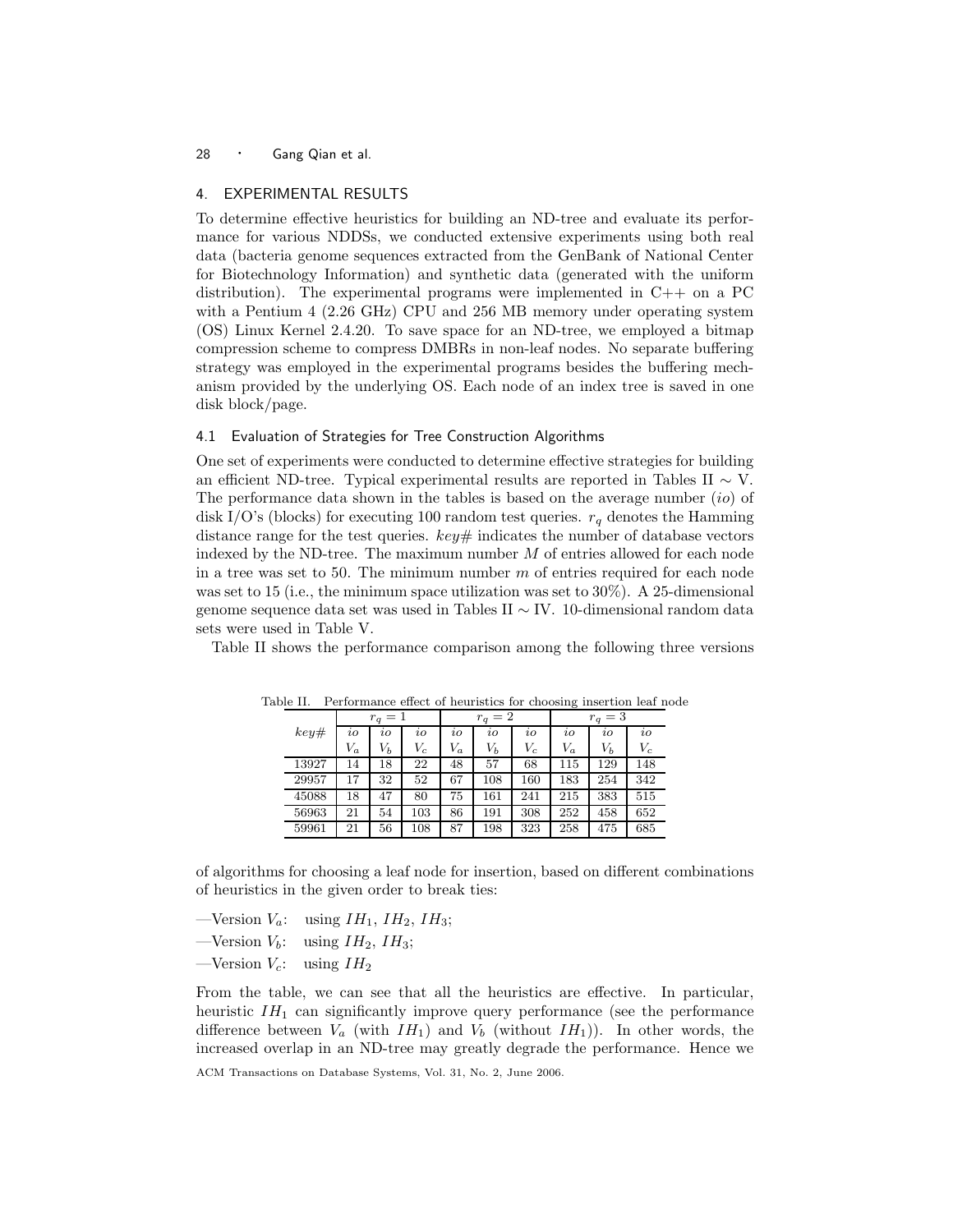should keep the overlap in an ND-tree as small as possible. It is also noted that the larger the database size, the more improved is the query performance.

Table III shows the performance comparison between Algorithm 3.3 (permutation

|       | $r_q=1$ |        | $r_q=2$   |           | $r_q=3$ |        |  |
|-------|---------|--------|-----------|-----------|---------|--------|--|
| key#  | io      | io     | $i\sigma$ | $i\sigma$ | io      | io     |  |
|       | permu.  | $m\&s$ | permu.    | m&s       | permu.  | $m\&s$ |  |
| 29957 | 16      | 16     | 63        | 63        | 171     | 172    |  |
| 45088 | 18      | 18     | 73        | 73        | 209     | 208    |  |
| 56963 | 20      | 21     | 82        | 83        | 240     | 242    |  |
| 59961 | 21      | 21     | 84        | 85        | 247     | 250    |  |
| 68717 | 21      | 22     | 88        | 89        | 264     | 266    |  |
| 77341 | 21      | 22     | 90        | 90        | 271     | 274    |  |

Table III. Performance comparison between permutation and merge-and-sort approaches

approach) and Algorithm 3.4 (merge-and-sort approach) to choose candidate partitions for splitting an overflow node. From the table, we can see that the performance of the permutation approach is slightly better than that of the merge-and-sort approach since the former takes more partitions into consideration. However, the performance of the latter is not much inferior and, hence, can be used for an NDDS with a large alphabet size when the computational overhead of the former is large.

Table IV shows the performance comparison among the following five versions

| key#  | io  | io  | io    | io  | io  |
|-------|-----|-----|-------|-----|-----|
|       | V1  | V2  | $V_3$ | V4  | V5  |
| 13927 | 181 | 116 | 119   | 119 | 105 |
| 29957 | 315 | 194 | 185   | 182 | 171 |
| 45088 | 401 | 243 | 224   | 217 | 209 |
| 56963 | 461 | 276 | 254   | 245 | 240 |
| 59961 | 477 | 288 | 260   | 255 | 247 |

Table IV. Performance effect of heuristics for choosing best partition for  $r_q = 3$ 

of algorithms for choosing the best partition for Algorithm SplitNode based on different combinations of heuristics with their correspondent ordering to break ties:

- —Version  $V_1$ : using  $SH_1$ ;
- —Version  $V_2$ : using  $SH_1$ ,  $SH_4$ ;
- —Version  $V_3$ : using  $SH_1$ ,  $SH_2$ ;
- —Version  $V_4$ : using  $SH_1$ ,  $SH_2$ ,  $SH_3$ ;
- —Version  $V_5$ : using  $SH_1$ ,  $SH_2$ ,  $SH_3$ ,  $SH_4$ .

Since the overlap in an ND-tree may greatly degrade the performance, as seen from the previous experiments, heuristic  $SH_1$  ("minimize overlap") is applied in all the versions. Due to the space limitation, only the results for  $r_q = 3$  are reported here. From the table we can see that heuristics  $SH_2 \sim SH_4$  are all effective in improving performance. Although version  $V_5$  is most effective, it may not be feasible in practice since heuristic  $SH_4$  has a lot of overhead as we mentioned in Section 3.2.5. Hence the best practical version is  $V_4$ , which is not only very effective but also efficient.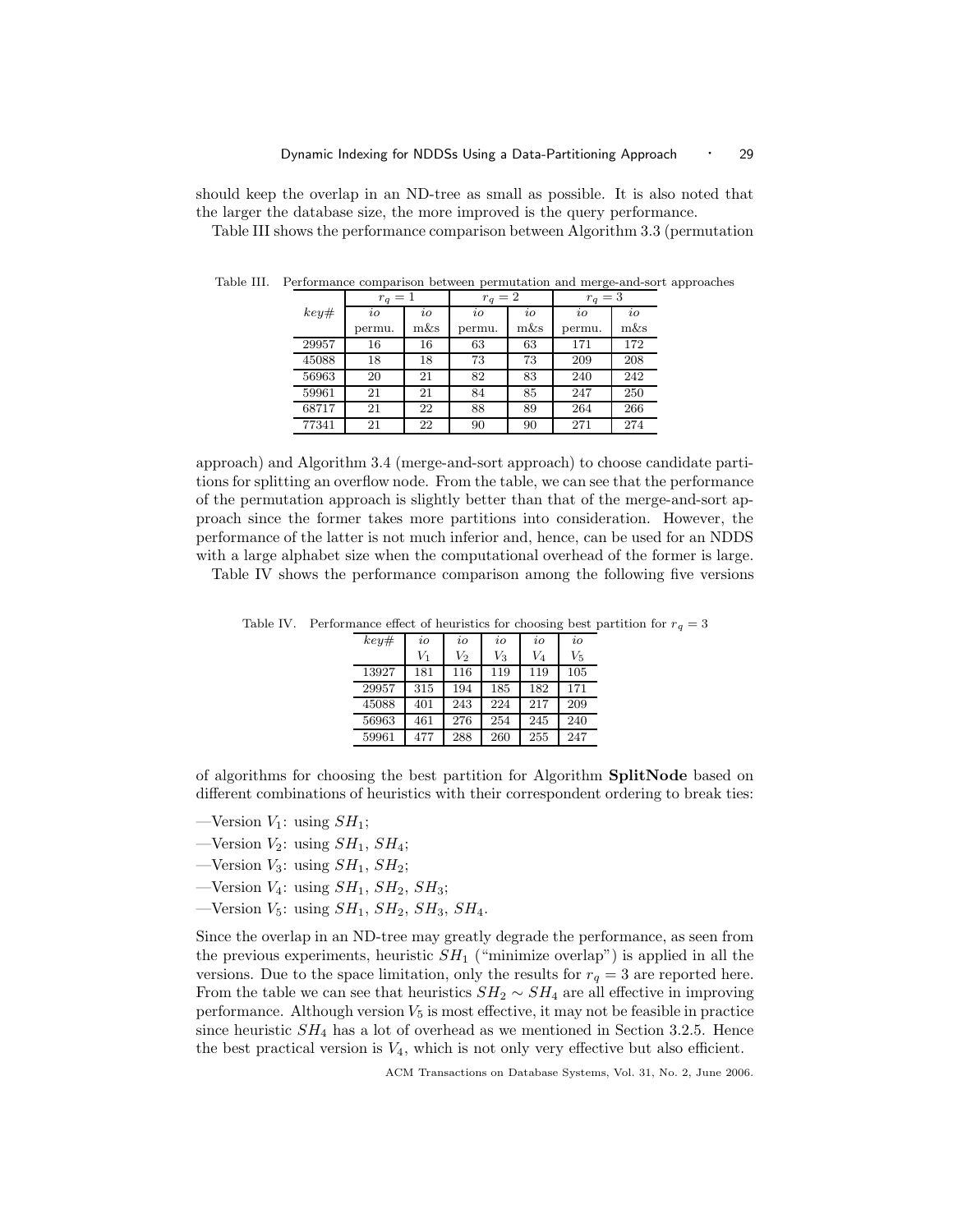Table V shows the performance comparison between the direct and normalization

|        | $var = 1.1$ |      | $var = 36.7$ |      | $var = 90.0$ |      |
|--------|-------------|------|--------------|------|--------------|------|
| key#   | io          | io   | io           | io   | $i\sigma$    | io   |
|        | direct      | norm | direct       | norm | direct       | norm |
| 20000  | 144         | 143  | 211          | 135  | 265          | 130  |
| 40000  | 205         | 203  | 311          | 201  | 423          | 196  |
| 60000  | 291         | 296  | 416          | 284  | 606          | 272  |
| 80000  | 315         | 314  | 468          | 309  | 726          | 301  |
| 100000 | 357         | 355  | 516          | 346  | 890          | 342  |

Table V. Performance comparison between direct and normalization approaches for  $r_q = 3$ 

approaches for NDDSs with different alphabets on each dimension. Experimental results based on three 10-dimensional data sets with different variances of alphabet sizes are presented. Alphabet sizes used range from 2 to 20. From Table V, we can see that when the difference (variance) among dimensions is small, the normalization approach performs similarly to the direct approach. As the difference increases, the normalization approach becomes increasingly better than the direct approach. From the experimental results, we conclude that, to index NDDSs with various alphabet sizes on different dimensions, the normalized values of geometrical measures, such as length, area and overlap, are better to be used in the construction algorithms of the ND-tree.

## 4.2 Performance Analysis of the ND-tree

We also conducted another set of experiments to evaluate the overall performance of the ND-tree for data sets in different NDDSs. Both genomic data and synthetic data were used in the experiments. The effects of the dimensionality and alphabet size of an NDDS on the performance of an ND-tree were examined. As before, the query performance was measured based on the average number of I/Os for executing 100 random test queries for each case. We compared the performance of the ND-tree with that of the linear scan as well as several dynamic metric trees. The disk block size was assumed to be 4 KB for all the access methods, which, in turn, determines the maximum number of entries allowed in a node (block) when the considered access method is an index tree. The minimum space utilization of a node for the ND-tree was set to 30% as before.

4.2.1 Performance Comparison with Linear Scan. To perform range queries on a database in an NDDS, a straightforward method is to employ the linear scan. We compared the performance of our ND-tree with that of the linear scan. To make a fair comparison, we assume that the linear scan is well-tuned with data being placed on disk sequentially without fragments, which boosts its performance by a factor of 10. In other words, the performance of the linear scan for executing a query is assumed to be only  $10\%$  of the number of disk I/O's for scanning all the disk blocks of the data file. This benchmark was also used in [Chakrabarti and Mehrotra 1999; Weber et al. 1998]. We will refer to this benchmark as the 10% linear scan in the following discussion.

Figure 7 shows the performance comparison of the two search methods for the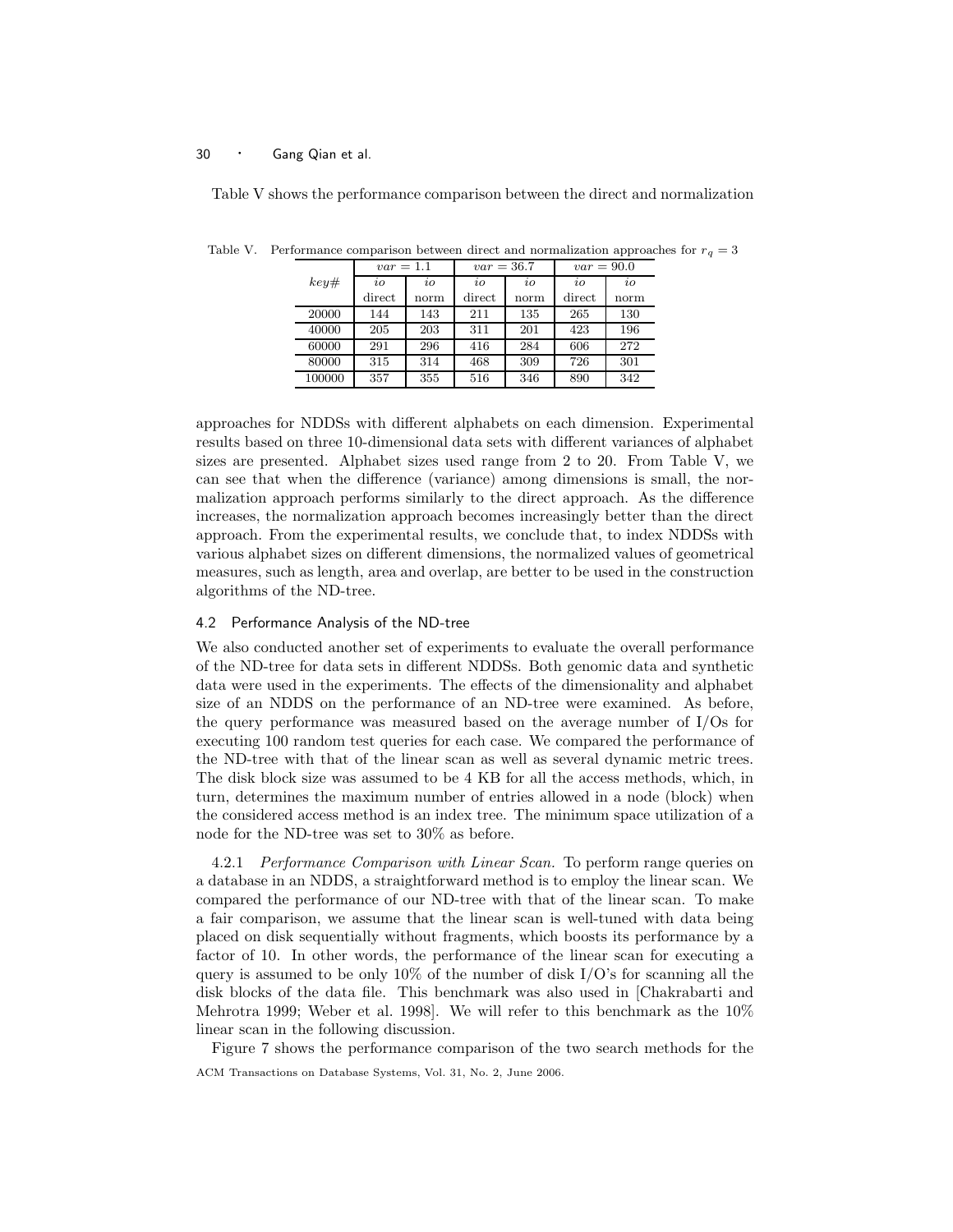

Fig. 7. Performance comparison between ND-Fig. 1. Ferformance comparison between ND-<br>Fig. 8. Space complexity of ND-tree<br>tree and 10% linear scan for genomic data

bacteria genomic data set in an NDDS with 25 dimensions. From the figure, we can see that the performance of the ND-tree is usually better than that of the 10% linear scan. For a query with a large range on a small database, the NDtree may not outperform the 10% linear scan, which is normal since an indexing method is usually not superior to the linear scan for a small database, and the larger the selectivity a query has, the less the benefit an index tree could gain. As the database size becomes larger, the ND-tree is increasingly more efficient than the 10% linear scan as shown in the figure. In fact, the ND-tree scales well with the size of the database. For example, the ND-tree, on the average, is about 2.4 times more efficient than the 10% linear scan for queries with range 3 on a genomic data set of 2M (million) vectors. Figure 8 shows the space complexity of the ND-tree. From the figure, we can see that the size of the tree is almost always about 1.46 times more than the size of the data set, which indicates an average disk space utilization of 68.5%.

We also observed the (average) execution time, which reflects not only the I/O costs but also the CPU and buffering effects, for the two search methods. Although the execution time measure depends heavily on a particular underlying environment, it shows the actual performance behaviors of the access methods in the given environment and may help to identify some important factors. We notice that, for a given database size, the execution time of the linear scan increases gradually, rather than staying unchanged (like its I/O cost), as the query range increases. For example, for a genomic data set of 1M vectors, the execution times of the linear scan for queries with ranges 1, 2 and 3 are 0.140 sec., 0.163 sec. and 0.186 sec, respectively. This is because the CPU overhead increases when larger search ranges are evaluated based on the Hamming distance. The execution times of the ND-tree for queries with ranges 1, 2 and 3 on the same data set are 0.005 sec., 0.024 sec. and 0.080 sec., respectively. The increase of the execution time of the ND-tree for larger query ranges is mainly caused by the increase of its I/O cost although its CPU overhead is also increasing. When the number of disk blocks accessed by the ND-tree becomes relatively large compared with the size of the underlying data set,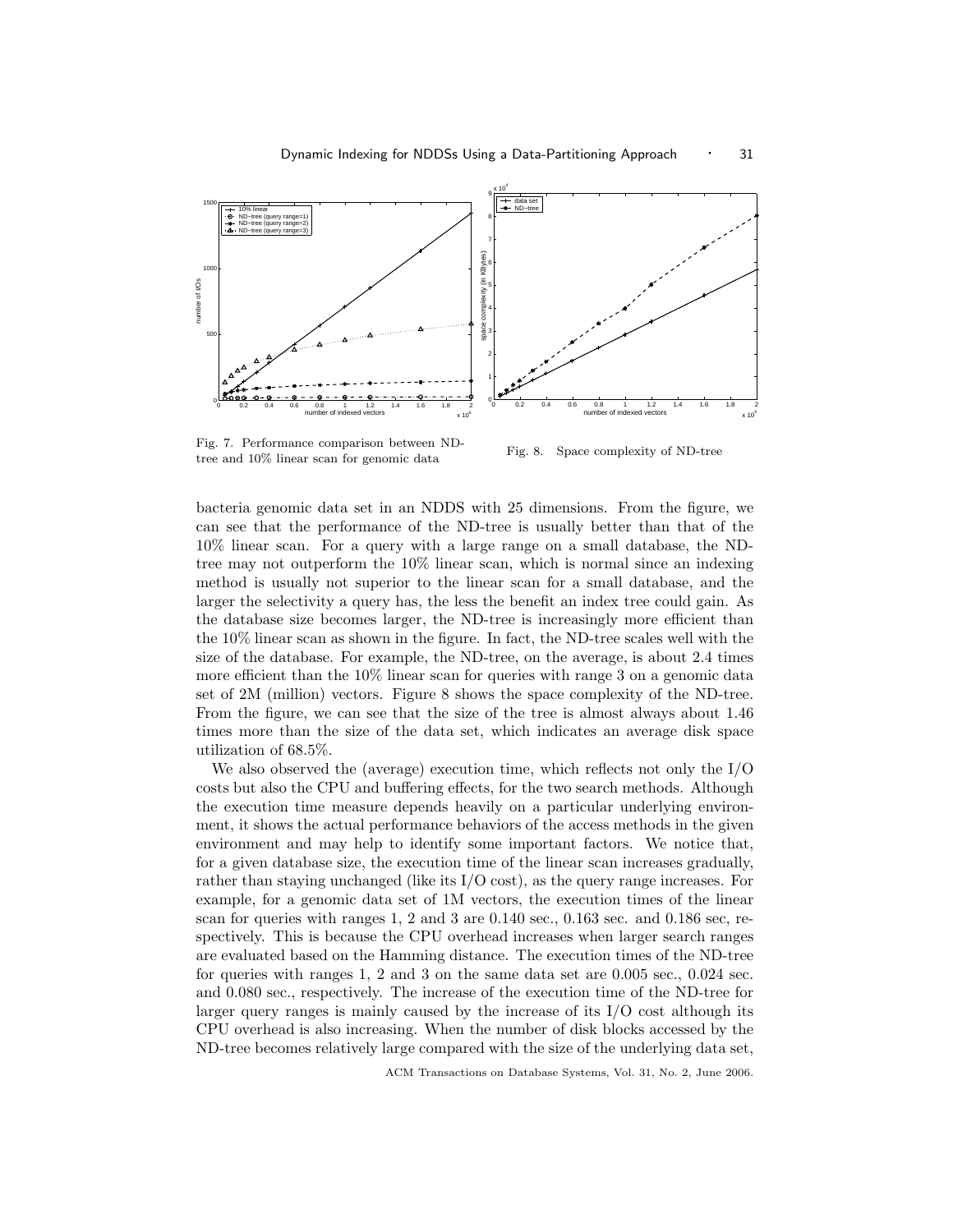the linear scan can surpass the ND-tree in performance. For example, for the above data set of 1M vectors, the execution time of the linear scan becomes better than that of the ND-tree (0.258 sec. vs 0.337 sec.) when the query range reaches 5. In general, the larger the data set, the larger the query range at which the number of disk blocks accessed by the ND-tree becomes relatively large.

4.2.2 Performance Comparison with the M-tree and the Slim-trees. As mentioned in Section 1, a dynamic metric tree, such as the popular M-tree [Ciaccia et al. 1997], can also be used to perform range queries in an NDDS. We compared the performance of our ND-tree with that of the M-tree as well as one of its recent variants – the Slim-tree [Traina et al. 2002]. The generalized hyperplane version  $(mM_RAD_2)$  of the M-tree and the min-max version of the Slim-tree, which were reported to have the best performance in [Ciaccia et al. 1997] and [Traina et al. 2002] respectively, were used in our experiments. Besides, the Slim-down algorithm [Traina et al. 2002], which post-processes the Slim-tree to further enhance its query performance, was also included in our comparisons.

Figures 9 and 10 show the comparisons of performance, in terms of disk I/Os, among the ND-tree, the M-tree, the Slim-tree I (without slimming-down) and the



Fig. 9. Performance comparison between NDtree and metric trees for genomic data (disk I/Os vs. various DB sizes)

Fig. 10. Performance comparison between NDtree and metric trees for binary data (disk I/Os vs. various DB sizes)

Slim-tree II (with slimming-down) for range queries (range  $=$  3) with various data set sizes on a 25-dimensional genomic data set as well as a 40-dimensional binary data set (i.e., alphabet  $= \{0, 1\}$ ). From the figures, we can see that the ND-tree significantly outperforms the M-tree and the Slim-trees. For example, the ND-tree, on the average, is about 12.3, 10.5 and 9.3 times faster than the M-tree, the Slimtree I and the Slim-tree II, respectively, in terms of disk I/Os on a genomic data set of 1M vectors. Furthermore, the larger the data set, the more is the performance improvement achieved by the ND-tree.

To examine the CPU and buffering effects on query performance of the index trees, the average execution time of the same set of 100 random test queries for each data set size was also measured. The results are shown in Figures 11 and 12, which demonstrate again that the ND-tree significantly outperforms the M-tree and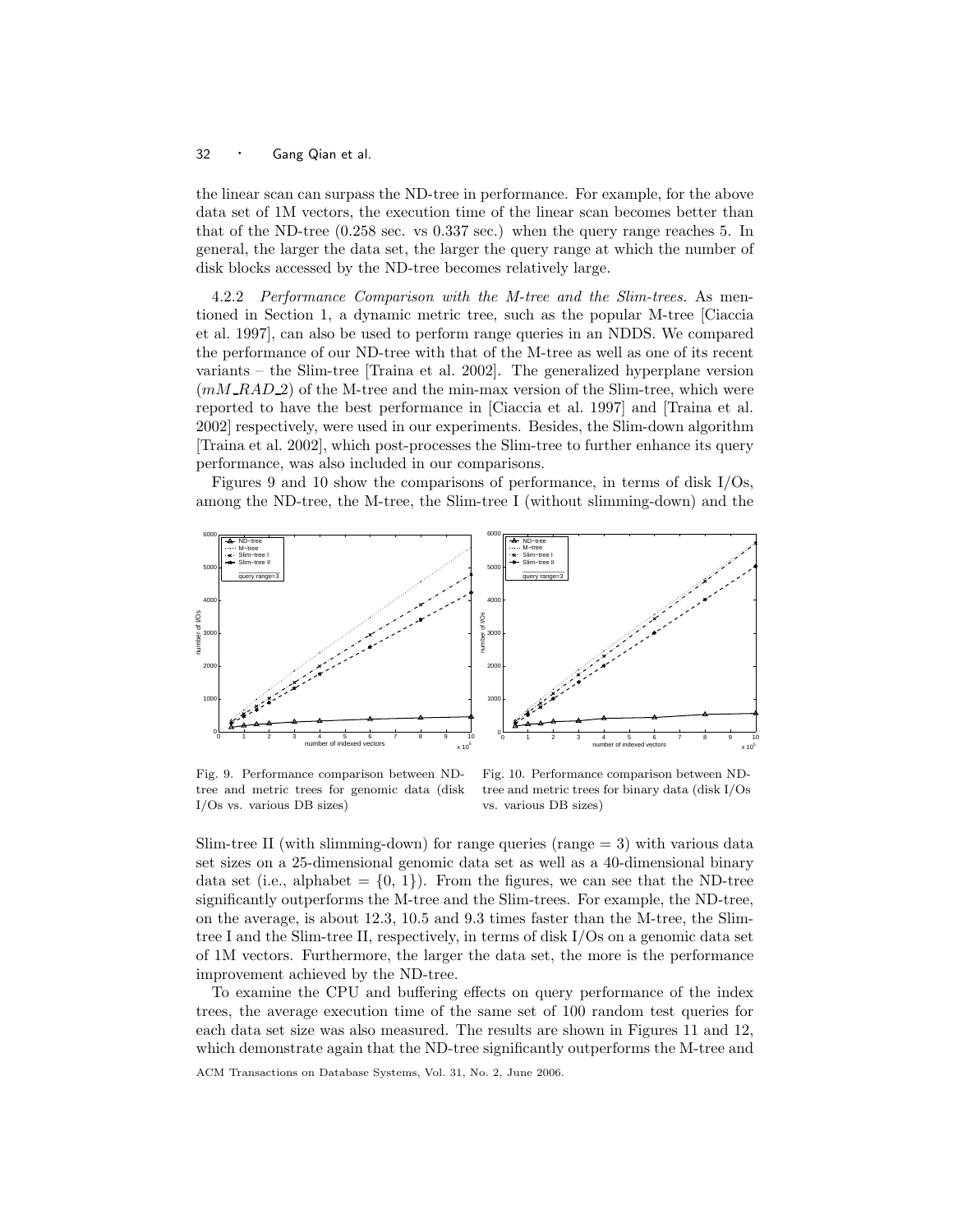

Fig. 11. Performance comparison between NDtree and metric trees for genomic data (execution time vs. various DB sizes)

Fig. 12. Performance comparison between NDtree and metric trees for binary data (execution time vs. various DB sizes)

the Slim-trees. For example, the ND-tree, on the average, is about 20.6, 6.6 and 6.3 times faster than the M-tree, the Slim-tree I and the Slim-tree II, respectively, in terms of execution time on a genomic data set of 1M vectors. However, it is also observed that the relative difference of execution time between a Slim-tree and an ND-tree is smaller, comparing to their relative difference of I/O counts. This could be because: (1) the Slim-trees usually have a better space utilization (e.g., for the genomic data set of 1M vectors, the space utilization of the Slim-tree I is about 83.3%, comparing to 72.0% for the ND-tree), which leads to a more effective use of the underlying OS buffering mechanism; (2) the Slim-trees store some pre-computed distances to allow some subtrees to be pruned without much CPU cost. On the other hand, although the M-tree also makes use of pre-computed distances to save some CPU cost, its space utilization is low (e.g., about 21.7% for the genomic data set of 1M vectors) and progressively deteriorates with the increase of the database size, leading to a large and fast-growing file for the tree on the disk (comparing to other trees). Since reading (random) blocks from a large data file is slower than reading blocks from a small data file due to larger disk seek time and a smaller success rate of pre-fetching hits, the execution time of an M-tree deteriorates rapidly as the database size increases.

Figures 13 and 14 show the performance comparisons among the ND-tree, the Mtree and the Slim-trees for queries with various ranges on the same 25-dimensional genomic data set of 1M vectors. From the figures, we can see that the ND-tree always outperforms the M-tree, and it outperforms the Slim-trees for query ranges within a certain Hamming distance (e.g.,  $\leq$  8). As the query range gets larger, the performance of every index tree quickly degrades to a saturated point where the entire tree has to be scanned when processing such a query. In that case, the Slimtrees require a slightly less number of I/Os than the ND-tree since the Slim-trees usually have a better space utilization. However, in such a case, the pre-computed distances stored in the Slim-trees usually cannot help in pruning subtrees, i.e., the distances between the query vector and the centers of subtrees almost always have to be calculated during the search. Furthermore, in such a case, checking useless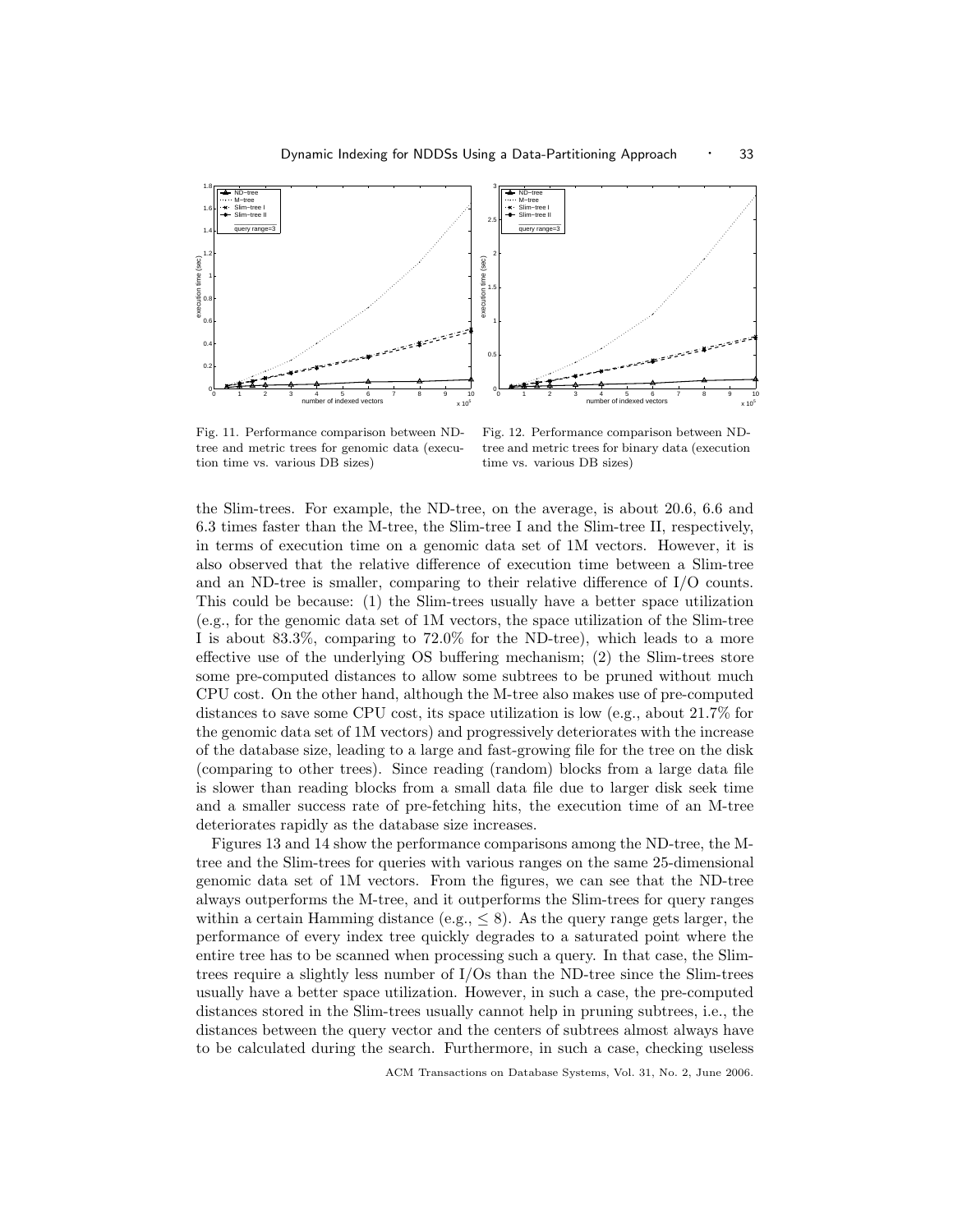

Fig. 13. Performance comparison between NDtree and metric trees for genomic data (disk I/Os, various query ranges)

Fig. 14. Performance comparison between NDtree and metric trees for genomic data (execution time, various query ranges)

pre-computed distances incurs extra CPU overhead. As a result of balancing CPU and I/O costs, the execution time of a Slim-tree is comparable to that of the NDtree after the saturated point. From Figure 14, we can see that Figure 11 actually demonstrates one of the optimal cases (i.e., queries of range 3) favoring the ND-tree over the Slim-trees.

As pointed out earlier, the ND-tree is more efficient than other trees primarily because it makes use of more geometric information of an NDDS for optimization to gain more pruning power for searches. Although the M-tree and the Slim-trees demonstrated a less competitive performance for range queries in NDDSs, they were designed for a more general purpose and can be applied to more applications.

4.2.3 Scalability of the ND-tree for Dimensionality and Alphabet Size. To analyze the scalability of the ND-tree for the dimensionality and alphabet size, we conducted experiments using synthetic data sets with various parameter values for an NDDS. Figures 15 and 16 show experimental results for varying dimensionalities and alphabet sizes. From the figures, we see that the ND-tree scales well with both the dimensionality and the alphabet size. For a fixed alphabet size and data set size, increasing the number of dimensions for an NDDS does not significantly affect the performance of the ND-tree for range queries. This is due to the effectiveness of the overlap-reducing heuristics used in our tree construction. However, the performance of the 10% linear scan degrades significantly since a larger dimensionality implies larger vectors and hence more disk blocks. For a fixed dimensionality and data set size, increasing the alphabet size for an NDDS has some effect on the performance of the ND-tree. As mentioned before, our implementation of the ND-tree employed a bitmap compression scheme to compress non-leaf nodes, which makes the fan-out (number of entries) of each non-leaf node decreasing as the alphabet size increases. Decreasing the fan-out of a non-leaf node causes the performance of the ND-tree to degrade. On the other hand, since a larger alphabet size provides more choices for splitting an overflow node, a better tree can be constructed. This positive impact and the previous negative impact from increasing the alphabet size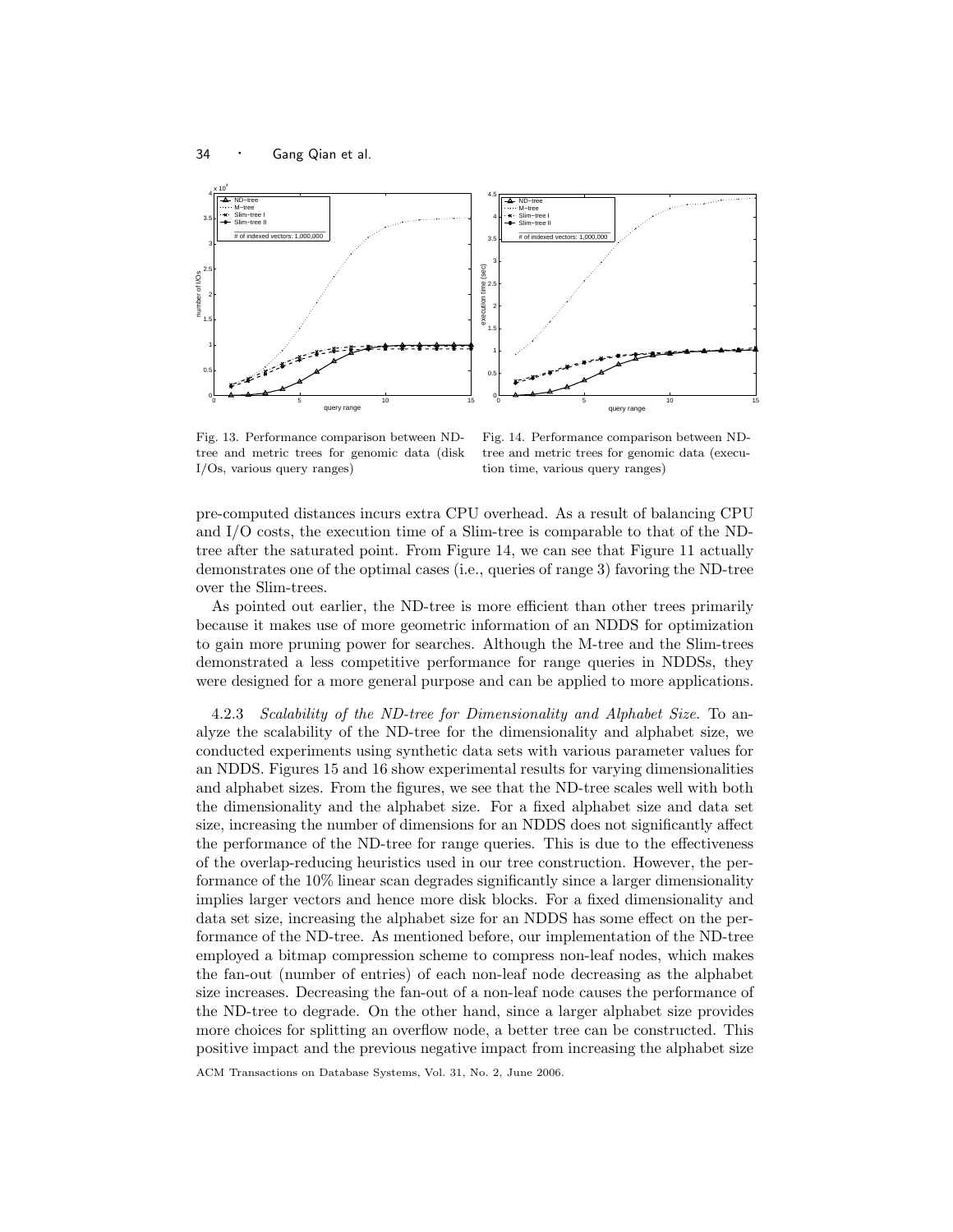

Fig. 15. Scalability of ND-tree on dimensionality Fig. 16. Scalability of ND-tree on alphabet size

are balanced initially. But the former dominates the performance of the tree as the alphabet size becomes large, as shown in Figure 16. Note that our  $C++$  implementation of the ND-tree assumes that the input database is not compressed and, hence, nor are its vectors indexed in the leaf nodes of an ND-tree, which makes the number of vectors in a leaf node not affected by the change of the alphabet size. Under this assumption, the performance of the 10% linear scan stay the same as the alphabet size increases.

## 4.3 Verification of the Performance Model

We also verified our theoretical performance estimation model using the experimental data. The experimental setup was assumed to be the same as in Section 4.2. Figures 17 and 18 show the comparisons between the theoretical and experimental



Fig. 17. Comparison between theoretical and experimental results for binary data

Fig. 18. Comparison between theoretical and experimental results for genomic data

results for the 40-dimensional synthetic binary data set and the 25-dimensional real genomic data set, respectively. Figures 19 and 20 show the comparisons between the theoretical and experimental results for varying dimensionalities and alphabet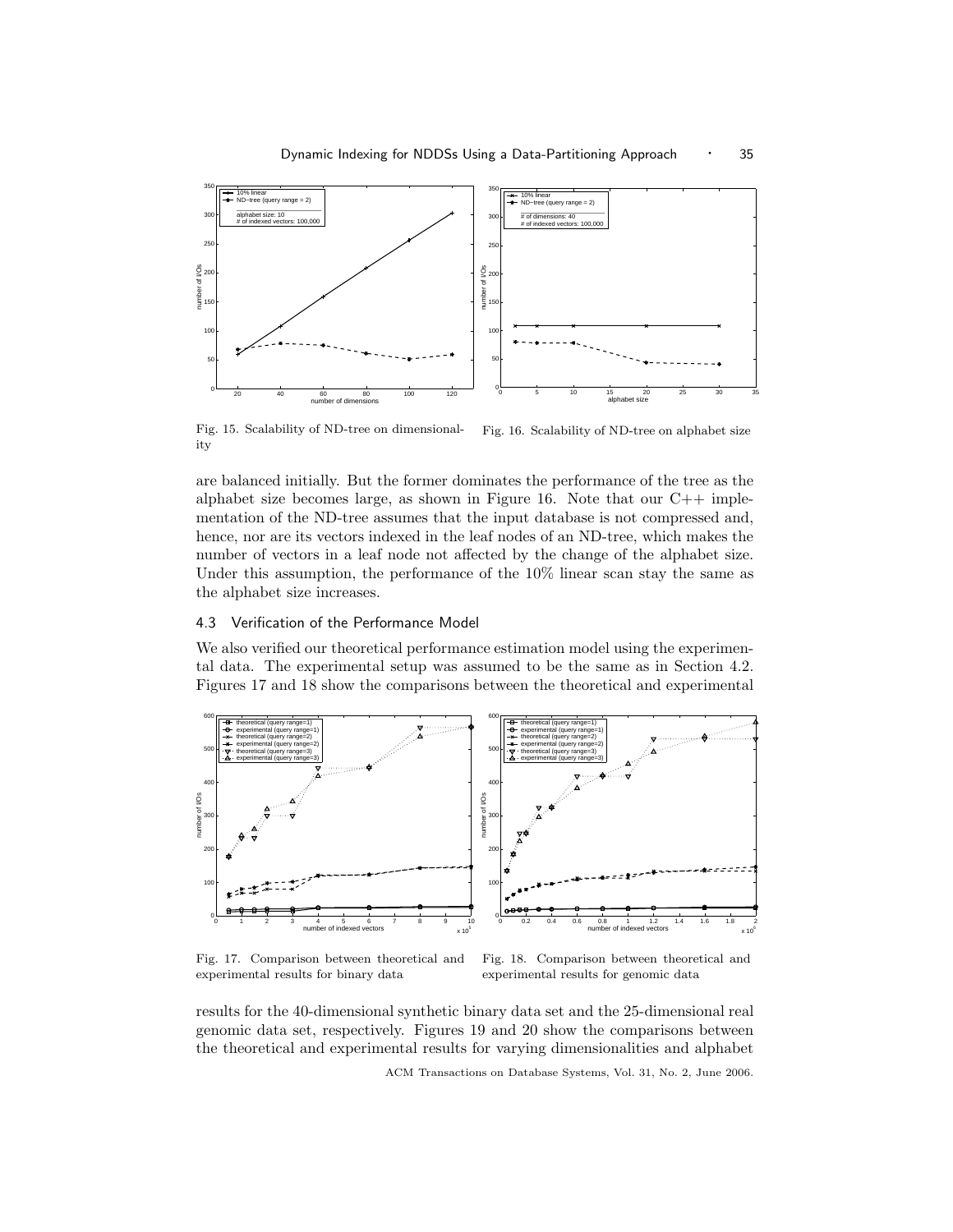sizes, respectively, on synthetic data sets. From the figures, we can see that the predicted numbers of disk I/O's from the theoretical model are very close to those from the experimental results, which corroborates the correctness of the model. Note that although the genomic data set does not strictly follow the uniformly distribution, the theoretical model can still predict the query performance of the ND-tree well as shown in Figure 18.



Fig. 19. Comparison between theoretical and experimental results for varying dimensionalities

Fig. 20. Comparison between theoretical and experimental results for varying alphabet sizes

## 5. CONCLUSIONS

There is an increasing demand for supporting efficient similarity searches in NDDSs from applications such as genome sequence databases. Unfortunately, existing indexing methods either cannot be directly applied to an NDDS (e.g., the Rtree, the K-D-B-tree and the Hybrid-tree) due to lack of essential geometric concepts/properties or have suboptimal performance (e.g., the metric trees) due to their generic nature. We have proposed a new dynamic indexing method, i.e., the ND-tree, to address these challenges.

The ND-tree is inspired by several popular multidimensional indexing methods including the  $R^*$ -tree, the X-tree and the Hybrid tree. However, it is based on some essential geometric concepts/properties that we extend from a CDS to an NDDS. Development of the ND-tree takes into consideration some characteristics, such as limited alphabet sizes and data distributions, of an NDDS. As a result, strategies such as the permutation and the merge-and-sort approaches to generating candidate partitions for an overflow node, the multiple heuristics to break frequently-occurring ties, the efficient implementation of some heuristics, the normalization and probability-based approaches to handling varying alphabet sizes for different dimensions, and the space compression scheme for tree nodes are incorporated into the ND-tree construction. In particular, it has been shown that both the permutation and the merge-and-sort approaches can guarantee generation of an overlap-free partition if there exists one. Our complexity analysis also shows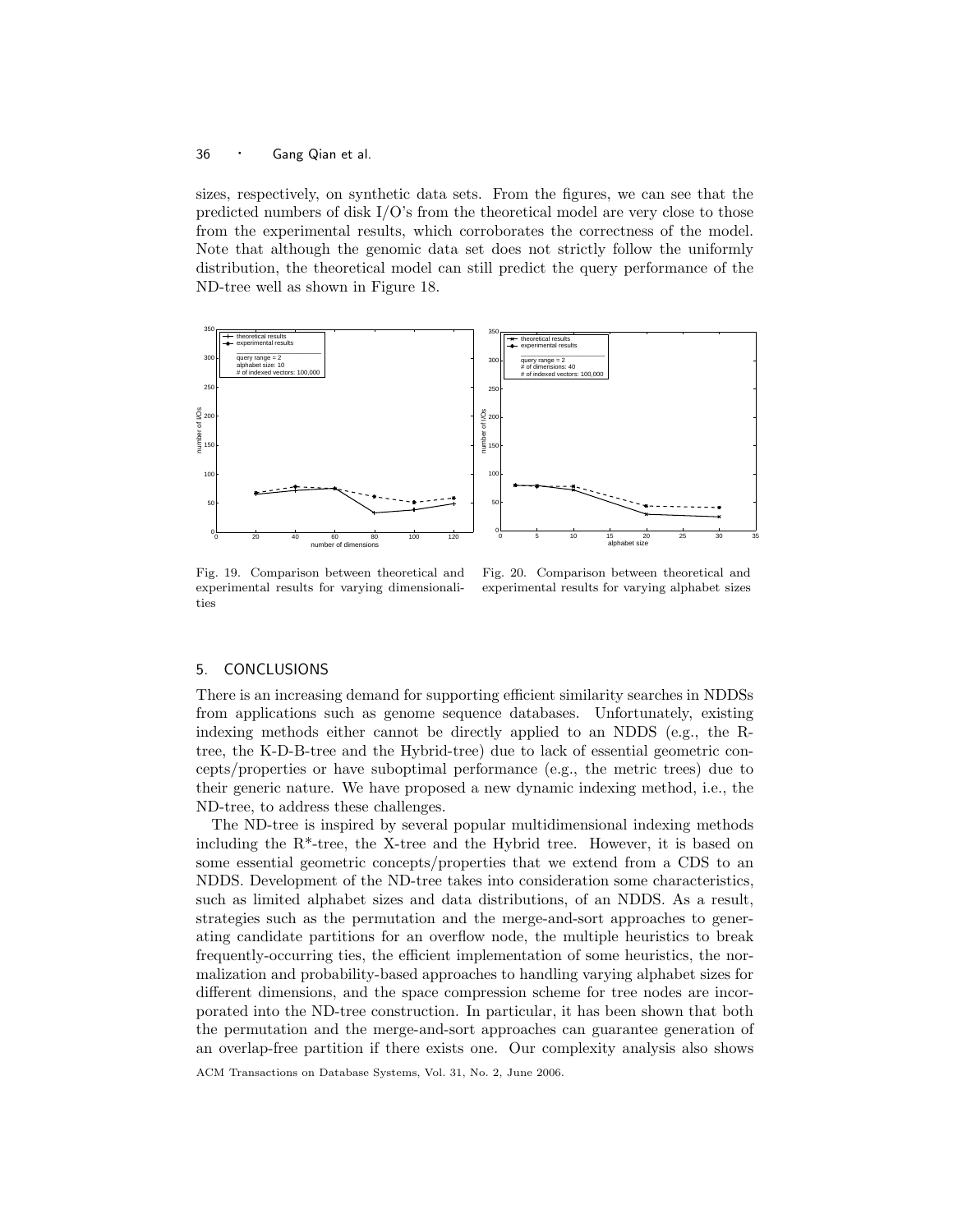that the permutation approach is more suitable for NDDSs with small alphabets, while the merge-and-sort is more suitable for NDDSs with large alphabets.

A set of heuristics that are effective for indexing in an NDDS are identified and integrated into the tree construction algorithms. This is done after carefully evaluating the heuristics in existing multidimensional indexing methods via extensive experiments. For example, minimizing overlap (enlargement) is found to be the most effective heuristic to achieve an efficient ND-tree, which is similar to the case for index trees in a CDS. On the other hand, minimizing area is found to be an expensive heuristic for an NDDS although it is also effective.

Our extensive experiments on synthetic and genome sequence data have demonstrated that:

- —The ND-tree outperforms the linear scan, the M-tree and the Slim-trees for executing queries with reasonable ranges in an NDDS. In fact, the larger the data set, the more is the improvement in performance.
- —The ND-tree scales well with the database size, the alphabet size as well as the dimension for an NDDS.

We have also developed a performance estimation model to predict the performance behavior of the ND-tree for random data. It can be used to estimate the performance of an ND-tree for various input parameters. Experiments on synthetic and real data sets have demonstrated that this model is quite accurate. In addition, for completeness, we have presented a deletion algorithm and a nearest-neighbor query processing algorithm for the ND-tree.

In summary, our study provides a foundation for developing indexing techniques for large databases with non-ordered discrete data. However, our work is just the beginning of the research to support efficient similarity searches in NDDSs. In future work, we plan to further explore more heuristics/strategies for building and maintaining an index tree in NDDSs and further study techniques/issues for supporting efficient NN searches in NDDSs. It is worth noting that, after this work on the NDtree, we recently proposed another NDDS indexing technique, called the NSP-tree [Qian et al. 2006]. In contrast to the ND-tree, which is a data-partitioning-based indexing technique, the NSP-tree employs a space-partitioning-based scheme. The work on the NSP-tree is an effort to explore the possibility of adopting a guaranteed overlap-free indexing structure to improve search efficiency in NDDSs. It has been shown that the NSP-tree has a better search performance for skewed data sets, while the ND-tree is advantageous in guaranteeing the minimum space utilization. We also plan to extend our indexing techniques to support queries in hybrid data spaces that include both continuous and non-ordered discrete dimensions.

## APPENDIX

In this appendix, we sketch the derivation of the performance estimation model given in Proposition 3.2. In the following discussion, if a node  $N$  of an ND-tree is at level  $j$   $(1 \le j \le H+1)$ , we also say N is at layer  $(H-j+1)$ , where H is the height of the tree. In other words, the leaf nodes are at layer 0, the parent nodes of the leaves are at layer 1,  $\dots$ , and the root node is at layer  $H$ . We still use the symbols defined in Table I.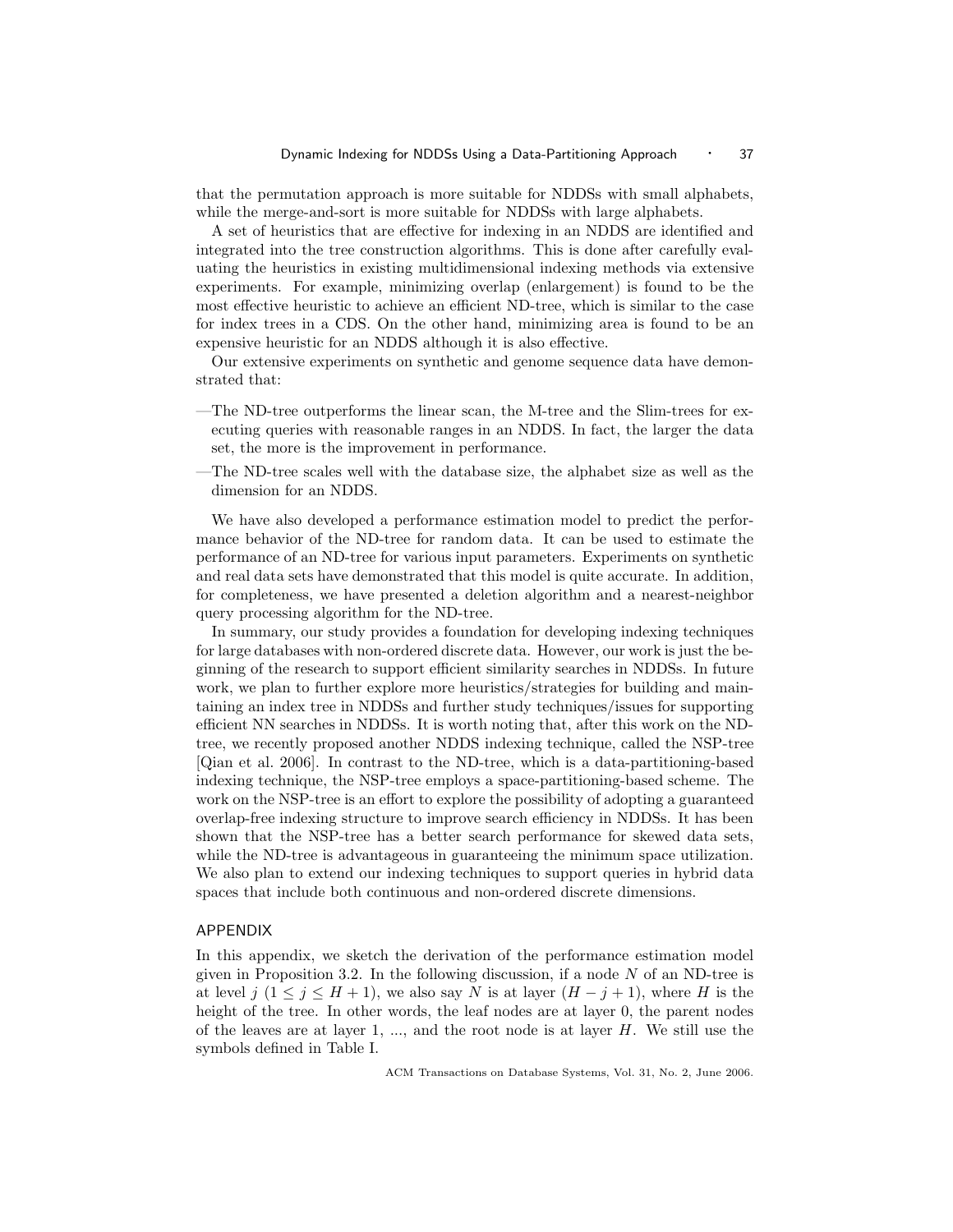Based on the uniform distribution assumption and the tree building heuristics, an ND-tree grows in the following way. Before a leaf node splits due to overflowing, all leaf nodes contain about the same number of indexed vectors. They are getting filled up at about the same pace. During this period (before any leaf node overflows), we say that the leaf nodes are in the accumulating stage. When one leaf node overflows and splits (into two), the other leaf nodes will also start to overflow and split one by one in quick succession until all leaf nodes have split. We say the leaf nodes are in the splitting transition in this period. Comparing to the accumulating stage, the splitting transition is relatively short. Each new leaf node is about half full right after the splitting transition. The ND-tree grows by repeating the above process.

Let  $n$  be the number of leaf nodes in an ND-tree. From the above observation, we have:

$$
2^{\lceil log_2 \lceil \frac{|V|}{M_l} \rceil \rceil - 1} < n \leq 2^{\lceil log_2 \lceil \frac{|V|}{M_l} \rceil \rceil}
$$

When  $n$  equals the right end, the leaf nodes of the ND-tree are in the accumulating stage. Otherwise, the tree is in the splitting transition. Since the splitting transition is relatively short, we can consider the accumulating stage only for our performance estimation model. Hence the following formula is used to estimate the number of leaf nodes in the ND-tree:

$$
n_0 = 2^{\lceil \log_2 \lceil \frac{|V|}{M_l} \rceil \rceil} \tag{18}
$$

.

A similar analysis can be applied to the parent nodes of the leaves (i.e., nodes at layer 1). In other words, when the parent nodes are in the accumulating stage, their number can be estimated as:

$$
n_1 = 2^{\lceil \log_2 \lceil \frac{n_0}{M_n} \rceil \rceil} \,. \tag{19}
$$

Since the splitting transition is relatively short, Formula (19) can be used to estimate the number of non-leaf nodes of the ND-tree at layer 1. In general, the number of non-leaf nodes of the ND-tree at layer i can be estimated as follows:

$$
n_i = 2^{\lceil \log_2 \lceil \frac{n_{i-1}}{M_n} \rceil \rceil}, \qquad (1 \le i \le H), \qquad (20)
$$

where  $H = \lfloor log_b n_0 \rfloor$  and  $b = 2^{\lfloor log_2 M_n \rfloor}$ .

From (18)  $\sim$  (20), the expected number of vectors indexed in a node (subtree) at layer i of the ND-tree is:

$$
w_i = \lceil |V|/n_i \rceil , \qquad (0 \le i \le H) . \tag{21}
$$

During the growth of an ND-tree, some dimensions are chosen to be split and there could also exist other dimensions that have never been split yet. We call such dimensions as unsplit dimensions and the edges on those unsplit dimensions of a DMBR are called unsplit edges. Under the assumptions of the uniform distribution and the independence among dimensions, the expected lengths of unsplit edges of the DMBR of a node of the ND-tree are about the same. Note that we still consider the dominant accumulating stage. The probability for the length of an unsplit edge of the DMBR of a node at layer  $i$  to be 1 is:

$$
T_{i,1} = |A|/(|A|)^{w_i} = 1/(|A|)^{w_i - 1} . \tag{22}
$$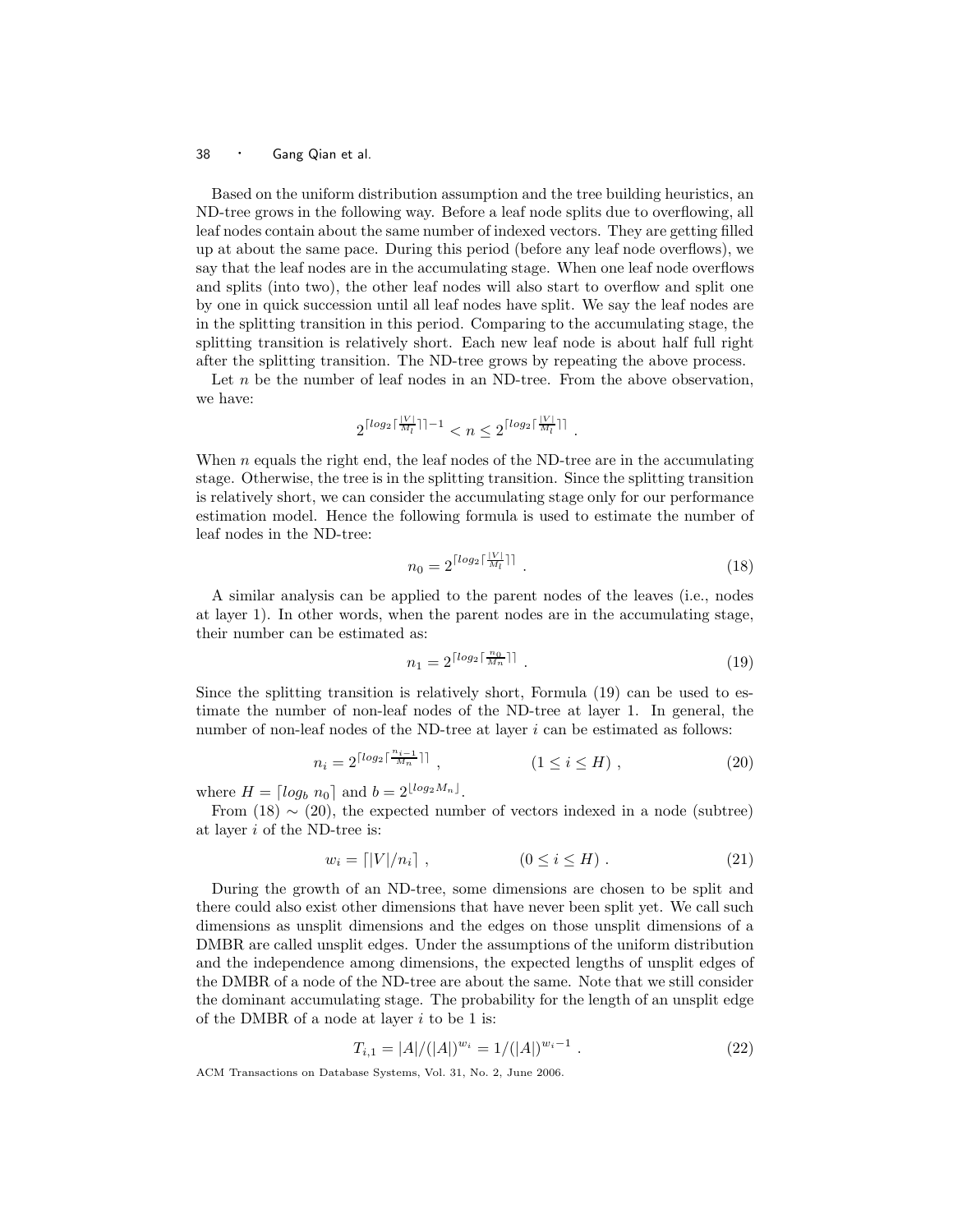Based on Equation (22), the probability for the length of an unsplit edge to be  $j$  $(2 \leq j \leq |A|)$  can be computed as:

$$
T_{i,j} = C(|A|, j) \cdot [j^{w_i} - \sum_{k=1}^{j-1} (C(j,k) \cdot \frac{(|A|)^{w_i}}{C(|A|, k)} \cdot T_k)] / (|A|)^{w_i}, \quad (2 \le j \le |A|) \cdot (23)
$$

Hence the expected length of an unsplit edge of the DMBR of a node at layer  $i$  can be computed as:

$$
s_i = \sum_{j=1}^{|A|} j \cdot T_{i,j} \tag{24}
$$

In particular,  $s_H$  is the expected length of each edge (since no split) of the DMBR of the root node of the ND-tree.

Based on the uniform distribution assumption and heuristics  $SH_2$  ("maximize span") and  $SH_3$  ("center split"), we can assume that a sequence of n node splits will split on the 1st dimension, the 2nd dimension,  $\dots$ , the last  $(d-th)$  dimension, then back to the 1st dimension,  $\dots$ , until n splits are done. Each split will divide the component set of a DMBR on the relevant dimension into two equal-sized component subsets.

To obtain  $n_i$   $(0 \le i \le H)$  nodes at layer i of the ND-tree (in the accumulating stage), the expected number of splits needed is  $log_2 n_i$  (starting from splitting the root node). Let

$$
d_i'' = \lfloor (\log_2 n_i) \bmod d \rfloor , \qquad (25)
$$

$$
d_i' = d - d_i'' \tag{26}
$$

The DMBR of a node N at layer i has the following expected edge length:

$$
s_i'' = \frac{s_H}{2^{\lceil \frac{\log_2 n_i}{d} \rceil}}\tag{27}
$$

on  $d_i''$  dimensions. It has the following expected edge length:

$$
s'_{i} = \begin{cases} s_{i} , & if (log_2 n_i)/d < 1 ,\\ \frac{s_{H}}{2^{\lfloor \frac{log_2 n_i}{d} \rfloor}} , & otherwise \end{cases}
$$
 (28)

on  $d_i'$  dimensions. Note that the first case in  $(28)$  represents the situation when the  $d'_{i}$  dimensions of the DMBR have never been split yet so that Equation (24) can be applied.

For node N, the probability for a component of a query vector  $\alpha_q$  to be covered by the corresponding component set of the DMBR of  $N$  is given as:

$$
B_i' = s_i'/|A| \quad , \tag{29}
$$

or

$$
B_i'' = s_i'' / |A| \tag{30}
$$

depending on the relevant dimension. Hence the probability for a node  $N$  at layer i to be accessed by range query  $range(\alpha_q, 0)$  for Hamming distance 0 can be calculated as:

$$
P_{i,0} = (B_i')^{d_i'} \cdot (B_i'')^{d_i''} \quad . \tag{31}
$$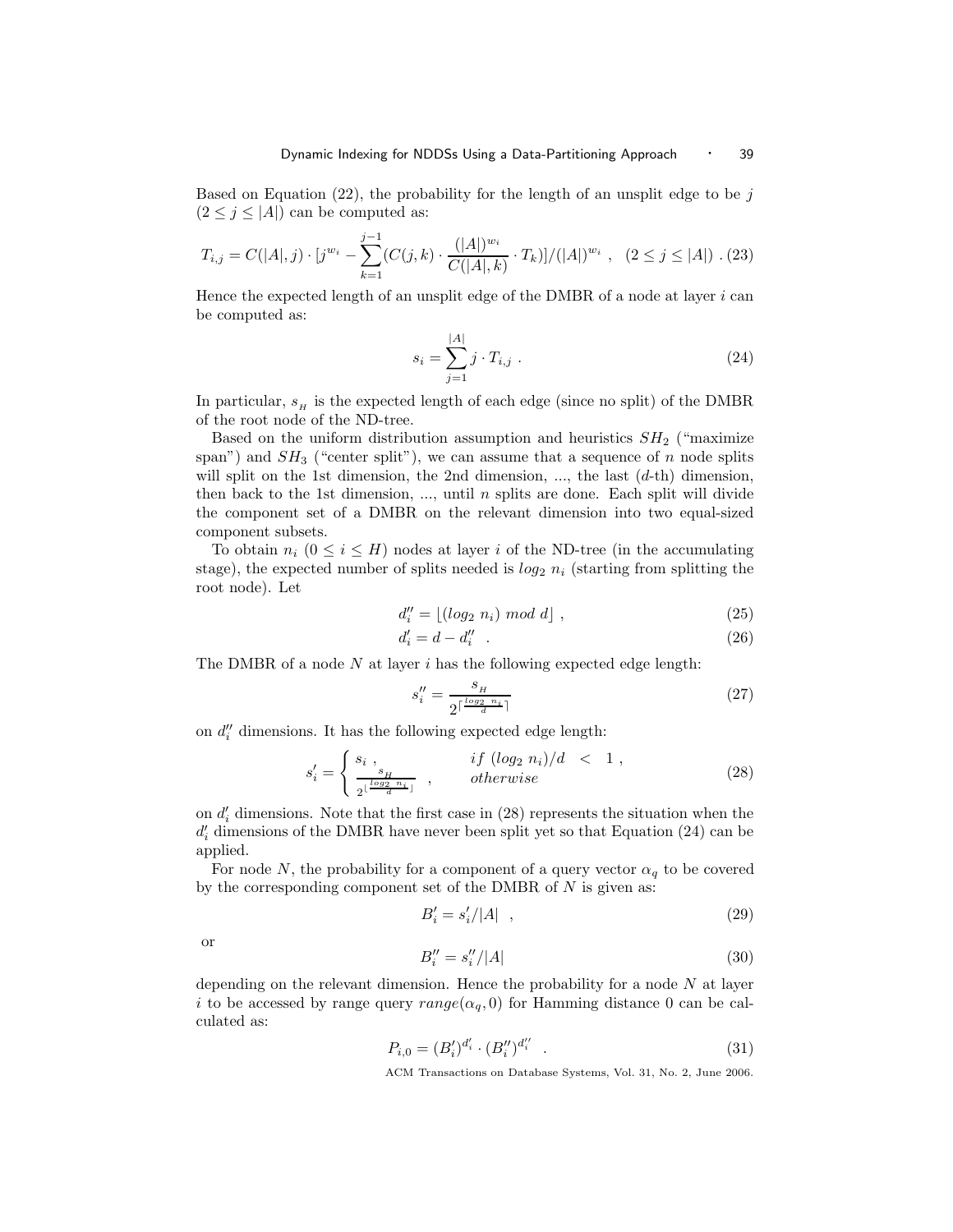Using (31), the probability for node N to be accessed by range query  $range(\alpha_a, h)$ for Hamming distance  $h$  can be evaluated recursively as:

$$
P_{i,h} = \sum_{k=0}^{h} [C(d'_i, k) \cdot C(d''_i, h - k) \cdot (B'_i)^{d'_i - k} \cdot (1 - B'_i)^k \cdot (B''_i)^{d''_i + k - h} \cdot (1 - B''_i)^{h - k}]
$$
  
+  $P_{i,h-1}$ . (32)

Therefore, the expected total number of disk I/O's for using the ND-tree to perform range query  $range(\alpha_q, h)$  for Hamming distance h can be estimated as:

$$
IO = 1 + \sum_{i=0}^{H-1} (n_i * P_{i,h})
$$
 (33)

## ACKNOWLEDGMENTS

The authors would like to thank the anonymous reviewers for their valuable comments and constructive suggestions for improving the paper. The preliminary work of this paper was presented at the 29th International Conference on Very Large Data Bases (VLDB'03), Berlin, Germany, September 9-12, 2003 [Qian et al. 2003].

#### REFERENCES

- Bayer, R. and Unterauer, K. 1977. Prefix B-trees. ACM Trans. on Database Syst. 2, 1, 11–26. Beckmann, N., Kriegel, H., Schneider, R., and Seeger, B. 1990. The R\*-tree: an efficient and robust access method for points and rectangles. In Proc. of SIGMOD. 322–331.
- Berchtold, S., Keim, D. A., and Kriegel, H.-P. 1996. The X-tree: an index structure for high-dimensional data. In Proc. of VLDB. 28–39.
- Bozkaya, T. and Ozsoyoglu, M. 1997. Distance-based indexing for high-dimensional metric spaces. In Proc. of SIGMOD. 357–368.
- Brin, S. 1995. Near neighbor search in large metric spaces. In Proc. of VLDB. 574–584.
- Chakrabarti, K. and Mehrotra, S. 1999. The hybrid tree: an index structure for high dimensional feature spaces. In Proc. of ICDE. 440–447.
- Chavez, E., Navarro, G., Baez-Yates, R., and Marroquin, J. L. 2001. Searching in metric spaces. ACM Computing Surveys 33, 3, 273–321.
- Chiueh, T. 1994. Content-based image indexing. In Proc. of VLDB. 582–593.
- Ciaccia, P., Patella, M., and Zezula, P. 1997. M-tree: an efficient access method for similarity search in metric spaces. In Proc. of VLDB. 426–435.
- Clement, J., Flajolet, P., and Vallee, B. 2001. Dynamic sources in information theory: a general analysis of trie structures. Algorithm 29, 1/2, 307–369.
- Dohnal, V., Gennaro, C., Savino, P., and Zezula, P. 2003. D-index: Distance searching index for metric data sets. Multimedia Tools Appl 21, 1, 9–33.
- Ferragina, P. and Grossi, R. 1999. The String B-tree: a new data structure for string search in external memory and its applications. J. ACM 46, 2, 236–280.
- GUTTMAN, A. 1984. R-trees: a dynamic index structure for spatial searching. In Proc. of SIGMOD. 47–57.
- HENRICH, A. 1998. The LSD<sup>h</sup>-tree: an access structure for feature vectors. In Proc. of ICDE. 362–369.
- Katayama, N. and Satoh, S. 1997. The SR-tree: an index structure for high-dimensional nearest neighbor queries. In Proc. of SIGMOD. 369–380.

KENT, W. J. 2002. BLAT — the BLAST-like aligment tool. Genome Research 12, 656-664.

KNUTH, D. E. 1973. The Art of Computer Programming, Vol. 3. Addison-Wesley, Reading, Mass.